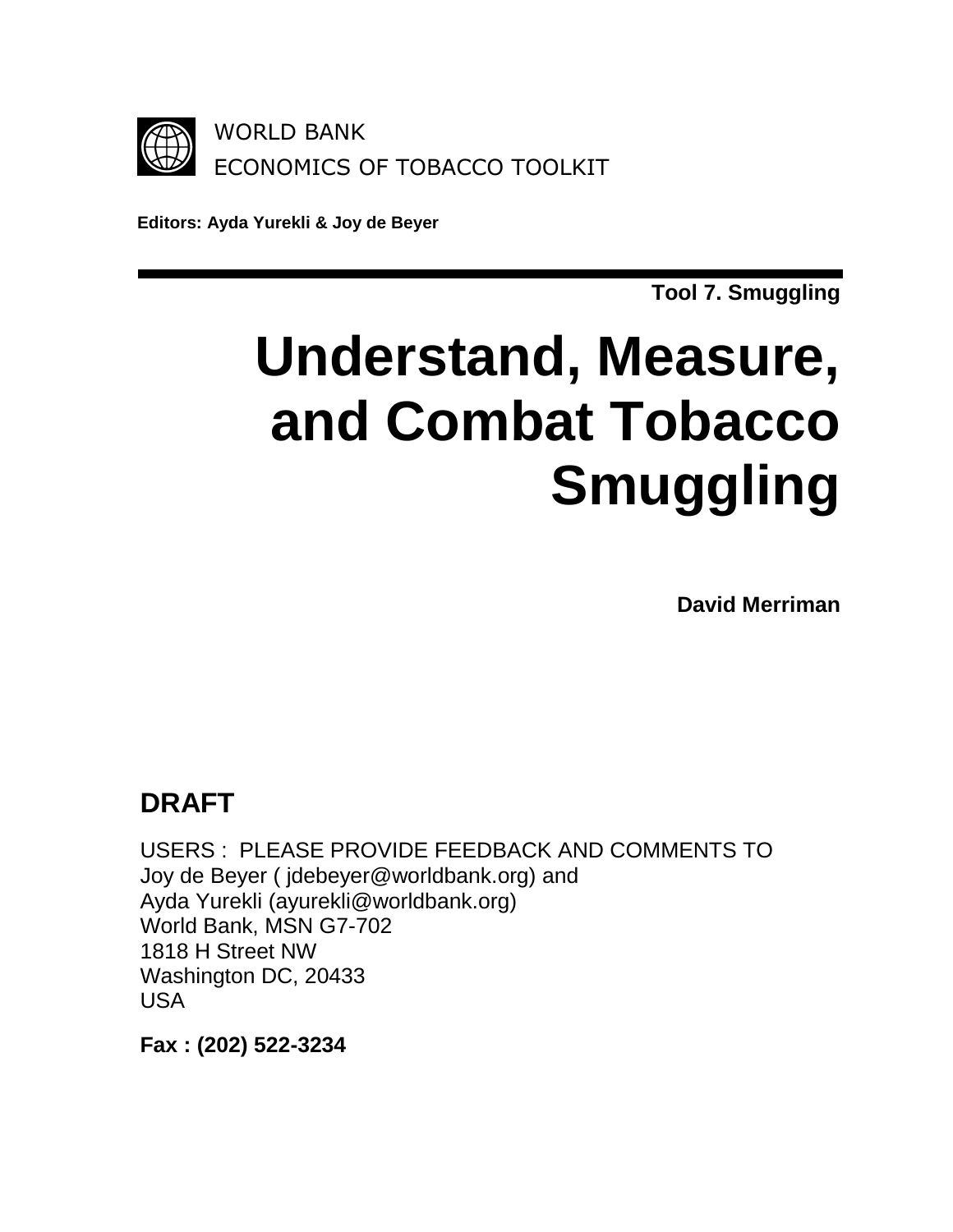# **Contents**

## I. Introduction

## II. Key Information

# III. How to Measure Smuggling

## $11$

 $\mathbf 1$ 

 $\mathbf{3}$ 

| Compare Tobacco Sales against Consumption via Modeling and Calculations24 |  |
|---------------------------------------------------------------------------|--|
|                                                                           |  |
|                                                                           |  |
|                                                                           |  |
|                                                                           |  |
|                                                                           |  |

# IV. Background Information on Tobacco Smuggling

 $32$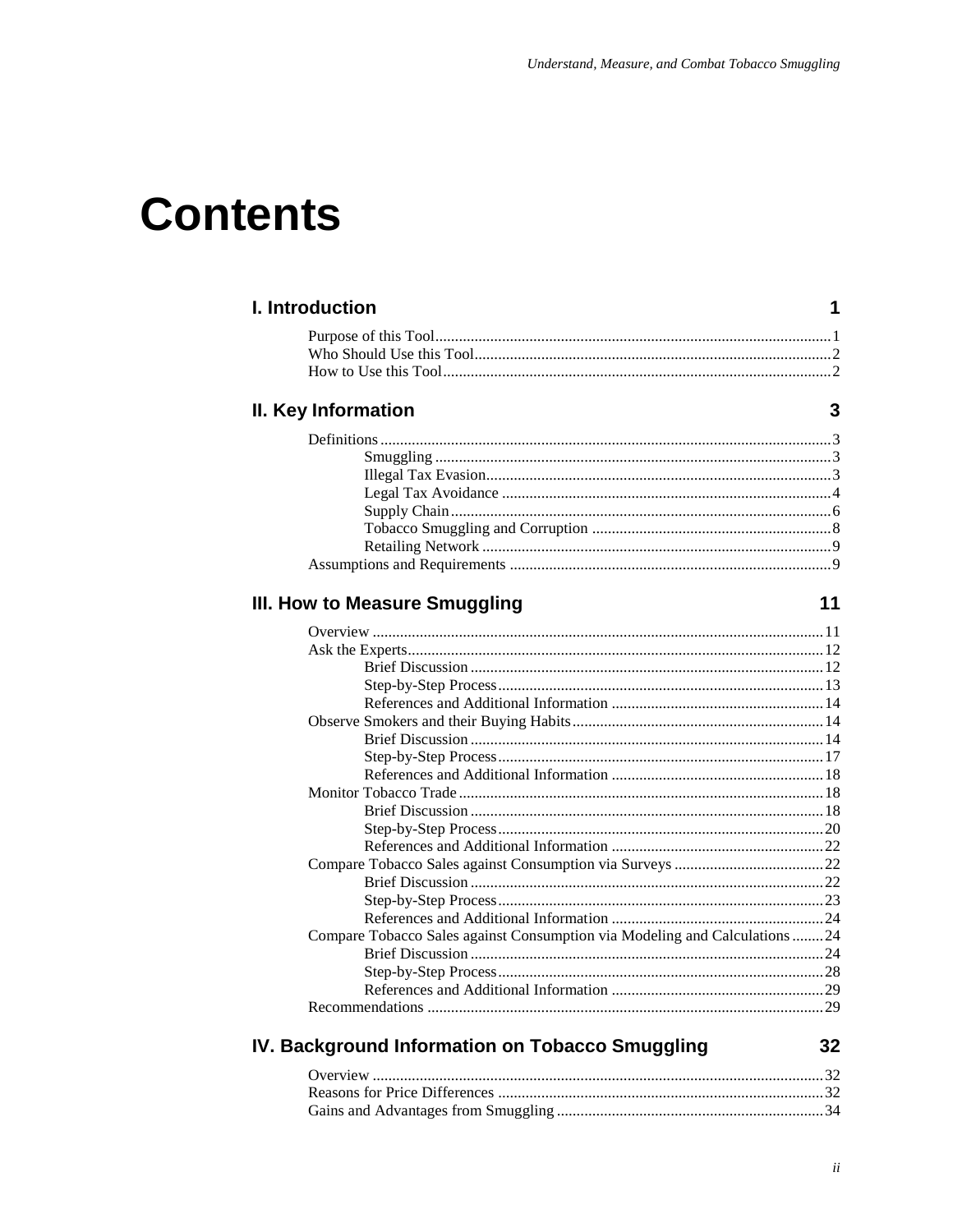### **V. What Happens when Policies and Actions are Implemented 36** Types of Policies .......................................................................................................36 Models for Smuggled Tobacco..................................................................................37 Simple Supply and Demand Model.............................................................38 Model with Smuggled Cigarettes................................................................40 Model with Increasing Total Supply ...........................................................42 Conducting a Simulation Analysis ............................................................................44 Assumptions and Requirements..................................................................44 Step-by-Step Process...................................................................................45 **VI. Review of Literature on Tobacco Smuggling 47** Estimates of Cigarette Smuggling in the United States and Canada .........................47 Estimates of Tobacco Smuggling Outside of North America....................................49

#### **VII. Conclusion and Summary 52**

| What Happens when Policies and Actions are Implemented 53 |  |
|-----------------------------------------------------------|--|
|                                                           |  |
|                                                           |  |

### **VIII. Additional References 54**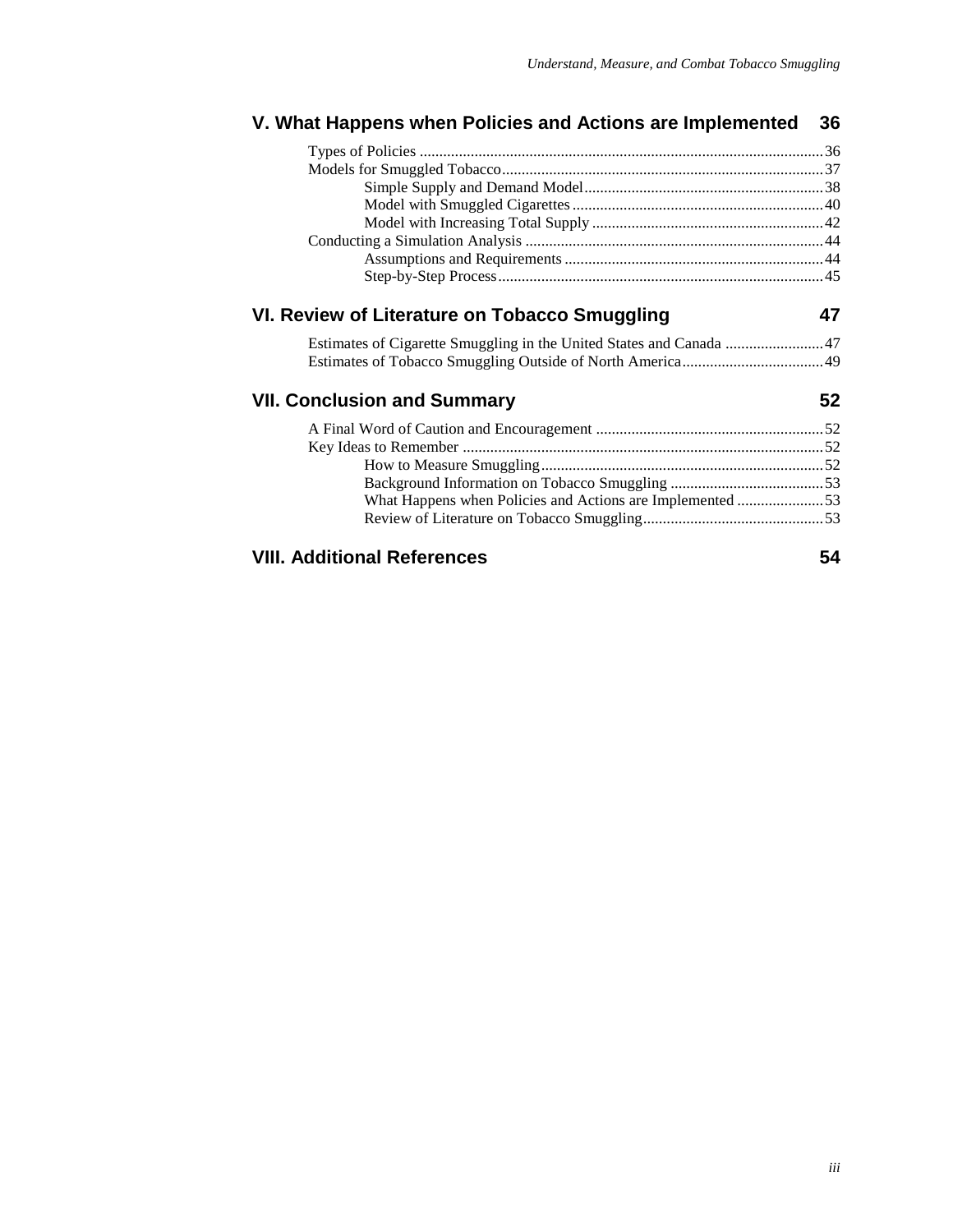# **List of Tables and Figures**

### **Tables**

| Table 7.2. Hypothetical Data on Tobacco Trade between Home Country and           |  |
|----------------------------------------------------------------------------------|--|
|                                                                                  |  |
| Table 7.3. Hypothetical Example of Estimating Smuggling Using Household          |  |
|                                                                                  |  |
| Table 7.4. Estimate of Smuggling Based on Linear Regression with Independent     |  |
|                                                                                  |  |
| Table 7.5. Five Methods and their Data Requirements and Availability, Strengths, |  |
|                                                                                  |  |
|                                                                                  |  |

### **Figures**

| Figure 7.2. Effect of a Tax Increase on the Equilibrium Price and Quantity of |  |
|-------------------------------------------------------------------------------|--|
|                                                                               |  |
| Figure 7.3. Irrelevance of Smuggling on the Equilibrium Quantity and Price of |  |
|                                                                               |  |
| Figure 7.4. Effect of Smuggling on the Equilibrium Quantity and Price of      |  |
|                                                                               |  |
|                                                                               |  |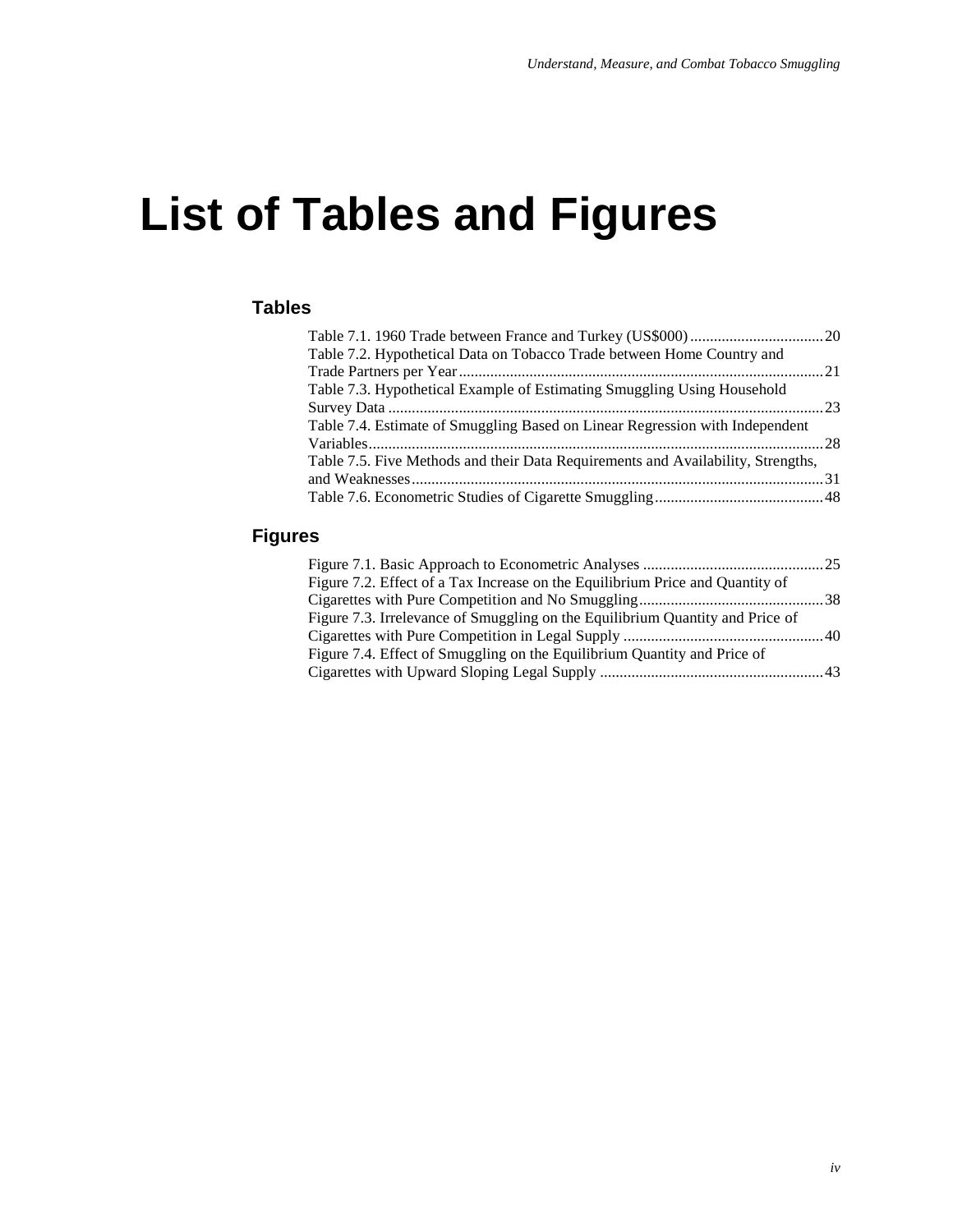# **I. Introduction**

# **Purpose of this Tool**

The intended purpose of this tool is to let readers gain the necessary knowledge about tobacco smuggling. With this knowledge, policy responses can be developed and further monitored in order to establish their effectiveness, appropriateness, and impact on other policy goals. For example, if enhanced tax revenue is one goal of a tobacco taxation policy, smuggling can be an important consideration, since smuggled tobacco avoids taxation. Likewise, tobacco smuggling can have an impact on health policies, as it can be difficult to regulate health warnings and conditions of sale on smuggled tobacco.

More specifically, by using the methods presented in this tool, a more accurate and objective understanding of tobacco smuggling can be gained. Tobacco manufacturers, distributors and sellers, and others with a narrow self-interest in the design of tobacco control policy often misrepresent the degree of tobacco smuggling. Welldocumented, methodologically sound, quantitative estimates of tobacco smuggling are a useful tool for educating policymakers about the costs and benefits of various policies. Moreover, unbiased estimates of smuggling, and the change in smuggling over time, are essential tools to evaluate the success of many tobacco control policies.

*Use several different methods of measuring tobacco smuggling to provide the most objective view of its illegal nature.*

Why use this tool? Because of its illegal nature, smuggling can be more difficult to estimate than many other variables relevant to tobacco control. Analysts can demonstrate the reliability of these estimates by using several *different* methods and data sets, five of which are presented here. And while the precise quantitative estimates can vary with the method used, all estimates should yield compatible results if appropriate data and techniques are employed. Thus, presenting results from multiple studies increases the validity of one's conclusions.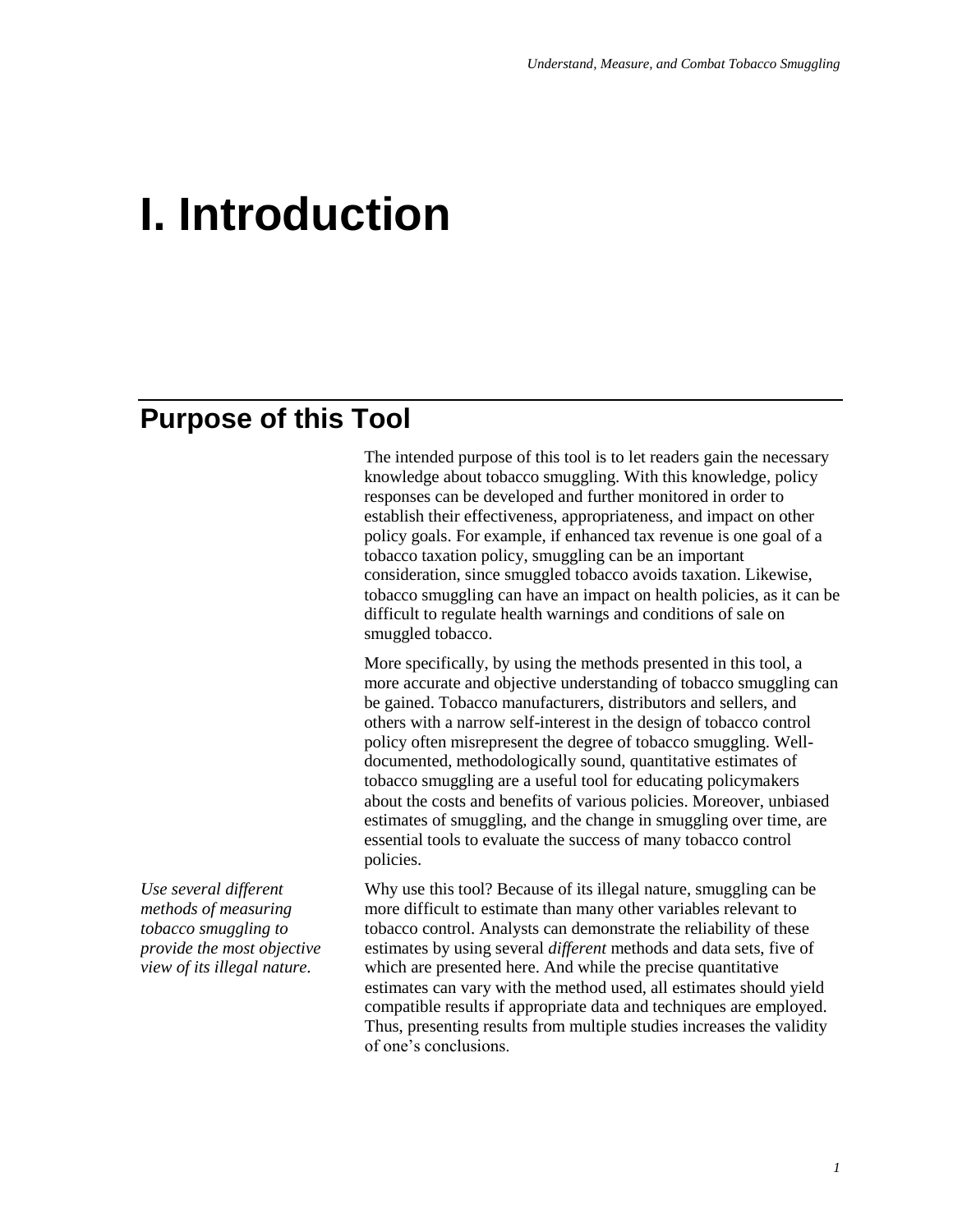# **Who Should Use this Tool**

This tool is intended for researchers, analysts, and policymakers of tobacco control. This is a practical tool offering concise, step-by-step instructions on how to conduct measurements of tobacco smuggling. This is *not* another lengthy discourse and extensive review of the literature written solely for academic purposes.

This tool, therefore, is written and designed for the reader who has moderate to extensive knowledge of the background and empirical studies of tobacco smuggling, and is willing and capable of bringing about tobacco policy. However, for the reader who is less familiar with the issue, there are chapters providing background information, a brief review of other empirical studies on tobacco smuggling, and references to helpful resources and additional information.

# **How to Use this Tool**

This tool presents five methods to measure illegal circumvention of tobacco taxes. Included are discussions on the strengths and weaknesses of each method and recommendations on the appropriateness of each method. Key definitions and background information on tobacco smuggling, a discussion on policies and economic models, and a review of empirical studies on tobacco smuggling are also provided.

All readers should become familiar with the **Key Information** chapter, which contains definitions and requirements for effectively using this tool, and the **Conclusions and Summary** chapter providing a wrap-up of this tool.

Knowledgeable readers can refer directly to the **How to Measure Smuggling** chapter, which discusses five methods and provides step-by-step instructions to implement each method.

Readers seeking either a refresher or a first-time discussion on tobacco smuggling should read the **Background Information on Tobacco Smuggling** chapter.

Those readers interested in the effects of policy should read the chapter called **What Happens when Policies and Actions are Implemented**.

Readers who are interested in additional research and empirical studies on tobacco smuggling should refer to the **Review of Literature on Tobacco Smuggling** and the **Additional References** chapters.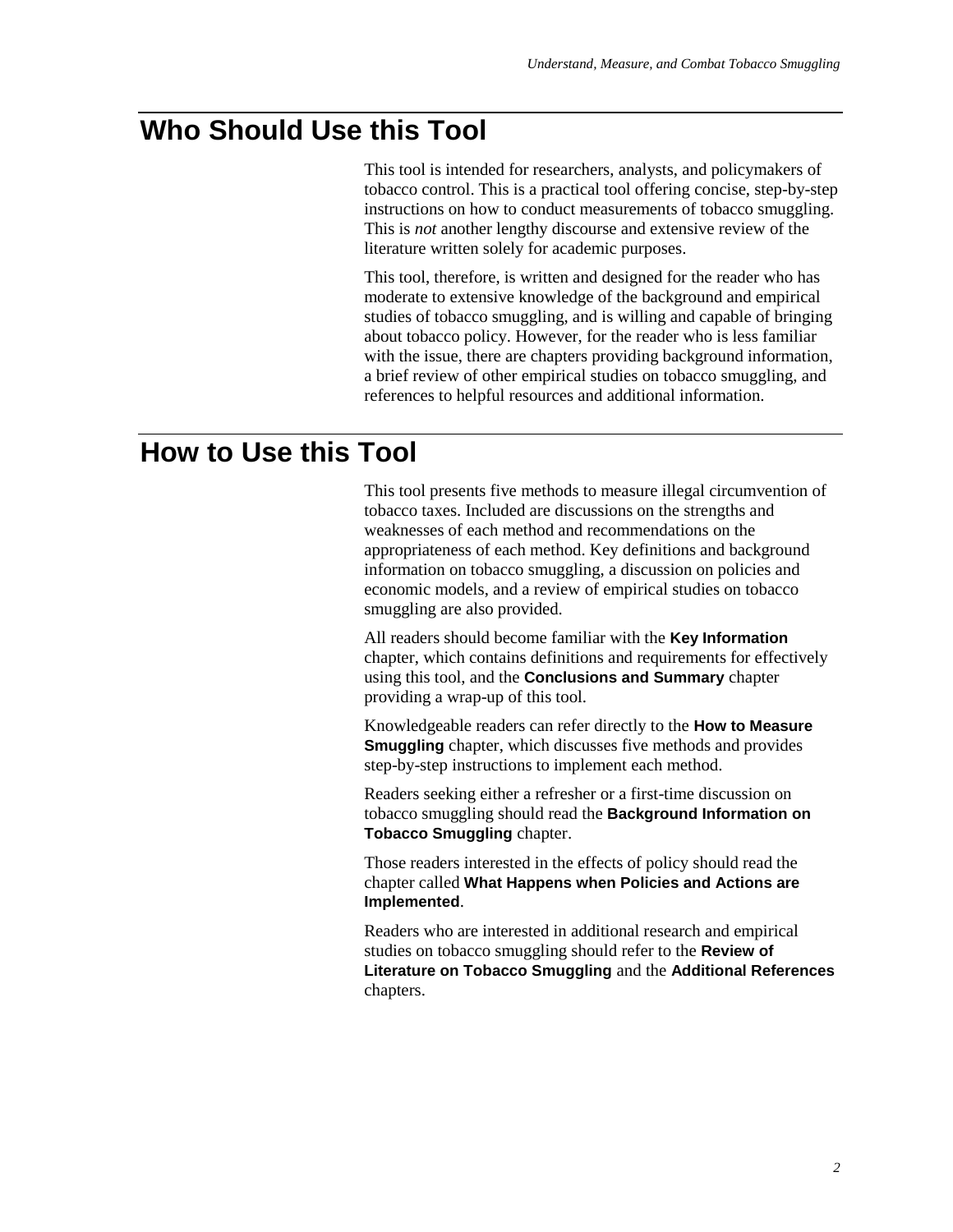# **II. Key Information**

# **Definitions**

*Smuggling is the evasion of excise taxes on goods by circumvention of border controls.*

## **Smuggling**

Smuggling of goods is often conducted for one or both of two reasons: to avoid excise taxes, and to evade rules prohibiting the sale of such goods (e.g., even though the sale of most foreign brands of cigarettes is forbidden in China, these brands are easily found, and advertised, in China). When similar products are sold at substantially different prices in different locations, there is an incentive to transport the product from the lower-priced to the higher-priced market. Therefore, smuggling can be defined as the evasion of excise taxes on goods by circumvention of border controls.

This definition of smuggling encompasses both illegal activities typically thought of as "smuggling"—and tax avoidance activities which *are* legal and generally *not* considered "smuggling." Economists generally term illegal circumvention of taxes as tax "evasion" while legal circumvention is called tax "avoidance." Both illegal and legal circumvention can affect tax revenues and consumption, and hence can be important in the public policy debate. In this document the term "smuggling" is used rather broadly (and somewhat loosely) to refer to all attempts to circumvent taxes.

### **Illegal Tax Evasion**

Bootlegging and wholesale smuggling vary from country to country. In general, price differentials among countries create incentives for bootlegging, while high tobacco taxes create an incentive for wholesale smuggling, even when tax systems are harmonized.

There are a number of illegal methods of circumventing tobacco taxes. Two predominant methods are

- bootlegging
- wholesale smuggling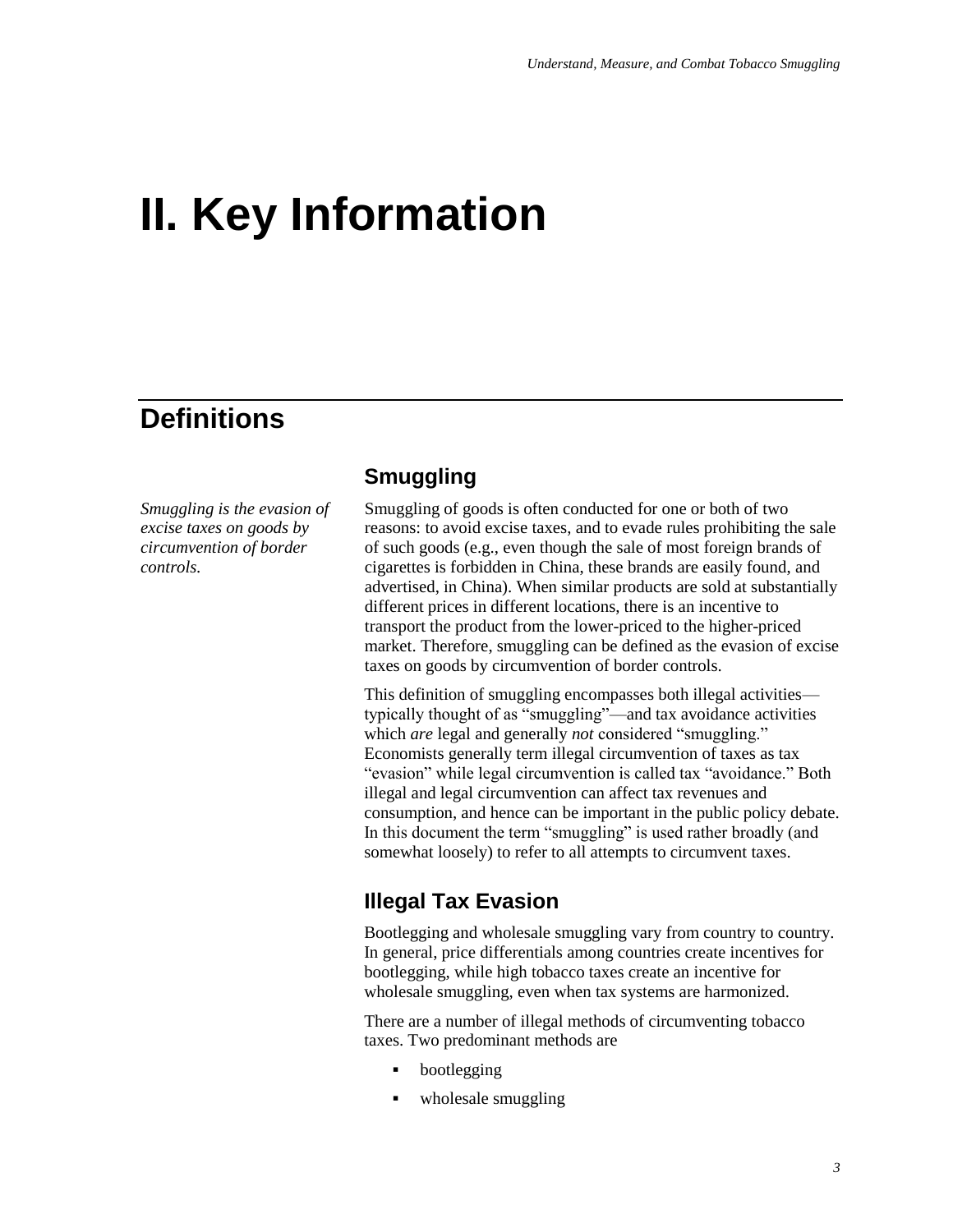*Bootlegging is the purchase of goods in one country but consumption or resale in another without paying applicable taxes and duties.*

*Wholesale smuggling is the sale of goods without the payment of applicable taxes and duties.*

### *Bootlegging*

Bootlegging is the legal purchase of tobacco in one country but consumption or resale in another country without paying applicable taxes or duties. Joossens *et al* (2000) provide a clear description:

*In general, bootlegging involves transporting cigarettes over relatively short distances (e.g., between neighboring countries or other nearby jurisdictions). As with the legal activities, significant price differentials between jurisdictions create incentives for bootlegging. In addition, greater corruption reduces the risks associated with bootlegging.*

They also say:

*While the number of cigarettes involved in [bootlegging]…is large relative to those resulting from the legal circumvention activities described [below], it is relatively small compared to that involved in other forms of illegal smuggling.*

### *Wholesale Smuggling*

Wholesale smuggling occurs when tobacco products are sold without the payment of taxes or duties, even in the country of origin. Joossens *et al* (2000) explain:

*…in contrast, [wholesale smuggling] involves the illegal transportation, distribution, and sale of large consignments of cigarettes and other tobacco products, generally avoiding all taxes. This type of smuggling usually involves millions of cigarettes that are smuggled over long distances, often involving large organized crime networks and sophisticated systems for distributing smuggled cigarettes at the local level. Large-scale organized smuggling is likely to account for the vast majority of cigarettes smuggled globally.*

# **Legal Tax Avoidance**

Tobacco taxes are one cause of price differentials that lead buyers and sellers to attempt to circumvent taxes. Because tobacco price differences are often substantial, tobacco is especially appealing to travelers. Joossens *et al* (2000) categorize a number of types of legal tax avoidance, including

- legal cross-border shopping
- legal tourist shopping
- legal duty-free sales

### *Legal Cross-Border Shopping*

Legal cross-border shopping involves the purchase of cigarettes, for personal use, in a neighboring lower tax jurisdiction at a price that includes all relevant local taxes. For example, smokers living in Windsor, Ontario during a time of high Canadian taxes have a strong

*Legal cross-border shopping is the purchase of goods, for personal consumption, in a lower*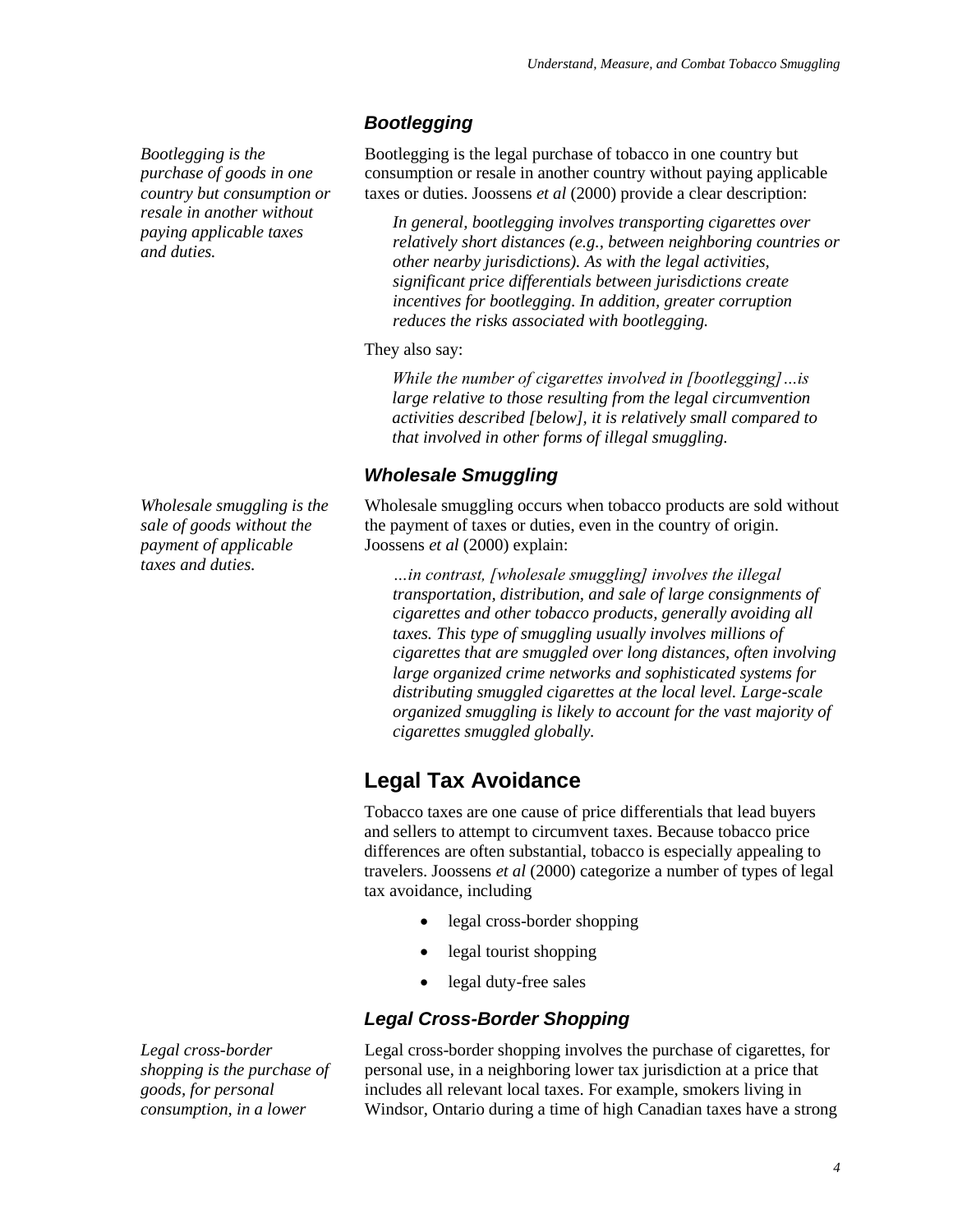*tax jurisdiction at a price that includes all relevant local taxes.*

*Legal tourist shopping is the purchase of goods in non-neighboring jurisdictions in amounts allowable under customs regulations.*

*Legal duty-free sales are tax-free purchases of products in amounts that fall within specific allowances.*

incentive to cross the border into Detroit to purchase cigarettes at prices that include all United States and Michigan excise and sales taxes.

The smoker's incentive for this type of cross-border shopping depends heavily on the differences in taxes and prices between neighboring tax jurisdictions, the distance the individual lives from the lower-priced area, and the costs of traveling between the two. For example, Buck *et al* (1994) examine the incentives for cross-border shopping between France and Britain in 1994, and conclude the savings on 800 cigarettes bought in France for consumption in Britain were not sufficient to cover the costs of the trip. In practice, it is unlikely smokers are willing to travel long distances at high cost in order to achieve relatively modest amounts of tax savings. Instead, it is more likely that much of the cross-border shopping in cigarettes occurs when smokers are already across the border for other reasons.

## *Legal Tourist Shopping*

Legal tourist shopping is similar to legal cross-border shopping, but involves the purchase of tobacco products in *non-neighboring* jurisdictions in amounts allowable under customs regulations. The incentives for this type of activity depend on the magnitude of the differences in prices among countries and the extent of international travel among countries. Much lower cigarette prices in countries that are popular tourist destinations lead to greater cigarette smuggling of this type.

In most countries this is a relatively minor problem. For example, Trackray (1998) estimates, based on survey data from over 48,000 international travelers in the United Kingdom, that legal tourist and cross-border shopping amounts to approximately 0.5 percent of cigarette sales and 3.0 percent of hand-rolled tobacco sales. In some countries, however, where prices are relatively high and international travel by residents is extensive, the scale of this problem is larger. In Finland, Lipponen *et al* (1998) estimate legal cigarette imports by international travelers are approximately 12 percent of total domestic cigarette sales. Similarly high legal imports are observed in Norway (Lund, 1990). In Barbados in 1999, the annual consumption per person above 15 years of age was 57 packs, but per smoker sales were 634 packs. Similarly, in Jamaica in 1999 consumption per person above 15 years of age was 34 packs, while per smoker sales were 235 packs (World Bank Tobacco Data).

### *Legal Duty-Free Sales*

Legal duty-free sales are related to legal tourist shopping, but involve tax-free purchases of tobacco products in amounts within specific allowances (e.g., 200 cigarettes, 100 cigarillos, 50 cigars, 250 grams of tobacco). Most duty-free sales occur in airports, on airlines, and on ferries. Again, differences in price (in this case the net-of-tax price in the country visited and the price inclusive of taxes in the home country) and the extent of international travel are key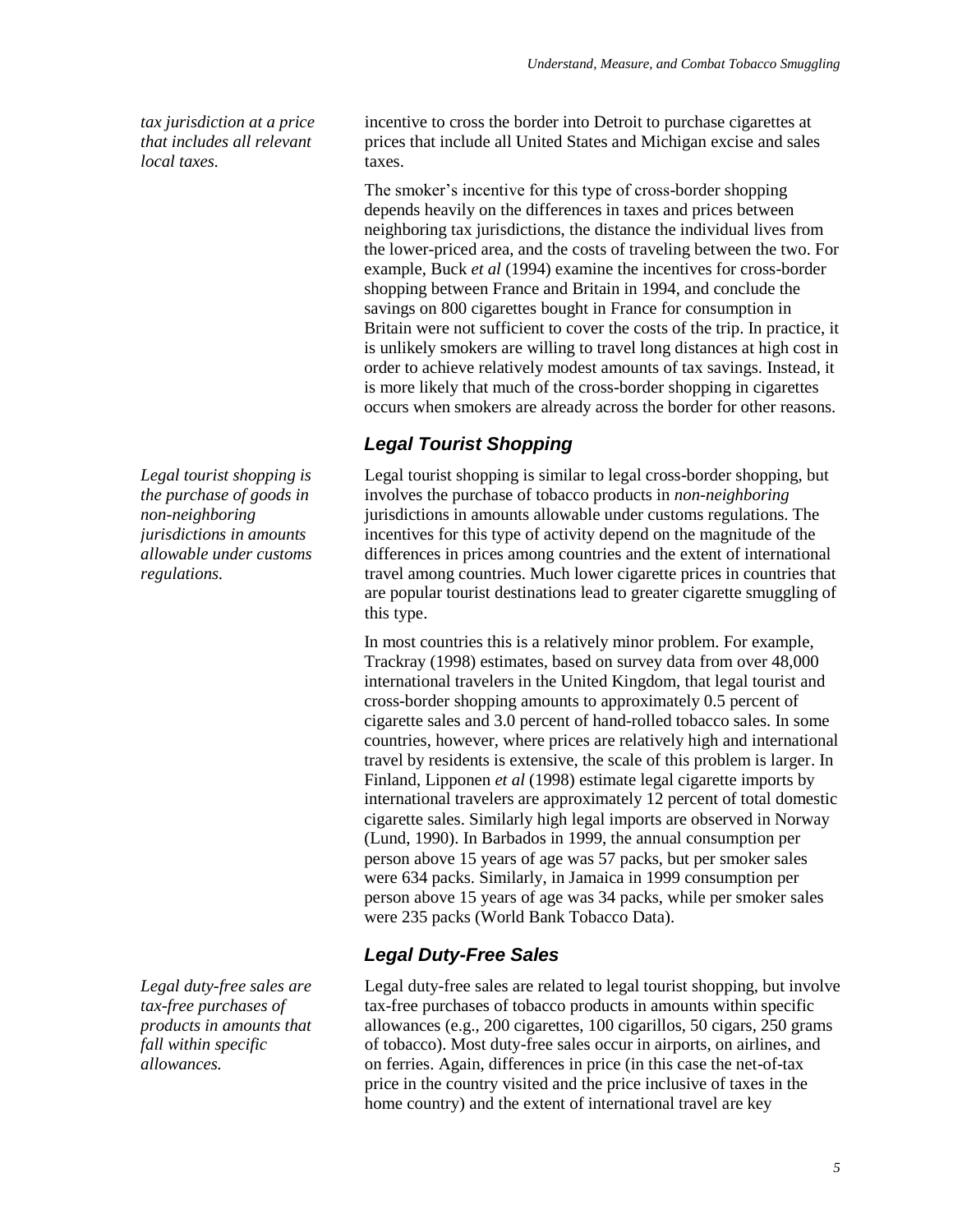determinants of the magnitude of duty-free cigarette and other tobacco product sales.

Estimates indicate more than 45 billion cigarettes per year were sold duty-free in recent years, with the absolute number rising as international travel increases, despite tobacco's sharply falling share of the duty-free market over the past 15 years (Market Tracking International Ltd. (MTI), 1998). While significant in and of itself, total duty-free sales account for less than 1 percent of global cigarette consumption.

# **Supply Chain**

A supply chain is the method by which tobacco products are accumulated and illegally transported across taxation boundaries. The supply chain used by bootleggers is quite different than that used by wholesale smugglers, as most bootleggers use relatively simple and low cost techniques to transport their cargo and avoid detection.

Bootleggers often obtain their supplies through ordinary discount retailers or wholesale purchases in the country of origin. These supplies are loaded into specially made delivery vans and trucks whose structures have been altered with false walls, roofs, floors, and other hiding places (Joossens *et al*, 2000). The tobacco products are then transported relatively small distances before being offered for sale. Transport methods vary from country to country.

In the United States, bootleggers who haul cigarettes from low-to high-tax states sometimes use leased minivans or sedans with false trunks. Although modest efforts are made to hide the contraband—it is generally covered with old mattresses or tarpaulins—it is often transported by superhighway without extensive efforts to avoid detection (Walsh and Ottaway, March 6, 2000). Scottish youths are sometimes given free vacations in Europe in exchange for smuggling tobacco back into the country (Scottish Daily Record October 16, 1994). Airline passengers from Russia attempt to smuggle a significant amount of tobacco into Sweden where prices are much higher (Pittsburgh Post-Gazette, November 4, 1994). In Malaysia speedboats are used for tobacco smuggling (New Straits Times, November 13, 1995). In Israel more traditional customs-evasion tactics are employed (The Jerusalem Post, September 25, 1991). In Hong Kong container trucks holding tobacco are sometimes disguised as containing duty-free components for assembly at factories within mainland China, making it possible to evade China's prohibitive tariffs on foreign tobacco imports. (Hong Kong Standard, July 11, 1999.)

The supply chain for wholesale smugglers is significantly more sophisticated and complex. Wholesale smugglers generally operate at a much larger scale than bootleggers. Since ordinary retail or wholesale purchases at such a large scale are easy to detect, wholesale smugglers have several methods of obtaining untaxed

*Bootleggers usually obtain tobacco products from discount retailers, and then travel short distances before offering the products for sale.*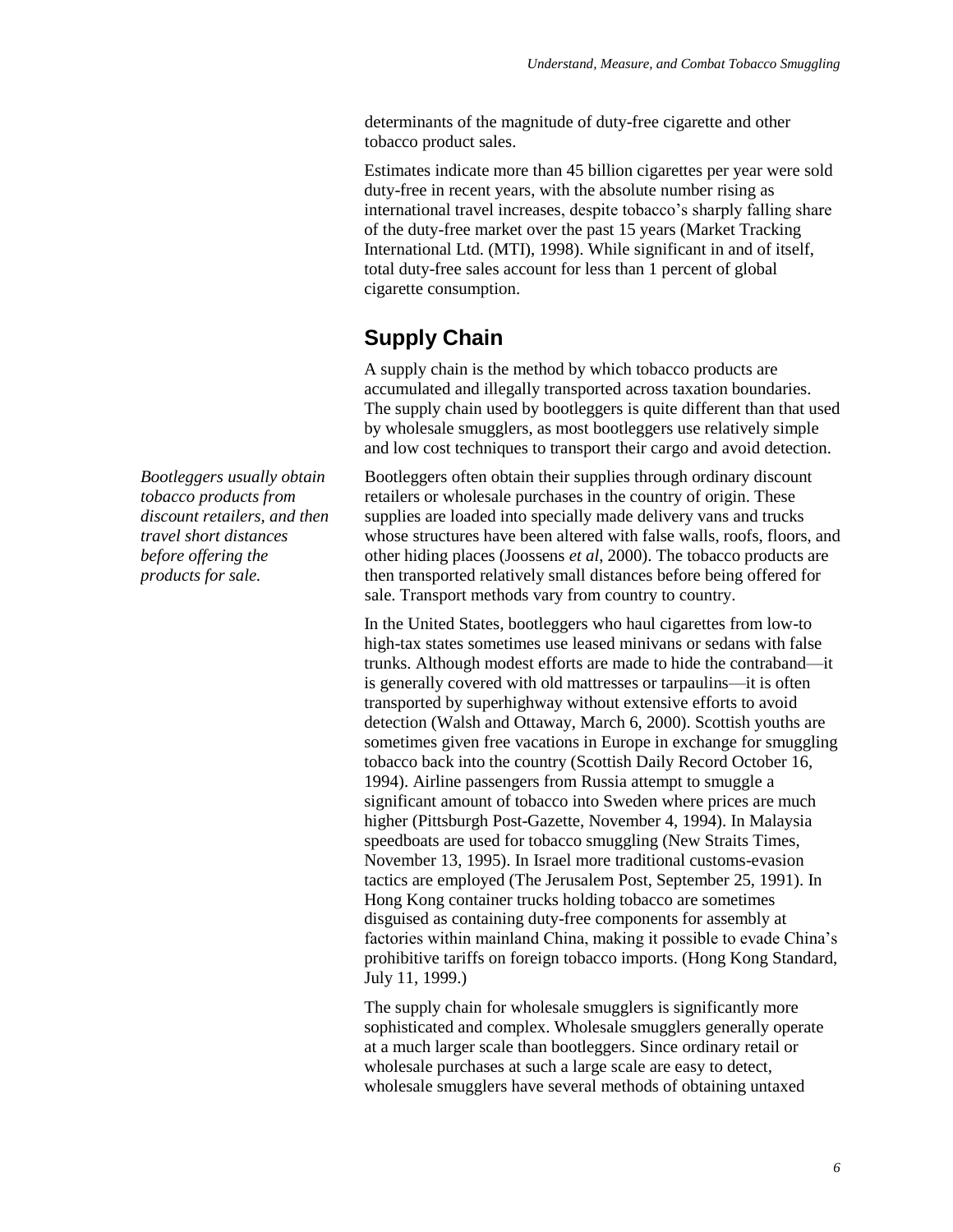tobacco products that can later be smuggled past border and tax authorities.

*Wholesale smugglers often legally ship tobacco products to a neighboring tax free zone before smuggling the products into a taxed zone.*

Perhaps the simplest method is to legally ship the tobacco products to a tax free zone near the country into which they will be smuggled. A report by the International Consortium of Investigative Journalists (January 2000) documented large shipments of cigarettes to the freetrade zones on the island of Aruba and in the Colombian town of Maicao. From these locations cigarettes are smuggled into other areas of Colombia, such as the city of Bogota, where they are offered for sale. The report quotes an estimate that US\$400 million per year of contraband cigarettes are smuggled from Aruba into Colombia.

During transport, export goods are accorded "in-transit" status, in which the goods can leave the country of export without being assessed taxes or duties. Furthermore, in-transit goods are often temporarily stored in a country other than their final destination as they await onward transfer. Large-scale smugglers often divert cargo at this point in its journey.

Additionally, there is considerable evidence and many claims that tobacco producers themselves assist, both tacitly and explicitly, wholesale smugglers in transporting tobacco products. The International Consortium of Investigative Journalists (January 2000) reviewed thousands of pages of internal documents of the British American Tobacco (BAT) company and concluded that:

*The selected documents, covering mostly 1990–1995, do not suggest that BAT employees themselves transported contraband cigarettes across customs borders, where taxes would be due. Instead, they show that corporate executives in Britain, the United States, and other locales controlled the volumes, brands, marketing campaigns, timing, and price levels throughout the smuggling distribution networks they exploited. Company officials worked closely with their local agents—giving them perks such as tickets to Wimbledon—and provided incentives to local black-market distributors.*

Such charges are not confined to BAT. The government of Canada has "sued R. J. Reynolds Tobacco Holdings Inc. alleging that the company has smuggled billions of cigarettes into Canada as of a carefully orchestrated tax-dodging scheme" (Segal, 1999). The suit contends that the tobacco companies made tax-free Canadian brand cigarettes available to smugglers in the United States. The government charges that smugglers evaded border controls by transporting the cigarettes back to Canada via the St.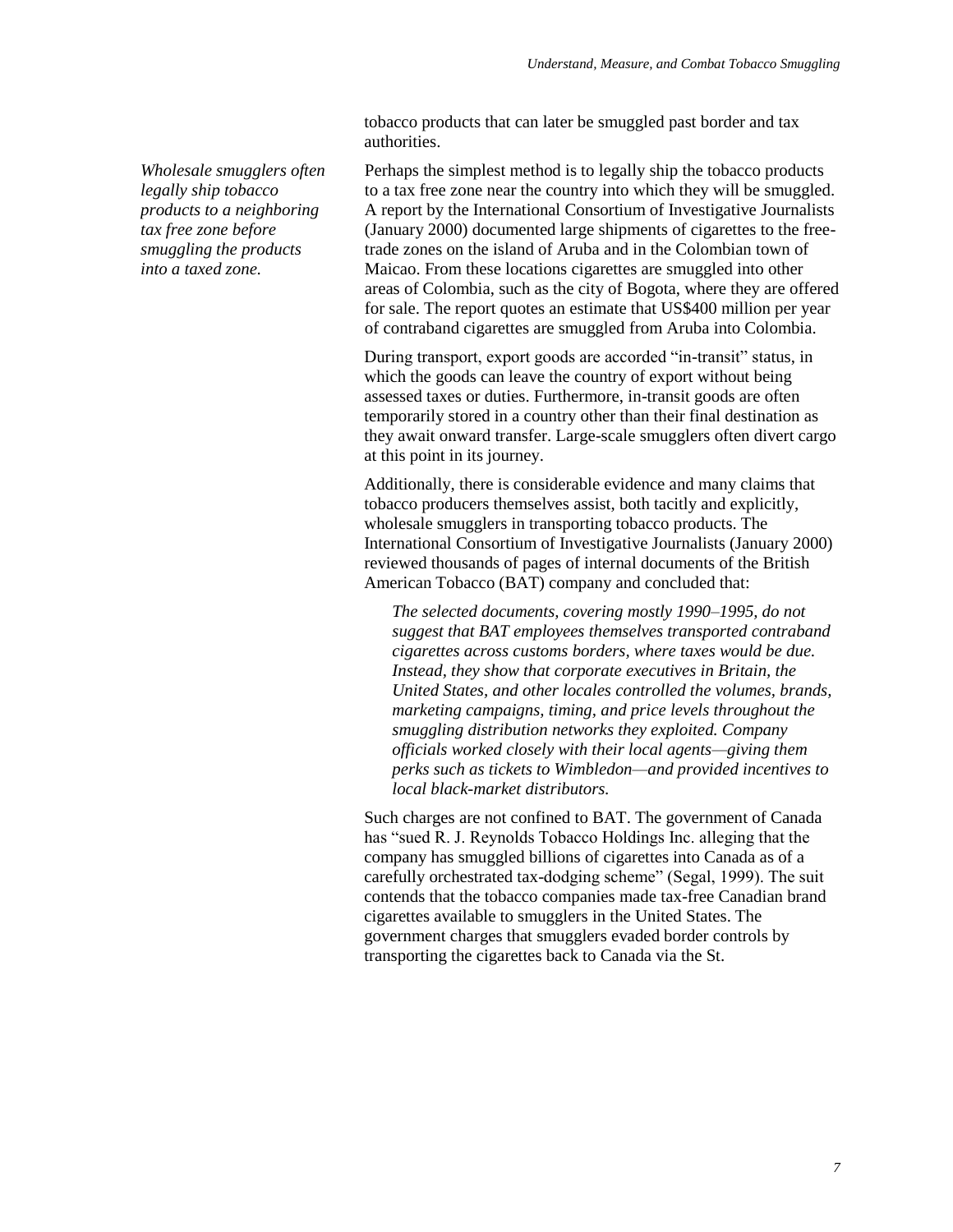Regis/Akwesasne Indian reservation.<sup>1</sup> Both R. J. Reynolds and BAT have denied the charges.<sup>2</sup>

Finally, knowledgeable observers believe that organized crime syndicates have significant involvement in wholesale smuggling of cigarettes (BAT, February 16, 2000; Joossens *et al*, 2000). One informed source claims that cigarette smuggling is the third largest illegal business in Germany, behind drug trafficking and illegal gambling, and that there is extensive involvement with organized crime (von Lampe, 1999). There are reports that Calabrian gangsters are involved in the smuggling of tobacco as well as other contraband in the southern coast of Italy (The Toronto Sun, December 28, 1997).

### **Tobacco Smuggling and Corruption**

Smugglers, like other businessmen, operate to make a profit. As emphasized above, price differentials enable smugglers to profit by purchasing tobacco products in low price markets and reselling them in markets where prices are higher. Inevitably, smugglers' transport of tobacco products between markets involves circumvention of legal controls designed to assess taxes and tariffs. The ease with which these controls can be circumvented greatly influences the proclivity of individuals to engage in tobacco smuggling. In fact, it is the ease of evasion of border controls, rather than the price differentials, that most determines the level of tobacco smuggling in a country. Consider:

*...it is not always true that the incentive for smuggling is linked to the level of taxes. For example, in countries with the highest taxes in Europe, such as the Scandinavian countries, there is little evidence of smuggling, while in Spain, Italy and many Central and Eastern European countries, where taxes and prices are much lower, the illegal sale of international cigarette brands is widespread. (Joossens 1998 p.146.)*

This apparent paradox is resolved by understanding that it is often the countries with the *lowest* level of taxes that have the *least effective* systems of border and tax evasion controls. Merriman *et al* (2000) performed a statistical analysis of the relationship between the perceived level of tobacco smuggling into a country and the transparency of the country's administrative rules and government and business transactions. Since it is easier to evade border controls and tobacco taxes in countries that are less transparent, all else equal, these countries should experience a higher level of tobacco smuggling.

 $\overline{a}$ 

<sup>&</sup>lt;sup>1</sup> The Flathead Indian Reservation, straddling the border between the U.S. States of Montana and Washington, has been used in a similar manner to evade cigarette taxes in Washington State (Magaw, 1997). Further information on the use of Indian reservations to smuggle between Canada and the U.S. is contained in Canadian Cancer Society *et al*, 1999.

<sup>&</sup>lt;sup>2</sup> For BAT's views on smuggling, see British American Tobacco (February 16, 2000) and British American Tobacco (March 8, 2000).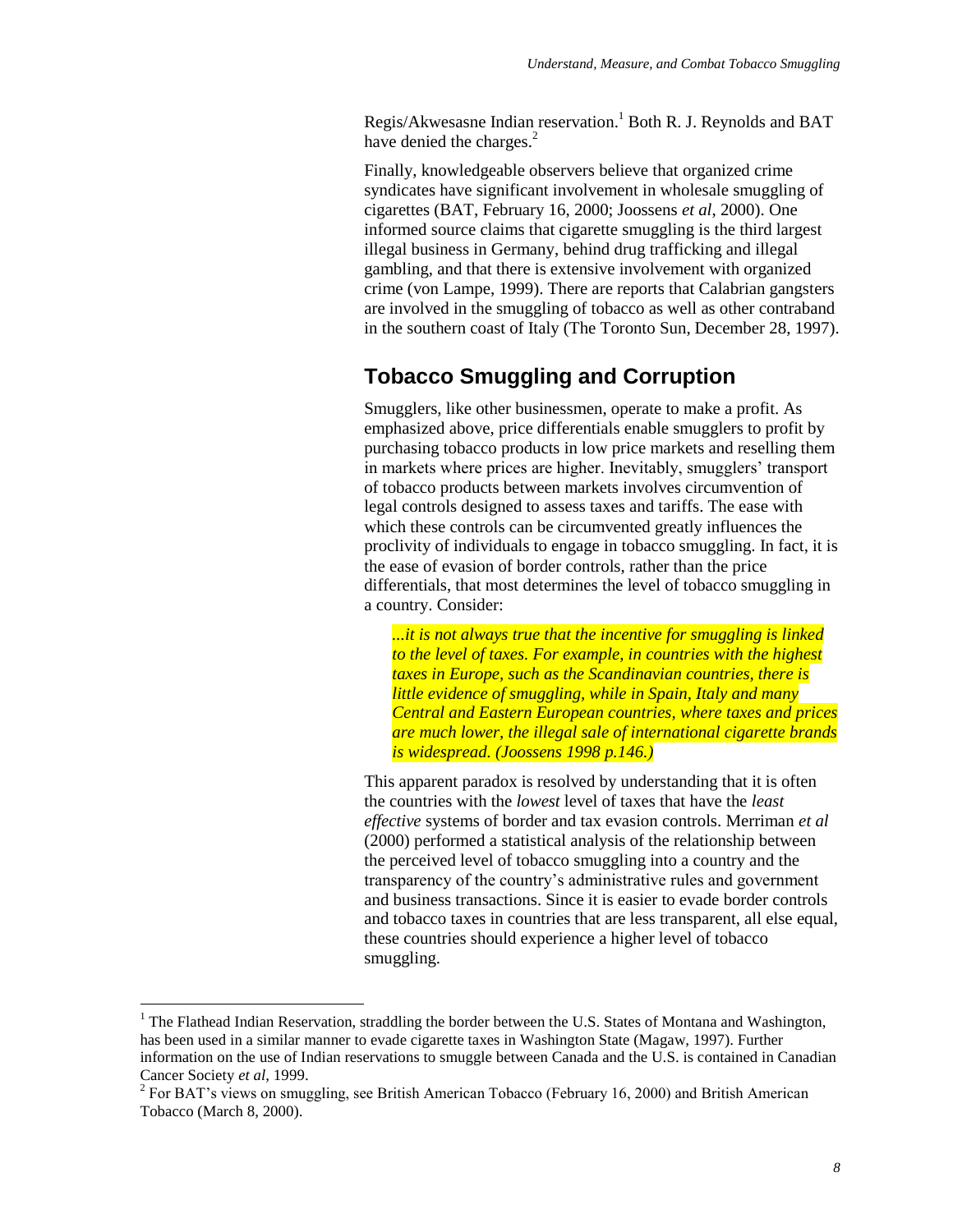The empirical results strongly support this hypothesis. Merriman *et al* find that transparency (lack of corruption) in a country is negatively and significantly correlated with the level of tobacco smuggling. In fact, the level of corruption (as measured by the transparency index) is found to be an even more important determinant of tobacco smuggling than price differentials. The estimates reveal that each one-point increase in a country's transparency index is associated with a two percent decrease in estimated tobacco smuggling. This implies that anti-tobacco smuggling policies that target corruption can be successful even when countries impose heavy tobacco taxes.

# **Retailing Network**

Once transported beyond tax and border controls, smuggled tobacco is generally offered for retail sale in informal markets. Methods for retailing smuggled tobacco vary depending upon the country and the group involved. Joossens *et al* (2000) write that in Russia, street sellers, often older women, sell smuggled cigarettes, typically operating in front of transport stations. In the United Kingdom most smuggled tobacco products are apparently sold in pubs.

In many countries smuggled tobacco is distributed within tightly-knit cultural and economic communities. Walsh and Ottaway (2000) report that in the United States:

*Arab smugglers make contacts in mosques and sell their goods to bodegas, newsstands and small retail shops which in turn sell to individual smokers. The Chinese form partnerships and deliver supplies to warehouses where they are distributed to retailers within their own communities. The Russians deliver only to private homes.*

Similarly, von Lampe (1999) reports that Vietnamese and Eastern Europeans dominate the street sale of smuggled cigarettes in Germany. Often street vendors operating out of mobile and temporary stalls sell the smuggled cigarettes. The street vendors generally operate quite openly and are very widespread. In Berlin, untaxed cigarettes can apparently be purchased in 1,200 locations.

# **Assumptions and Requirements**

In most countries, legal tobacco tax avoidance is a relatively insignificant problem. Furthermore, its scale may be relatively easy to measure since duty free sales and legally declared purchases can be directly observed. The primary focus of this tool is on methods to measure illegal circumvention of tobacco taxes.

When attempting to understand tobacco tax avoidance and evasion in a particular country it is important for the analyst to learn as much as possible about the specific mechanisms that are used in that country. Information about these issues can often be gathered by reviewing

*Smuggled tobacco is generally offered for retail sale in informal markets, such as outside street markets or inside a pub.*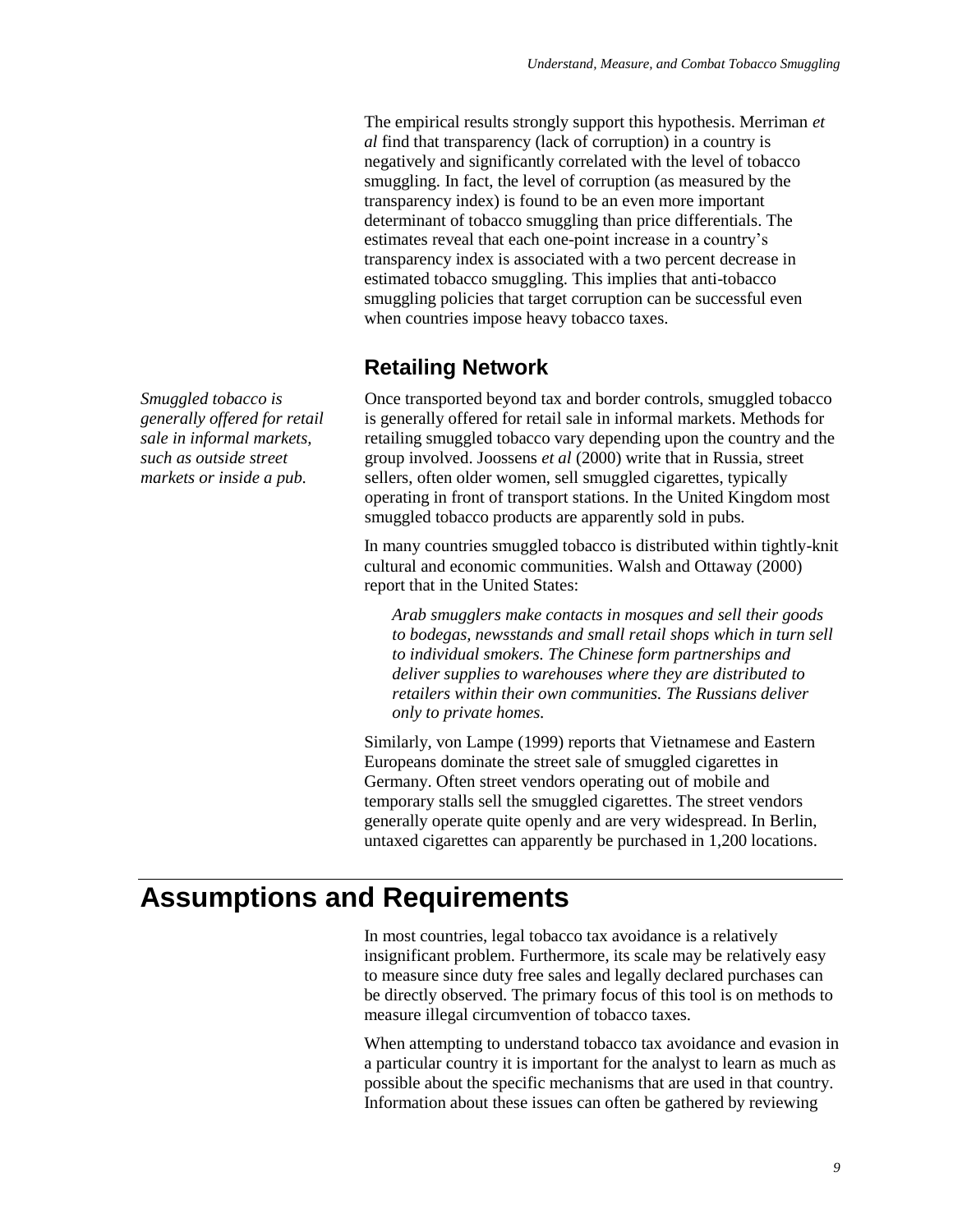media reports about tobacco marketing and smuggling. Tobacco industry trade publications such as industry annual reports or *World Tobacco File* publications (see the **Additional References** chapter) can be especially useful. Further information can be obtained through review of documents or consultation with government authorities responsible for (1) monitoring border trade, (2) collecting excise tax revenues, and (3) suppressing criminal activity, especially organized crime.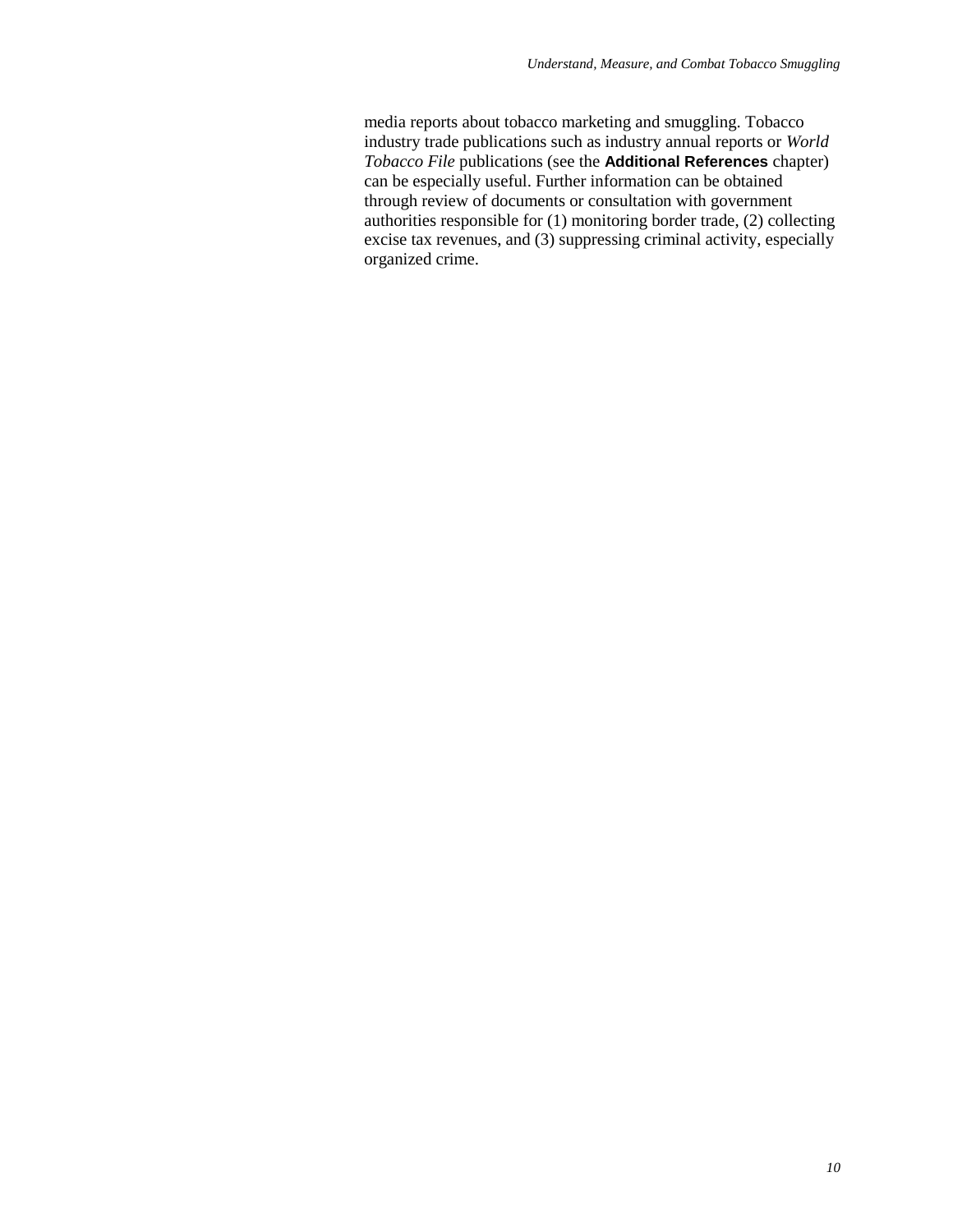# **III. How to Measure Smuggling**

# **Overview**

Reliable quantitative measures of tobacco smuggling can enhance tobacco control policy. Baseline measurements of tobacco use and tax avoidance and evasion can be built, upon which policies are then established. Further measurements can provide appropriate benchmarks to ensure the implementation, review, and improvement of such policies. And sound measurements of the association between changes in tobacco control policies and changes in smuggling can prove the success of these policies.

Estimating the true nature of smuggling is challenging because it is an illegal and hidden activity. A number of useful and reliable methods to measure smuggling are available, but each method has limitations. When time and resources permit, it is best to use several different methods in order to cross-validate estimates. In this manner, any methodological objections can be minimized or better placed within the greater tobacco use context.

This tool, then, offers five methods to measure tobacco smuggling. The methods are ranked, with the first requiring the least technical and statistical sophistication and the last requiring the greatest level of technical complexity and statistical inference.

- 1. Observe the producers and ask the experts for smuggling data.
- 2. Observe smokers directly and ask them about their methods of obtaining tobacco.
- 3. Monitor and analyze data on the export and import of tobacco.
- 4. Compare the sale of tobacco with estimated consumption of tobacco by using household surveys.
- 5. Compare the sale of tobacco with estimated consumption of tobacco by using a mathematical formula and economic inference.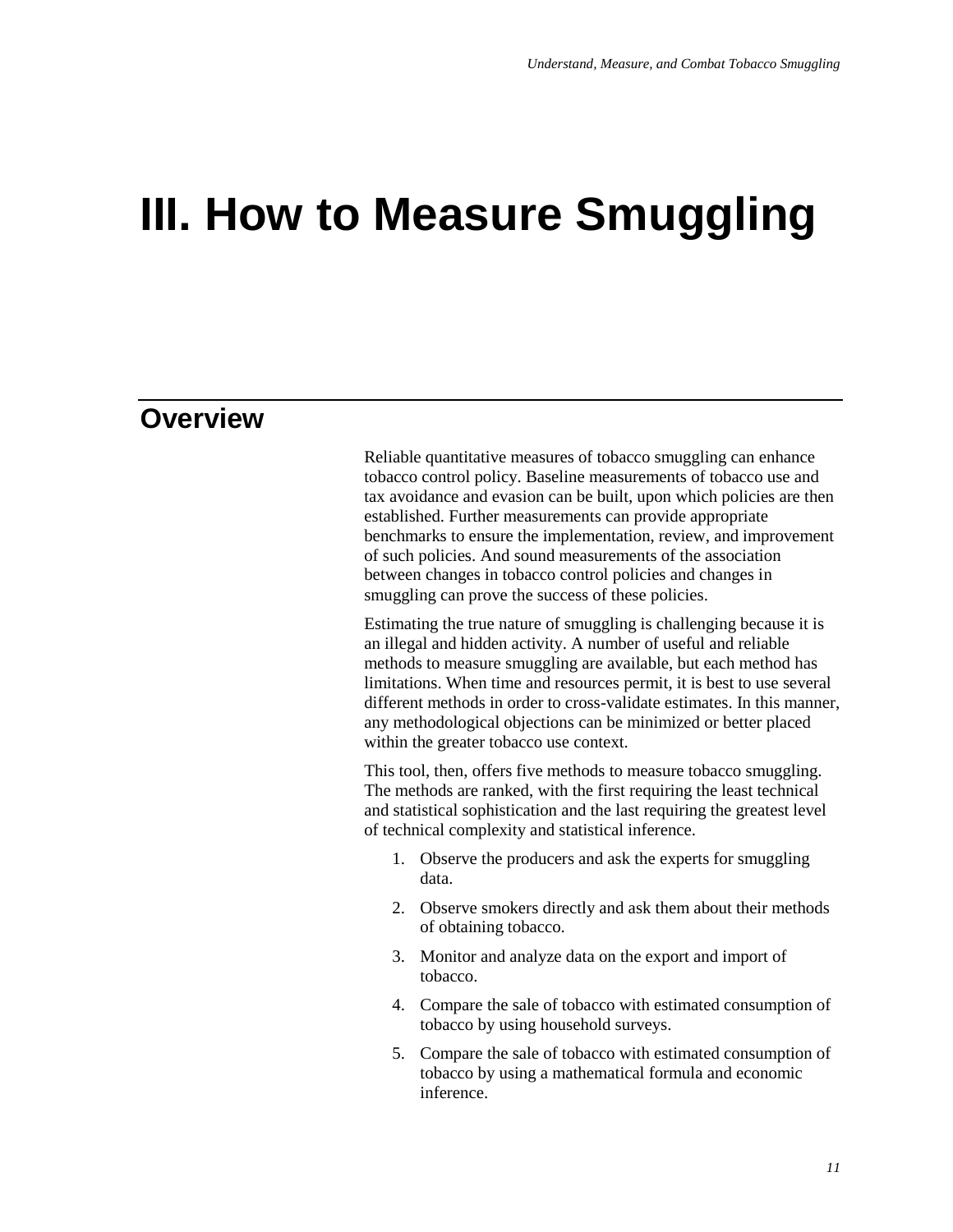For each method, this tool offers a brief discussion on its application, strengths, and weaknesses, and then provides a step-by-step process to use the method.

A final summary provides recommendations on the appropriate use of each method.

# **Ask the Experts**

### **Brief Discussion**

The most direct method to measure the size of the tobacco smuggling industry is the same as that used to measure the size of other industries: survey those in the industry and ask about their revenues, employment, shipments, etc.

Unfortunately, this is not a feasible approach, as a distinct disadvantage to this method is that those participating in the industry are difficult to identify and unlikely to willingly provide information to authorities about their operations.

There are, however, several ways to get reliable information indirectly from such experts and participants.

#### *Information from Smuggling Researchers*

Smugglers and other criminals do sometimes voluntarily provide anonymous information to academics, journalists, and others studying the industry. By piecing together information gathered over time from smugglers, these experts can obtain an accurate understanding of the size and scope of the tobacco smuggling industry.

### *Information from Law Enforcement*

Police authorities also have significant information about the industry. They can observe seizures of smuggled tobacco and may be able to accurately estimate the likelihood that illegal cargo is intercepted. This information can be used to estimate the size of the industry. Even more importantly, by monitoring *changes* in seizures of smuggled tobacco, police can estimate changes in the size of the tobacco smuggling industry. For example, if police seizures doubled with little change in the level of scrutiny, one might conclude that the level of smuggling also doubled.

Further, while smugglers generally do not volunteer information to legal authorities, police can use legal leverage to extract information. For example, those intercepted in the act of smuggling may negotiate for lighter penalties in exchange for the provision of information about their industry. Police who specialize in this area of law enforcement often obtain an accurate view of the industry.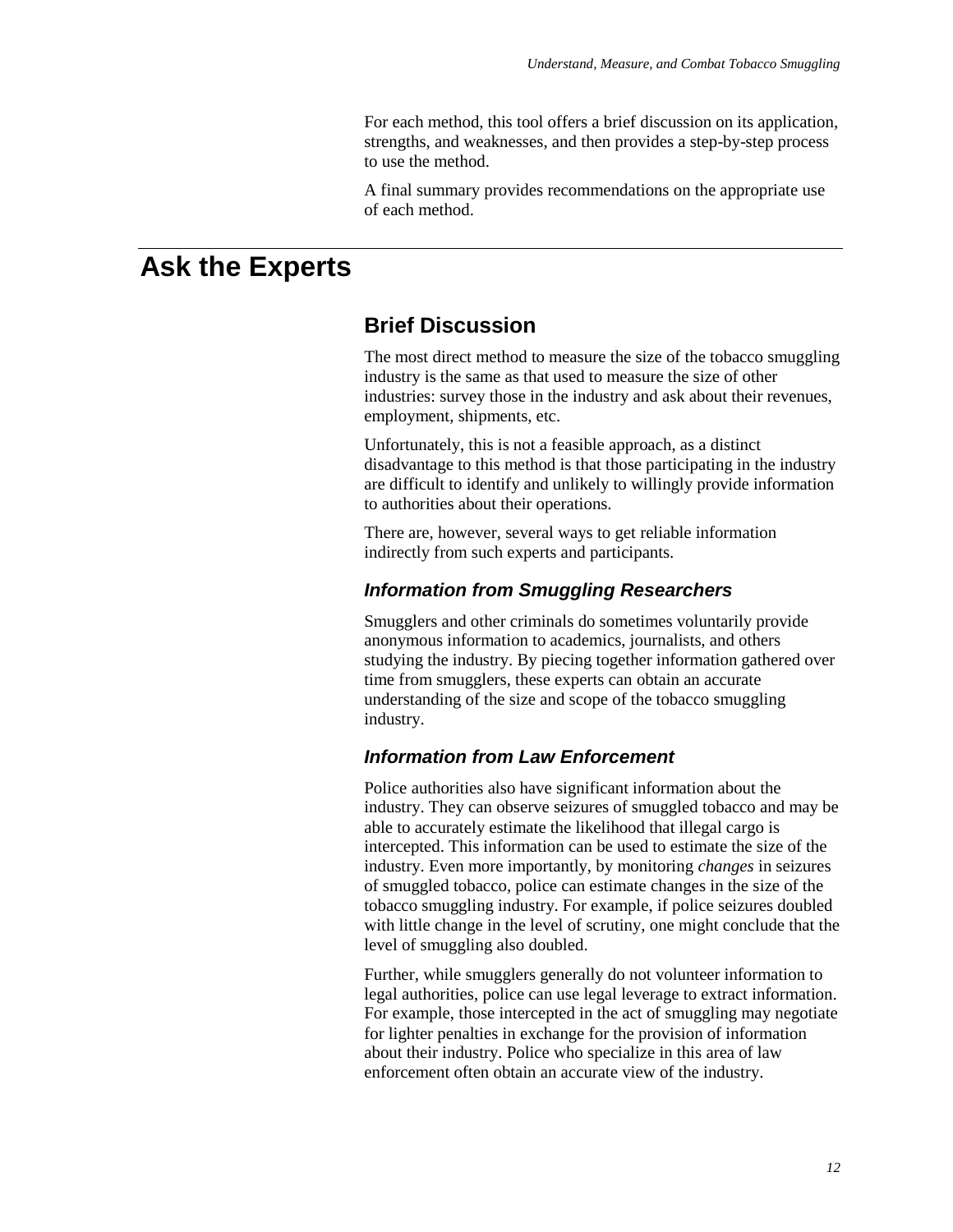### *Information from Retailers*

Another possible source of information is direct questioning of retailers. Often retailers have little to fear from researchers inquiring about the source of their products.

#### *Information from Trade Publications and Professionals*

The tobacco industry publication *World Tobacco File* contains estimates of smuggling in each country it covers based on a canvass of experts who are familiar with local market conditions. However, this publication does not use a consistent method over time or in different countries, nor does it present a detailed explanation of how it arrives at its estimates. Since both the interviewers and the experts differ from year to year and from country to country, comparisons using this source can be unreliable. Without detailed methodological information, one cannot know which experts were interviewed, precisely the questions that were asked how differing estimates were weighted, or how much uncertainty experts have about their estimates. Other published estimates of expert opinion share similar limitations. Furthermore, experts, particularly those interviewed anonymously, may have biases or agendas that influence their estimates.

On the other hand, such published estimates of experts do provide valuable background and corroborating information. For instance, weighted country estimates on the amount of tobacco smuggling, as compiled from *World Tobacco File* and other publications, accords well with global estimates using other methods. This suggests that, as a whole, expert estimates of smuggling can be relatively accurate even though they can be inaccurate in particular countries or for particular years.

### **Step-by-Step Process**

Use this process to collect expert opinions of tobacco smuggling:

- 1. Identify the experts to be interviewed. Consider tobacco industry professionals, tobacco control advocates, academic experts, journalists, and police and customs officials. If possible, also arrange for direct interviews with smugglers.
- 2. Develop standard and identical questions that can be answered by all experts. This assures that different experts provide estimates of the same phenomena.
- 3. Pretest interview questions and procedures. Use the results of the pretest to refine questions and interviewing techniques. Upon completion of this step, no procedural changes should be made unless absolutely necessary—and then they should be made for *all* interviews.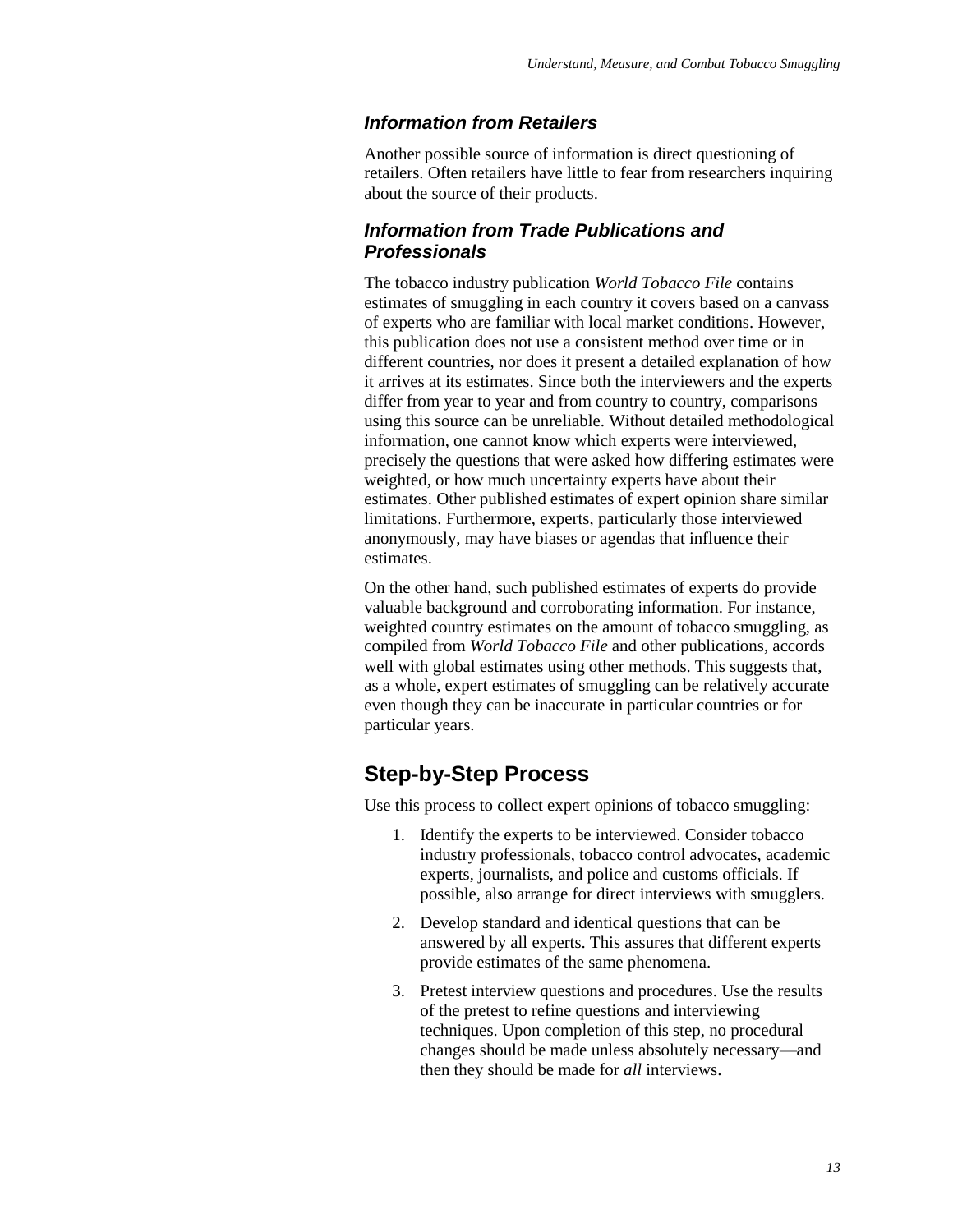- 4. Interview the experts, and clearly inform them of the time period and region the interview is meant to cover.
- 5. Conduct interviews at several points in time, unless resources prevent this. In general, seek estimates of *changes* in smuggling, as they are more useful and reliable than estimates of *levels* of smuggling.
- 6. Develop an explicit procedure to weight the answers of different experts when arriving at a final estimate. The simplest procedure may be to mathematically average the answers of various experts. However, in some circumstances certain experts may have knowledge that should be weighted more (or less) heavily than others.
- 7. Carefully document all procedures and estimates. Measures of dispersion such as the standard error or the range of estimates should be calculated and published along with point estimates of the amount of smuggling.

### **References and Additional Information**

The following sources of information are applicable for this particular method. See the **Review of Literature on Tobacco Smuggling** and the **Additional References** chapters for a complete description of these and other sources.

Hu and Mao (2000) report success conducting informal personal surveys among retailers and street vendors in four Chinese cities.

Joossens (1998) discusses the limitations of other published estimates of expert opinion.

Merriman *et al* (2000) offer an analysis of *World Tobacco File* as a viable source of information.

# **Observe Smokers and their Buying Habits**

### **Brief Discussion**

In any market there are both sellers and buyers. The market for smuggled tobacco is no exception. Sellers of smuggled tobacco can be quite reluctant to provide information about their trade because they face potentially serious penalties if detected. However, tobacco consumers can provide direct evidence on tobacco smuggling.

The sections below present the advantages and disadvantages of directly polling consumers, as well as a discussion of two survey techniques successfully used by researchers.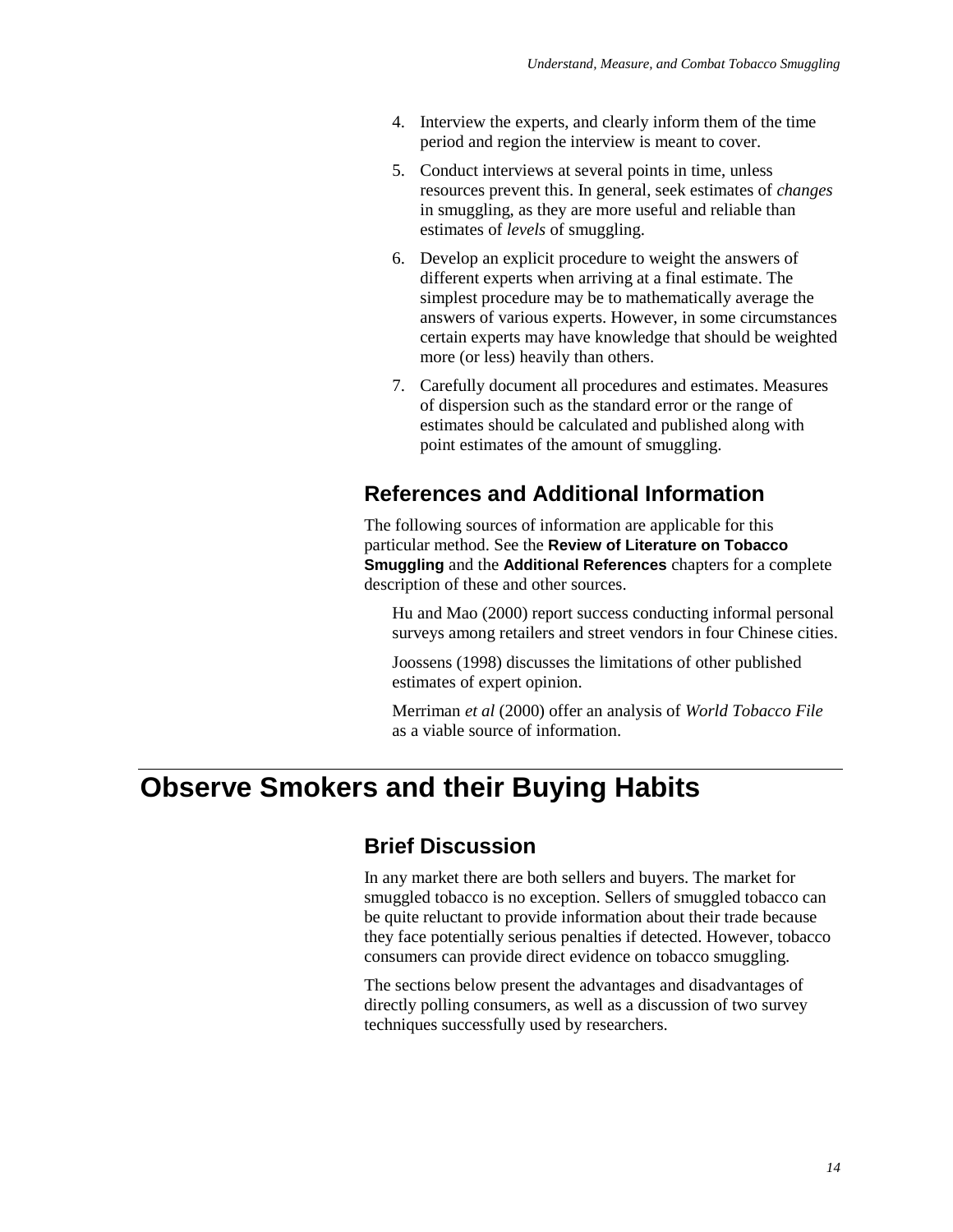### *Advantages of Interviewing Tobacco Buyers*

Buyers of smuggled tobacco generally have little or no legal incentive to conceal their behavior. Laws against purchasing smuggled tobacco are typically nonexistent or, if enforced, have very light penalties. Furthermore, it is often possible to gather information from buyers while protecting their anonymity. Polling consumers directly is perhaps the simplest and most direct approach to obtaining estimates of smuggled tobacco. Asking them where they make purchases, whether they buy in the black market, if they have crossed borders to purchased lower priced tobacco, and so on has the potential to increase our knowledge about tobacco smuggling. But it also has some important limitations.

#### *Disadvantages of Interviewing Tobacco Buyers*

Buyers of smuggled tobacco may be significantly less likely to provide information about their purchases than buyers of legal (tax paid) tobacco. First, even in anonymous surveys, consumers may be unwilling to admit they have engaged in illegal behavior like purchasing smuggled cigarettes. Consumers are known to underreport legal purchases of cigarettes and alcohol on surveys even when the purchases are legal. Illegal purchases would almost certainly also be under-reported. Second, even when they wish to fully report their purchases, in some cases consumers are not certain if the tobacco they purchased legally cleared customs or whether applicable taxes were paid. Thus it can be difficult to obtain an accurate representative sample of information about the purchases of tobacco.

### *Person-to-Person Survey*

In Spain and the Netherlands, interviewers, posted in areas with heavy foot traffic, asked passing smokers to show their cigarette packs. By studying the packs the interviewer determined whether taxes were paid on the cigarettes, and made note of such. At the end of the day the interviewer tallied the data of all cigarette packs examined and conducted a simple calculation to determine the percentage of smuggled tobacco.<sup>3</sup>

This method faces several technical obstacles. In some cases it is difficult, even for trained interviewers, to discern whether cigarettes are smuggled by a brief examination. The best evidence that cigarette taxes are paid is often the presence of a tax stamp. However, in some cases smokers remove the stamp when opening the pack. Therefore, the lack of a stamp cannot definitively prove that cigarettes have been smuggled.

Perhaps an even more serious problem is the difficulty of obtaining a sample of cigarette packs that accurately represents those carried by smokers in general. Since participation in the survey is voluntary

 $\overline{a}$ 

<sup>&</sup>lt;sup>3</sup> This information was provided in a personal communication to the author from Luk Joossens on April 9, 2000.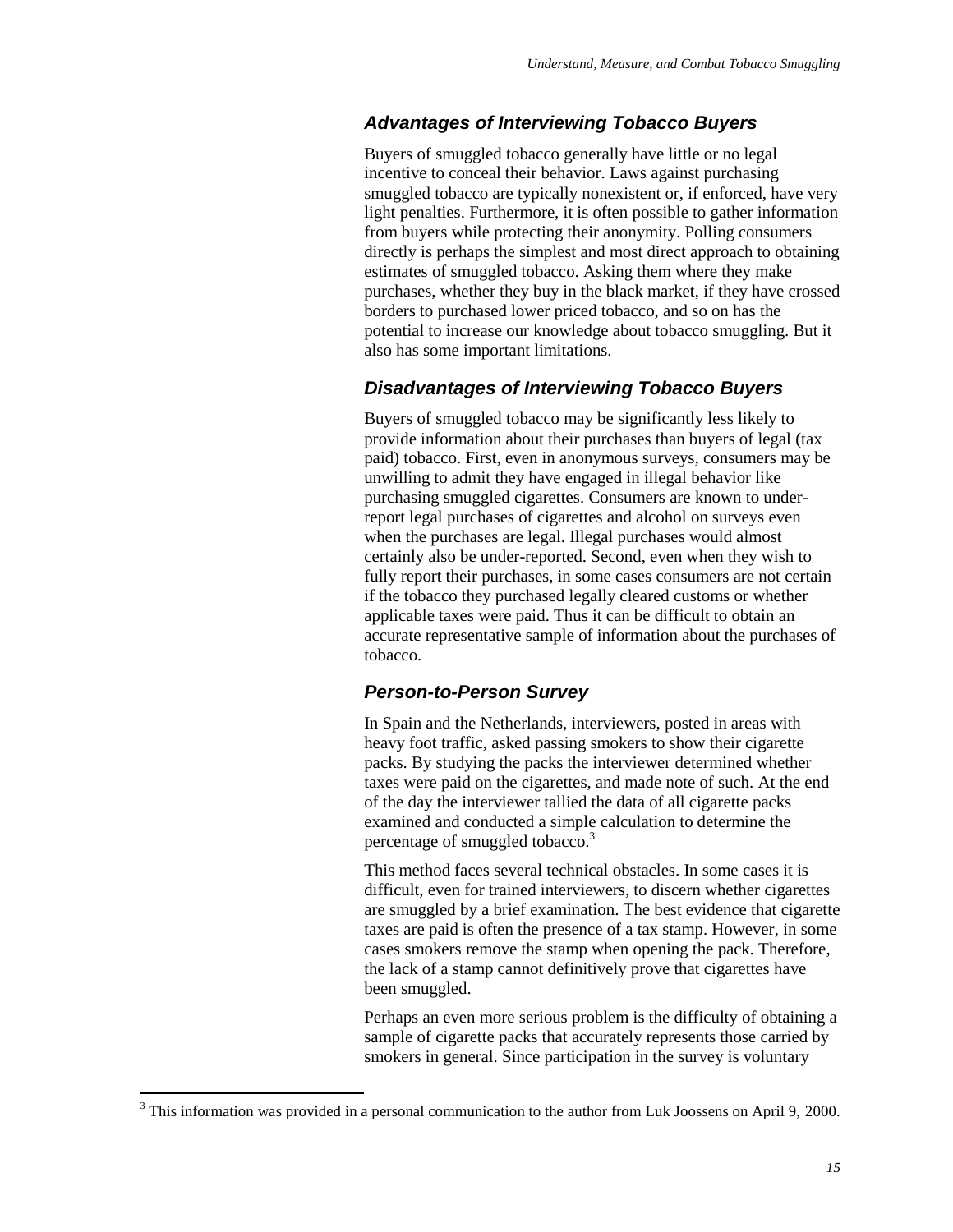those carrying smuggled cigarettes may avoid participation because they fear legal prosecution, confiscation, or embarrassment.

Even if those carrying smuggled cigarettes did not particularly wish to conceal that fact, it would be difficult to get a representative sample of the population by stopping people on the street. Some individuals such as the elderly or ill are unlikely to appear on the streets. Further, certain types of people are much less likely than others to consent to the interview. In general, those with higher incomes, employed people, underage smokers, and immigrants (who might not speak the local language) are less likely to respond. The survey results are biased if those who consent to show their cigarette packs have a different propensity to consume smuggled cigarettes than the general population.

In conclusion, while surveys conducted in this manner are more likely to under-estimate rather than over-estimate smuggling in the locale surveyed, they can provide a useful low-end estimate of the market penetration of smuggled cigarettes.<sup>4</sup> Furthermore, if several comparable surveys are taken at different points in time they can provide useful information about whether tobacco smuggling is increasing or decreasing over time.

#### *Mail-In Survey*

 $\overline{a}$ 

A similar approach was used in recent research sponsored by the Tobacco Manufacturers' Association in the United Kingdom. Data was collected via a series of advertisements offering consumers free gifts in exchange for sending in empty packages of hand-rolled tobacco and cigarettes. By examining the packages researchers were able to determine whether duty was paid on the pack.<sup>5</sup>

The postal code from which the packs were sent was also recorded. Using this method, researchers were unable to distinguish legal cross-border shopping from illegal smuggling. However, independent estimates of legal cross-border shopping indicate that it

<sup>&</sup>lt;sup>4</sup> When evaluating the results of studies using this method, it is important that reviewers appraise whether sales in the survey area(s) are representative of tobacco sales in the market as a whole. That is, a researcher wishing to promote the idea that smuggling is a large problem can choose to survey only areas where smuggled cigarettes are known to be sold. In such a case a survey would probably over-estimate, rather than underestimate, smuggling in the market as a whole.

<sup>&</sup>lt;sup>5</sup> A variant to this approach is to extract used cigarette packs from garbage. If a representative sample of trash is assembled and investigated, this method can develop quantitative estimates of legal and smuggled consumption. A crude version of this technique was used to discover that "40 percent of discarded cigarette packets retrieved from football matches at British grounds were imports" (Studd, 2001). The viability of this technique depends upon whether it is possible to determine if duty has been paid on cigarette packs extracted from the trash collection system.

While going through garbage is quite messy, archeologists and anthropologists have used trash-sorting techniques to study consumption in a variety of settings. The proposed method is not totally unprecedented. This method can probably avoid most of the biases of alternative pack inspection methods, since consumers of smuggled cigarettes probably dispose of their packs in the same manner as consumers of legal cigarettes (at least holding income constant).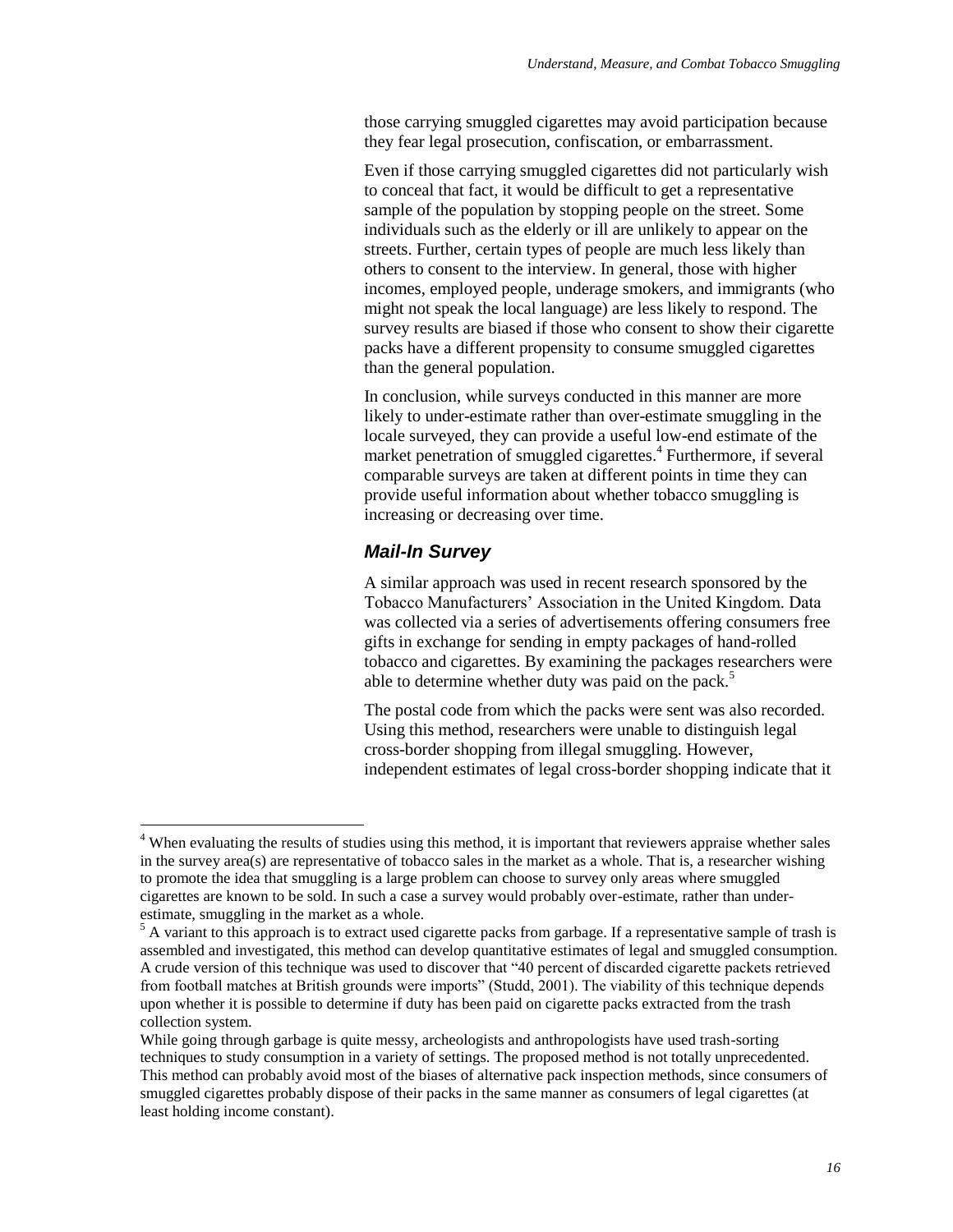is relatively insignificant and the researchers attributed most nonduty paid packages to smuggling.

This method has some of the same limitations as that of the personto-person survey, discussed above. It may not be possible to determine definitively whether duty is paid on all packs received via mail.

Furthermore, tobacco packs obtained in this manner can be even less representative of smokers in general than packs obtained from street collection. On the one hand, people who mail in their tobacco packs cannot be guaranteed anonymity if they receive incentives in exchange. Thus, those who possess smuggled tobacco may be unwilling to participate in the method. $6$  On the other hand, mailing tobacco packs is a rather laborious enterprise that is unlikely to seem worthwhile for well-to-do or extremely busy individuals. It also seems likely that these individuals are less prone to consume smuggled tobacco because their adequate financial resources simply do not make it worth the risk. Therefore, this method could understate, or overstate, the share of smuggled tobacco in the market.

In conclusion, despite these limitations some valuable information may be obtained by examination of consumers' cigarette packs.

# **Step-by-Step Process**

Use this process to collect tobacco smuggling data directly from consumers:

- 1. Instruct cigarette-pack examiners to carefully separate duty paid from non-duty paid packages. Test these examiners with packs of known origin to ensure successful instruction and package identification.
- 2. Use sampling techniques that produce an accurate representation of tobacco users. Whenever possible, social and demographic data about smokers whose packs are examined should be collected. This data can then be analyzed to determine if the sample represents all tobacco users. If the sample is not representative of the population, consider giving more or less weight to responses from underrepresented and over-represented segments of the population.
- 3. Conduct interviews at several points in time, unless resources prevent this. In general, seek estimates of *changes*

 $\overline{a}$ 

 $6$  DTZ Pieda Consulting (2000) reports that "one would expect smokers of black market tobacco to be less likely to return empty packs than legal smokers, so…the survey data could under-represent the true size of the black market" (p. 33). However, the probability that smokers return their cigarette packs also depends, in part, on whether advertisements announcing the study are placed in the periodicals they read. Since the study provides no information about the placement of ads announcing the study, one cannot determine whether it targeted a representative sample of smokers.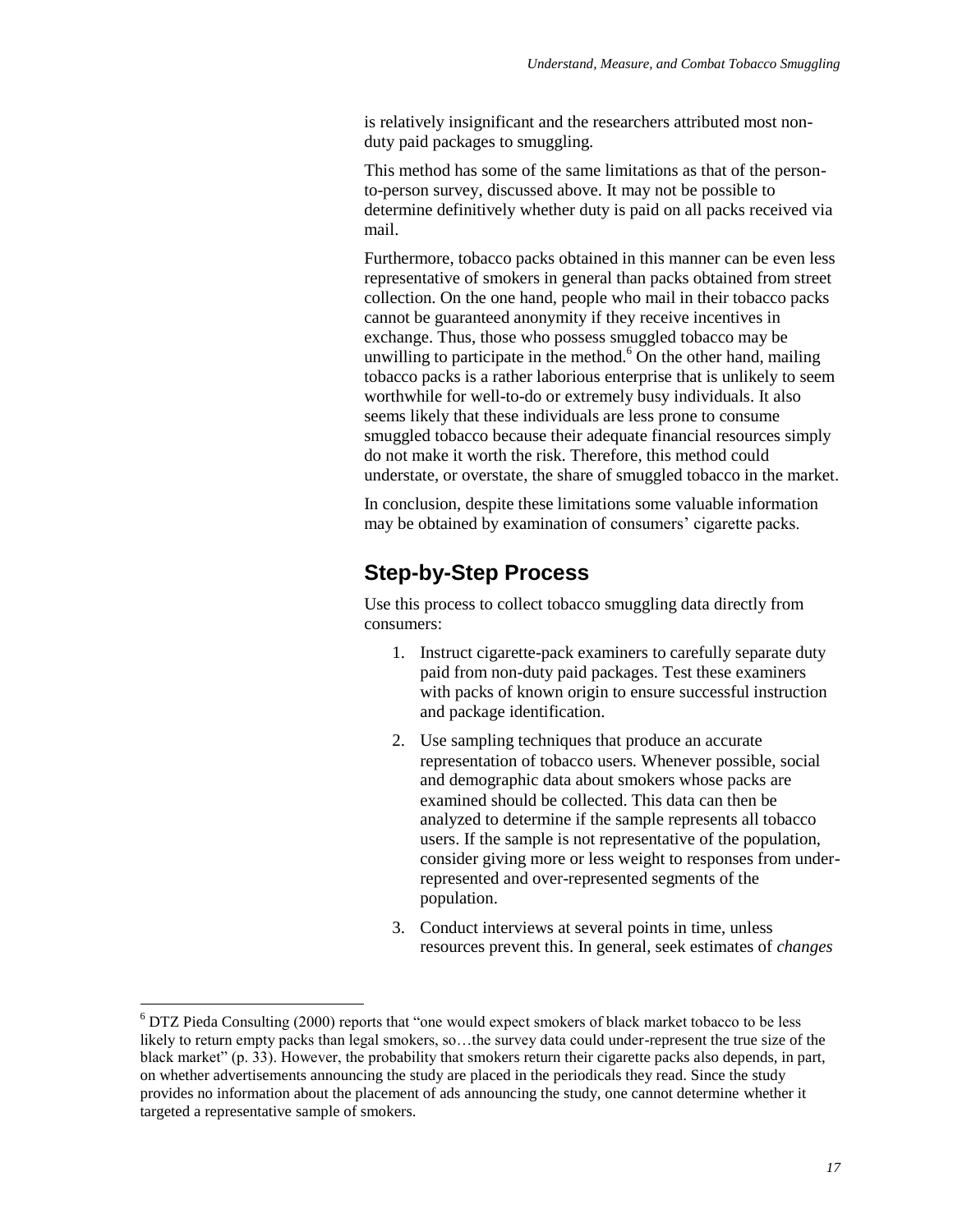in smuggling, as they are more useful and reliable than estimates of *levels* of smuggling.

4. Carefully document all procedures and estimates. Measures of dispersion such as the standard error or the range of estimates should be calculated and published along with point estimates of the amount of smuggling.

### **References and Additional Information**

The following sources of information are applicable for this particular method. See the **Review of Literature on Tobacco Smuggling** and the **Additional References** chapters for a complete description of these and other sources.

DTZ Pieda Consulting (2000) discusses in further detail the results of the mail-in survey and the subsequent estimates of tobacco smuggling.

Joossens (2000) provided information about the person-to-person survey technique through e-mail correspondence with the author.

# **Monitor Tobacco Trade**

### **Brief Discussion**

International trade statistics contain substantial information about the legal flow of tobacco products between countries. Each country records the quantity of its exports of each product by country of destination. Similarly, each country records the quantity of its imports of each product by country of origin. In principle, at least, country A's exports of product X to country B ought to match with country B's imports of product X from country A. In practice, these two values often do not precisely match. While there are a number of possible reasons for this discrepancy, one explanation is purposeful misrepresentation in order to evade duties and taxes.

In most countries there are no export duties or taxes on tobacco products. Therefore, exporters do not have an incentive to underrepresent their exports of these products. On the other hand, many countries impose duties and levy taxes on tobacco products at the point of import. Thus, importers can have a strong incentive to under-report tobacco imports. They may bribe customs officials to misreport quantities and values; they may circumvent the usual customs inspection by entering the country illegally; or they may disguise the tobacco products as other goods subject to lower taxes and tariffs.

One method to detect and measure such tactics of tobacco smuggling is to compare reported tobacco exports destined for a country to that country's reported tobacco imports. Persistent discrepancies between these amounts—discrepancies that cannot be explained by other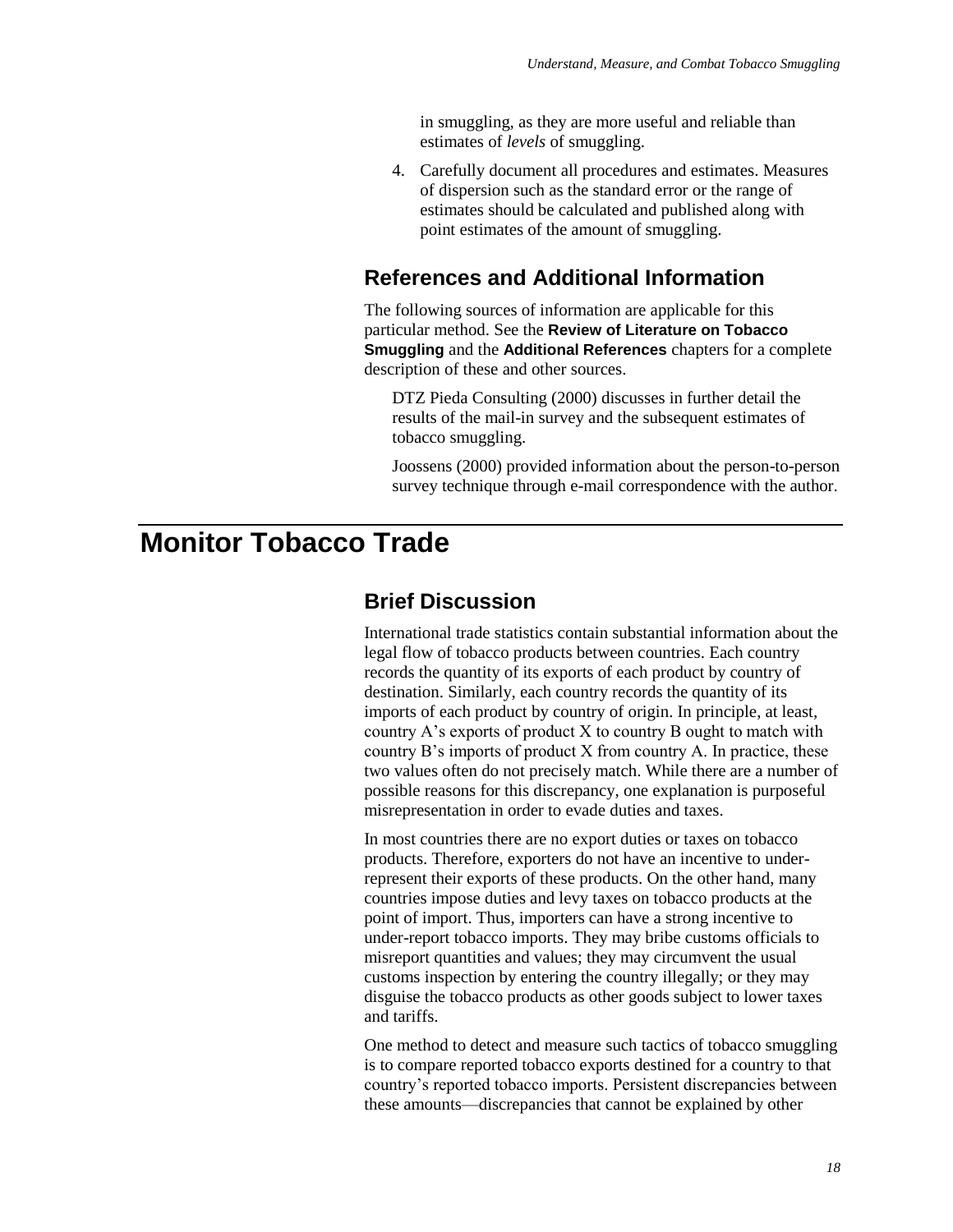factors—provide an estimate of the amount of wholesale smuggled tobacco. The benefit of this method is that it relies on welldocumented information, and its application is straightforward.

#### *Assumptions and Limitations*

This method requires the implicit assumption that all goods lost between export and import are eventually smuggled into the country designated as the destination country by the exporter and are not diverted to a third country (or even back to the exporting country). Readers are cautioned that there is no logical necessity for this assumption to be true. However, personnel in the exporting country have no financial incentive to misidentify the country for which their exports are destined. Thus, their reports can be an unbiased estimate of intended shipments to the importing country. When taxes or tariffs are collected in the process of clearing border controls, personnel in the importing country have a distinct financial incentive to understate imports.

On the other hand, this assumption cannot be entirely dismissed, most particularly when focusing on tobacco smuggling within only one country. Unaccounted tobacco is never really "lost" within a country, but is susceptible to being shipped to neighboring countries or regions. This is becoming increasingly so with the growth of international trade, wherein trade patterns have become more complex and many products stop at intermediate ports during their journey from origin to destination. Therefore, this method is best used to estimate global or perhaps regional tobacco smuggling, rather than to provide a fully accurate estimate when applied to a single country.

Furthermore, this method does not uncover bootlegging (the transport of tax paid tobacco from lower priced countries) and is not designed to discover the consumption of tobacco in the country of production without payment of taxes. Thus, use of this method is not recommended in countries that are significant producers of tobacco or in countries that have significant problems with tobacco bootlegging.

### *Presenting a Case Study as an Example*

An excellent example of this method in use is the effort of Bhagwati (1974b) to study smuggling of various products (but not tobacco) into Turkey in the early 1960s. Some of the data used in this study is reproduced in Table 7.1.

The table shows France's recorded exports of various products to Turkey and Turkey's recorded imports of those same products from France. In every case France's recorded exports to Turkey exceed Turkey's recorded imports from France. For example, France recorded about \$5.3 million of exports of machinery and transport equipment to Turkey but Turkey reported only about \$3.8 million of imports of these goods from France.

*Monitoring tobacco trade is most accurate in measuring tobacco smuggling at the global and regional levels.*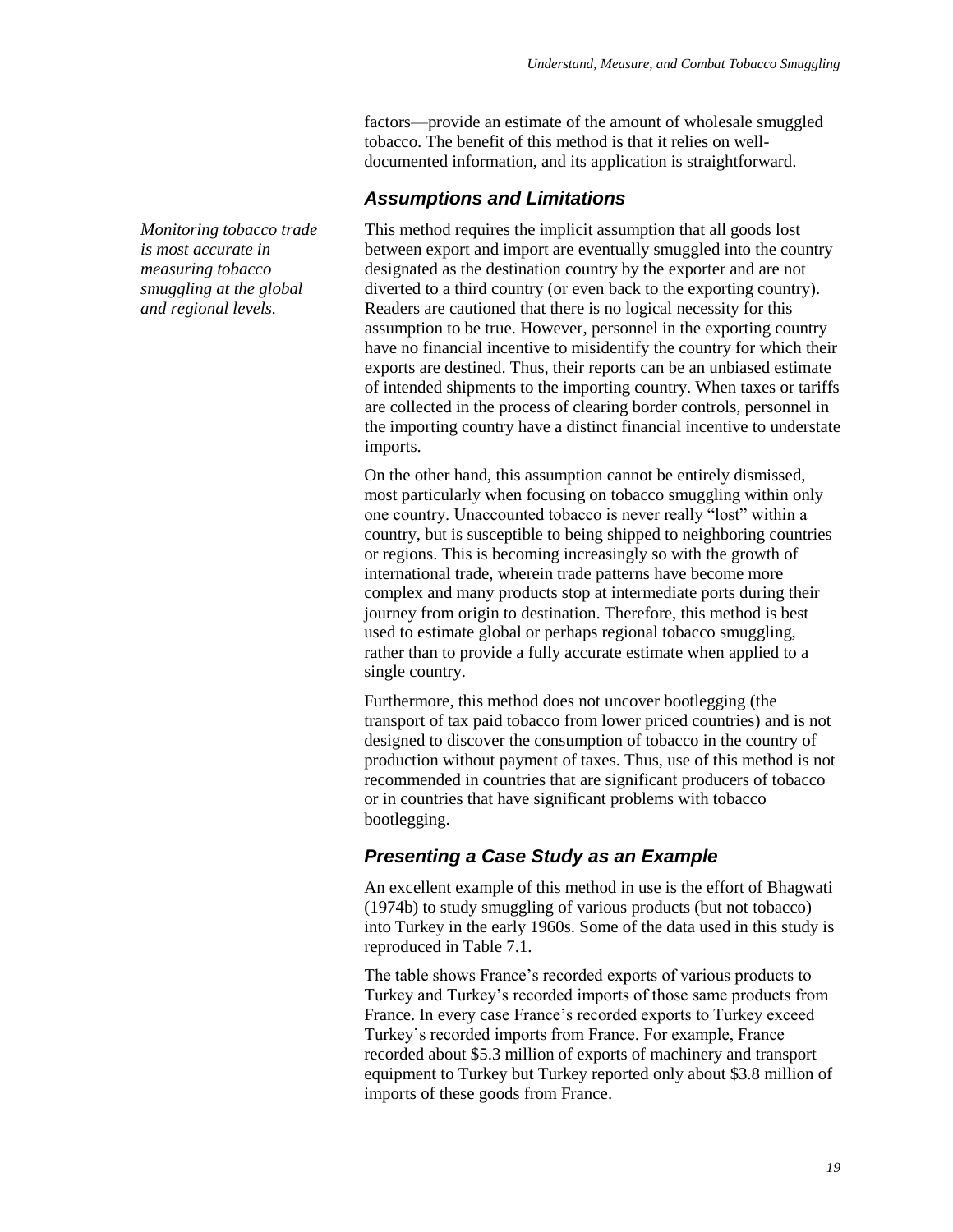| <b>SITC Code</b> | <b>Commodities</b>                |        | <b>France's Exports Turkey's Imports</b> | <b>Discrepancy</b> |
|------------------|-----------------------------------|--------|------------------------------------------|--------------------|
|                  |                                   |        |                                          |                    |
| 313              | Petroleum products                | 9,059  | 617                                      | $-8,442$           |
| 6                | Main manufactured goods           | 3,212  | 3,196                                    | $-16$              |
| 66               | Non-metallic mineral manufactures | 343    | 266                                      | $-77$              |
| 68               | Non-ferrous metals                | 4,412  | 3,464                                    | $-948$             |
| 69               | Metal manufactures                | 3,915  | 544                                      | $-3,371$           |
| $\overline{7}$   | Machinery and transport equipment | 5,270  | 3,820                                    | $-1,450$           |
| 8                | Miscellaneous manufactured goods  | 1,246  | 595                                      | $-651$             |
|                  | <b>Others</b>                     | 4,197  | 3,834                                    | $-363$             |
|                  | Total:                            | 31,654 | 16,336                                   | $-15,318$          |

#### **Table 7.1 1960 Trade between France and Turkey (US\$000)**

Source: Bhagwati (1974b), Table 1.

There are several factors that might explain these discrepancies, including (1) errors of commodity classification, (2) time lags between export and the receipt of imports, (3) misallocation of imports by country, and (4) over-invoicing of exports. Each of these explanations is carefully considered, and in fact the discrepancy in petroleum products is attributed to misallocation by country (that is, some of France's petroleum exports to Turkey were misattributed to other countries).

However, Bhagwati cannot find explanations for discrepancies between trade partners' recorded exports and Turkey's recorded imports of other products. He concludes that there is "strong" evidence of understatement of import values of manufactures, especially in the field of transport equipment and machinery" (1974b, p.141).

# **Step-by-Step Process**

Use this process to monitor the import and export of tobacco products:

- 1. Gather data on your country's recorded imports of tobacco products by country of export. Collect several years' worth of data on all importing countries whenever possible.
- 2. Gather data on the exporting countries' recorded exports of tobacco products to your country. Collect several years' worth of data on all exporting countries whenever possible.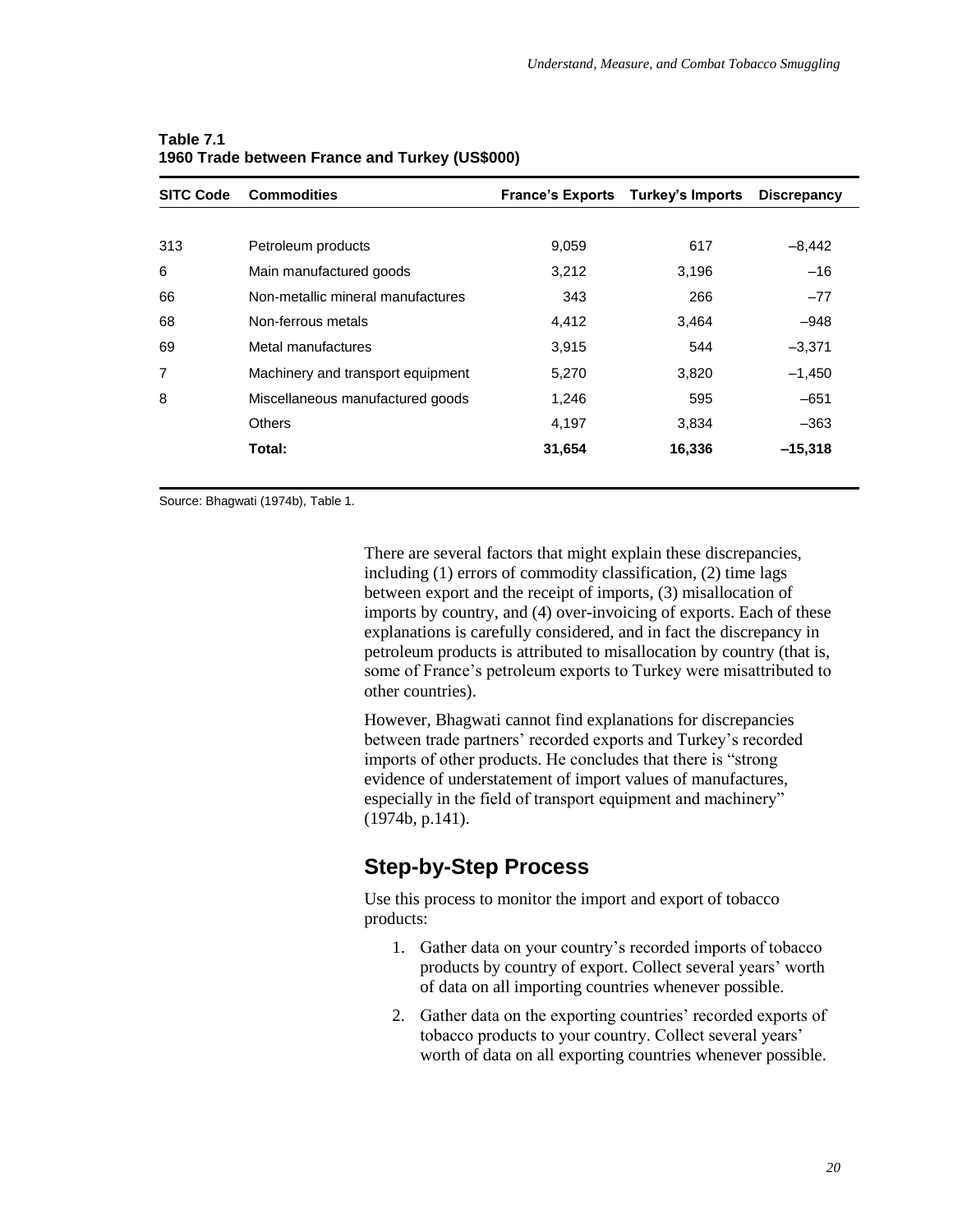3. Prepare a table (similar to Table 7.2) of the collected data for each year. Record data by row in the table columns as follows:

Column 1: Name of the exporting country

- Column 2: Exporting country's recorded exports of tobacco products to your country
- Column 3: Your country's recorded imports of tobacco products from the exporting country
- Column 4: The value in Column 3 minus the value in Column 2
- 4. Investigate for any discrepancies (values other than zero) listed in column 4. Confer with customs officials to assure that imports and exports are not misclassified or misallocated by country. Investigate time lags between export and importation. Make adjustments in recorded exports and imports to reflect this information.
- 5. Record the total sum of each column.
- 6. Determine and record the estimate of under invoicing of tobacco imports as a share of total imports of tobacco products by dividing the total sum of the discrepancies (Column 4) by the total sum of the recorded exports (Column 2). This value is an estimate of the extent of smuggled tobacco within your country.
- 7. Compare each year's estimated extent of smuggled tobacco to identify and monitor smuggling causes and trends.

| Name of<br><b>Exporting Country</b> | <b>Exporting Country's Recorded</b><br><b>Home Country's Recorded</b><br><b>Tobacco Exports to Home</b><br><b>Tobacco Imports from</b><br><b>Exporting Country</b><br>Country |     | <b>Export/Import</b><br><b>Discrepancy</b> |
|-------------------------------------|-------------------------------------------------------------------------------------------------------------------------------------------------------------------------------|-----|--------------------------------------------|
|                                     |                                                                                                                                                                               |     |                                            |
| A                                   | 70                                                                                                                                                                            | 25  | $-45$                                      |
| B                                   | 83                                                                                                                                                                            | 76  | $-7$                                       |
| C                                   | 23                                                                                                                                                                            | 20  | $-3$                                       |
| D                                   | 90                                                                                                                                                                            | 58  | $-32$                                      |
| E                                   | 89                                                                                                                                                                            | 60  | $-29$                                      |
| F                                   | 46                                                                                                                                                                            | 62  | 16                                         |
| G                                   | 84                                                                                                                                                                            | 50  | $-34$                                      |
| Total:                              | 484                                                                                                                                                                           | 352 | $-134$                                     |

| Table 7.2 |                                                                                     |  |
|-----------|-------------------------------------------------------------------------------------|--|
|           | Hypothetical Data on Tobacco Trade between Home Country and Trade Partners per Year |  |

134 ÷ 484 = **27.7%** Estimate of under-invoicing of tobacco imports as a share of total tobacco imports.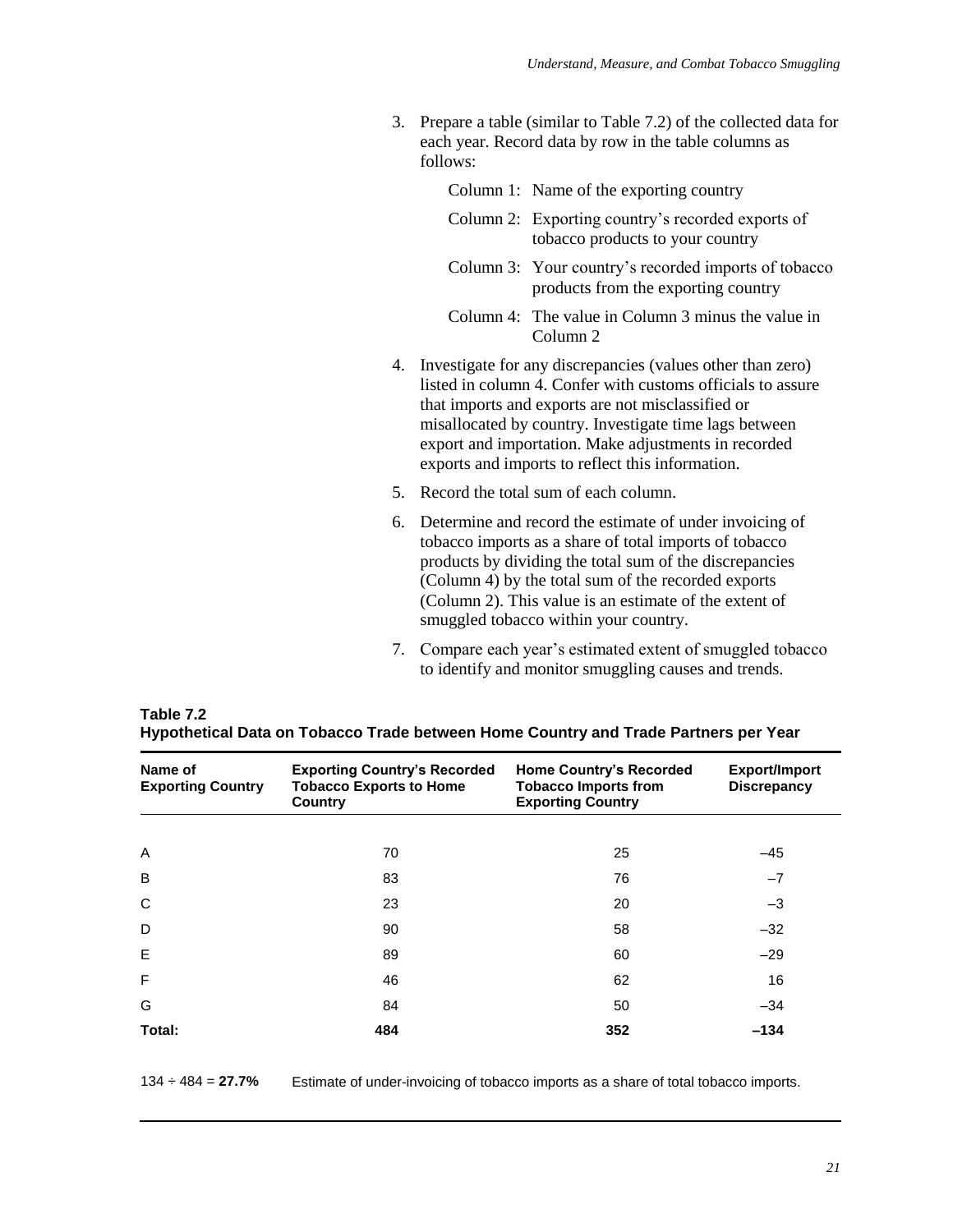## **References and Additional Information**

The following sources of information are applicable for this particular method. See the **Review of Literature on Tobacco Smuggling** and the **Additional References** chapters for a complete description of these and other sources.

Bhagwati (1974b) and Simkin (1974) are apparently the first to use this method.

Merriman *et al* (2000) employ a variant of this method as one of their measures of worldwide tobacco smuggling.

# **Compare Tobacco Sales against Consumption via Surveys**

# **Brief Discussion**

In many countries it is relatively easy to obtain reliable statistics about tax paid sales of tobacco products. Such records are generally maintained by official government agencies—in most cases by the Tax Administration and Customs department. If reliable *independent* estimates of tobacco consumption are available, then the difference between consumption and tax paid sales can be used to estimate the amount of smuggled tobacco.

One major independent source of tobacco consumption is the household survey. These surveys, which typically ask respondents how much tobacco, alcohol, and other products they consume, can be appropriately weighted and totaled to estimate total tobacco consumption.

#### *Assumptions*

Unfortunately, it is well know that respondents consistently understate the quantity of tobacco consumed when responding to such surveys. So adjustments must be made to ensure that tobacco consumption, as derived from survey respondents, is fully accurate. Furthermore, since this method is useful in detecting trends in smuggling, the level of smuggling for the baseline year *must be known,* or at least safely assumed, in order for this method to be reliable. If the level of smuggling at the starting point is not known the method may still be used to estimate the increase in smuggling between the starting and ending point.

In addition, the assumption or stated level of under-reporting *must be consistent* from year to year. This consistency is crucial. Responses to survey questions about smoking rely on respondents' faulty memories. Furthermore, respondents often give the socially approved response even when it does not represent their actual experience. Thus, in an era when smoking is becoming less socially acceptable,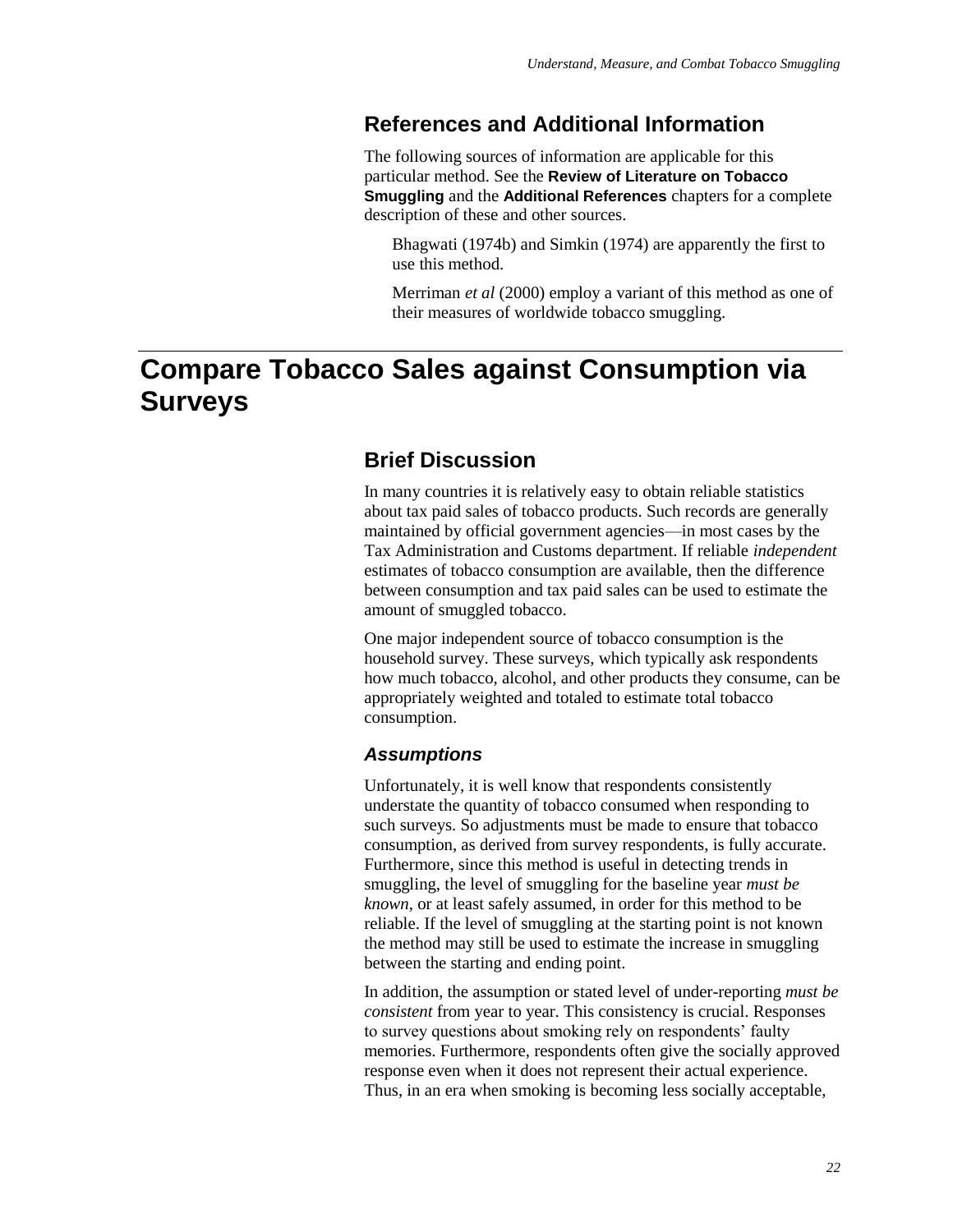under-reporting of consumption on surveys may increase. If current trends continue this method may increasingly understate smuggling.

### *Presenting an Example*

Consider the example provided in Table 7.3, in which changes in smuggling are monitored between two years. In 1992, tobacco consumption, derived from a survey, is 80 units while tax paid sales, derived from official statistics, is 100 units. This difference is not surprising because consumption is known to be under-reported in surveys. Further, this method assumes that smuggling is essentially zero in 1992, so tax paid sales become an accurate indicator of total consumption. Therefore, using this assumption, under-reporting of consumption in 1992 is estimated as the difference between tax paid sales and reported consumption, or 20 units, which in this example means the survey data under-reports consumption by 25 percent (20 units  $\div$  80 units).

The method further assumes that this 25 percent of under-reporting on surveys does not change between 1992 and 1999. Therefore, survey-reported 1999 consumption of 72 units translates into estimated 1999 total consumption of 90 units. Smuggling is calculated as the estimated total consumption (90 units) minus tax paid sales (70 units). Thus, this method estimates that 20 units are smuggled in 1999.

# **Step-by-Step Process**

Use this process to compare tobacco sales against estimated consumption by using household surveys:

1. Locate several years of reliable data on tax paid sales (for multiple regions if possible).

|    | <b>Process Step</b>                                                             | <b>Year 1992</b> | <b>Year 1999</b> | <b>Change from</b><br>1992 to 1999 |
|----|---------------------------------------------------------------------------------|------------------|------------------|------------------------------------|
|    |                                                                                 |                  |                  |                                    |
| 1. | Reported consumption (from survey data)                                         | 80               | 72               | $-10%$                             |
| 2. | Tax paid sales (from official statistics)                                       | 100              | 70               | $-30\%$                            |
| 3. | Assumed under-reporting ( 62% of reported consumption) <sup>†</sup>             | 20               | 18               | $-10%$                             |
| 4. | Total estimated consumption $(1 + 3)$                                           | 100              | 90               | $-10%$                             |
| 5. | Estimated smuggling $(4 - 2)$                                                   | $0^{\ddagger}$   | 20               |                                    |
| 6. | Estimated smuggling as a percent of total estimated<br>consumption $(5 \div 4)$ | $0\%$            | 22%              |                                    |

**Table 7.3 Hypothetical Example of Estimating Smuggling Using Household Survey Data**

<sup>†</sup> In this example only, under-reporting is assumed to be 25% of reported consumption.

‡ Estimated smuggling is assumed equal to zero in 1992.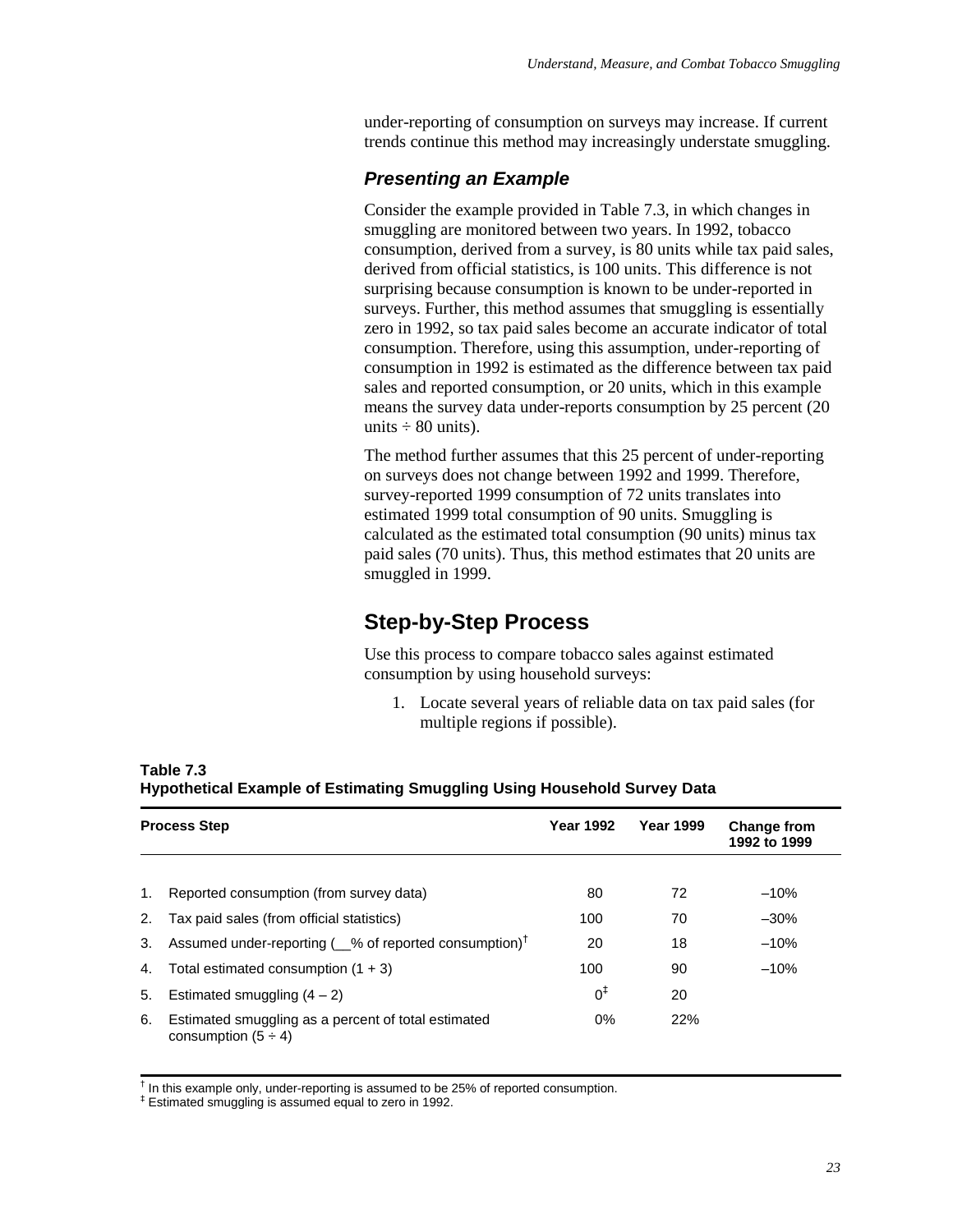- 2. Locate household surveys in order to estimate total tobacco or cigarette consumption. The survey region and period should correspond exactly with the region and period of the data on tax paid sales.
- 3. Investigate any factors that might lead to a change in underreporting on the household survey. For instance, carefully investigate any changes in the wording of survey questions or the sampling strategy, since even small changes in survey procedures can significantly effect reported consumption.
- 4. Calculate total tobacco consumption using the household survey data. This will typically involve weighting survey responses so that they are representative of the population.
- 5. Calculate the percentage change in tax paid sales and the percentage change in reported consumption.
- 6. Estimate the change in smuggling using the step-by-step process outlined in Table 7.3.

## **References and Additional Information**

The following sources of information are applicable for this particular method. See the **Review of Literature on Tobacco Smuggling** and the **Additional References** chapters for a complete description of these and other sources.

DTZ Pieda Consulting (2000) and HM Customs and Excise (March 2000) use this approach in estimating tobacco smuggling in the United Kingdom.

# **Compare Tobacco Sales against Consumption via Modeling and Calculations**

### **Brief Discussion**

Economic models provide an alternative estimate of tobacco consumption. Total tobacco consumption is correlated with the price of tobacco, consumer income, prior consumption, and certain other variables. Further, smuggling is positively correlated with the relative price of tobacco and the ease of cross-border transportation. Thus an econometric study (a mathematical formula using economic data) of the relationship between observed tax paid sales, variables associated with the demand for tobacco, and variables associated with smuggling can be used to determine the level of smuggling.

#### *Advantages*

This method advantageously exploits the fact that it is much more difficult to smuggle tobacco in some geographically isolated regions (e.g., the islands of Hawaii) than others. Thus, with little smuggling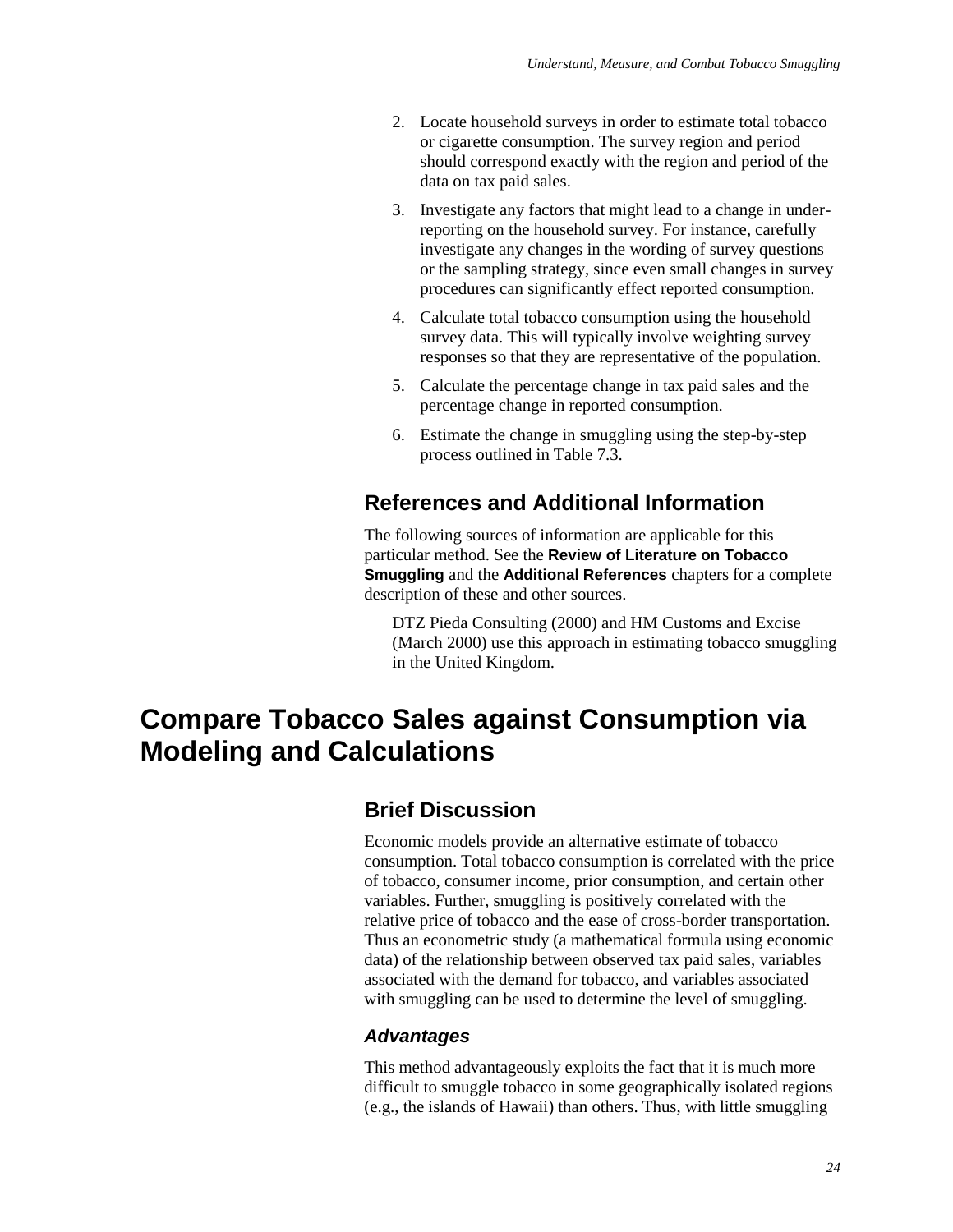in these areas, tax paid sales provide an accurate estimate of tobacco consumption. By studying the relationship between tax paid sales and tobacco price (measured in a common unit of currency), and controlling for non-price influences, one can estimate the shape of the tobacco demand curve. Furthermore, provided the ease (or difficulty) of smuggling in a region is not associated with factors that determine the shape of the tobacco demand curve, smuggling within the region can be accurately estimated.

#### *Conceptual Explanation*

Figure 7.1 illustrates the basic logic of this approach. (For illustrative purposes the steps involved in this method are discussed sequentially. In the econometric analyses all of the steps are undertaken simultaneously.) Suppose that one observes the price of tobacco and total sales in regions 1 and 2, both of which are known, beforehand, to experience little smuggling. In region 1, when price is 1.0 sales are 1.0; whereas in region 2, price is 10 percent higher (1.1) than in region 1 and sales are 10 percent lower (0.9). We infer that in these two regions a 10 percent increase in price causes a 10 percent decline in sales. Remember from above that, with little or no smuggling, *sales* equal *consumption*. Therefore, based on this data the following relationship between price and consumption is identified: when price equals 1 consumption equals 1, when price rises to 1.1 consumption falls to 0.9. Thus, there is an inverse relationship between tobacco consumption and price.

#### **Figure 7.1 Basic Approach to Econometric Analyses**

#### **1. Tobacco Price and Sales in Two Isolated Regions**

In a study of isolated regions (where no smuggling occurs), we observe that

when Price =  $P = 1.0$ , Sales =  $S = 1.0$ 

when  $P = 1.1$ ,  $S = 0.9$ 

**Isolated Region 1**  $P = 1.0$  $S = 1.0$ 

**Isolated Region 2**  $P = 1.1$  $S = 0.9$ 

#### **2. Tobacco Price and Sales in Two Linked Regions**

In a study of linked regions (where smuggling is possible), we observe that

when  $P = 1.0$ ,  $S = 1.1$ when  $P = 1.1$ ,  $S = 0.8$ 

#### **Linked Region A**  $P = 1.0$  $S = 1.1$ **Linked Region B**  $P = 1.1$  $S = 0.8$

#### **3. Conclusion**

We infer that in linked regions

when  $P = 1.0$  (Region A) and neighbor  $P = 1.1$ , smuggled exports = 0.1

when  $P = 1.1$  (Region B) and neighbor  $P = 1.0$ , smuggled exports = -0.1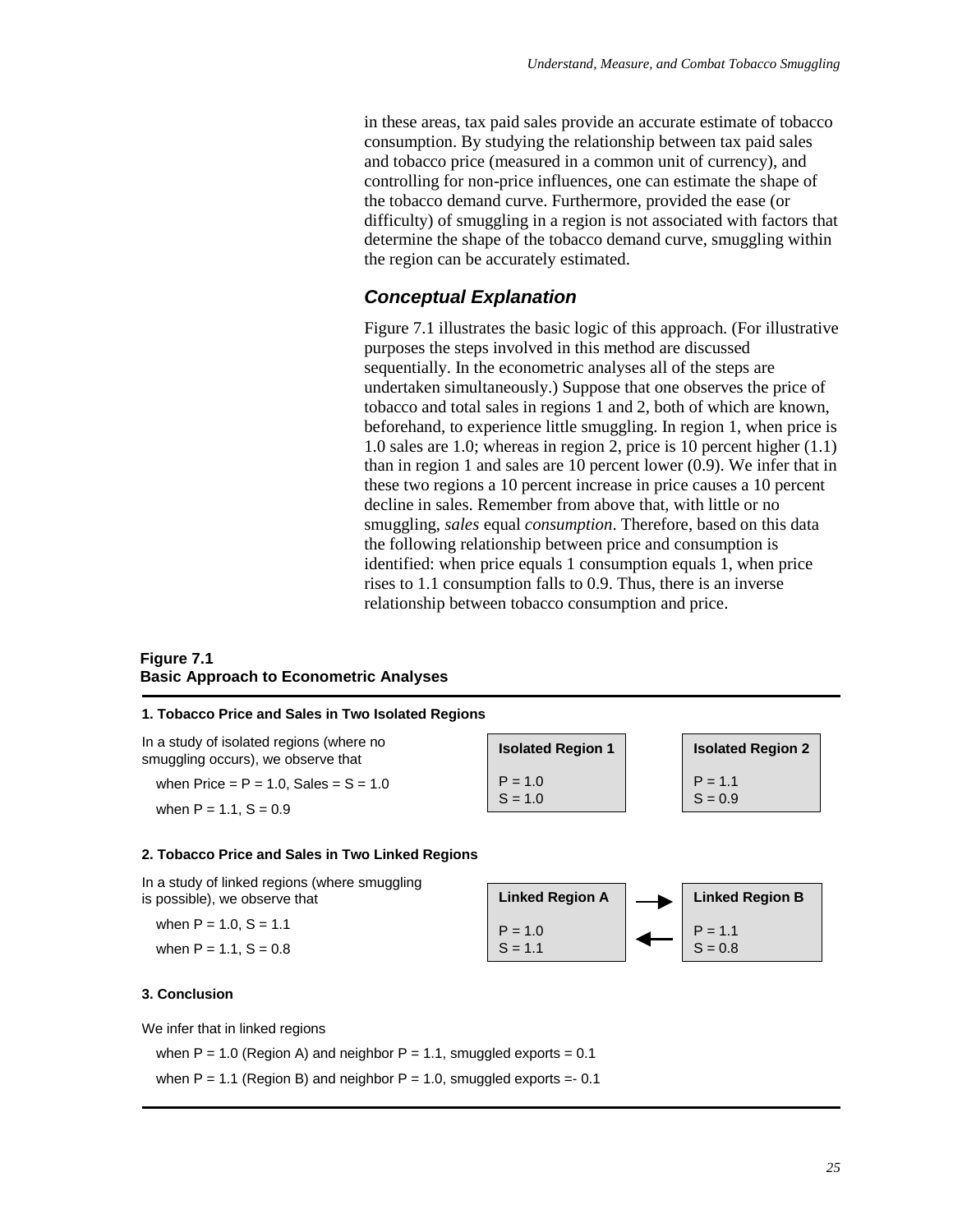Now consider the linked regions A and B. The linked regions are identical to the isolated regions in all respects except for geographic location. In region A, price is 1 and sales are 1.1 (higher than in an isolated region). In region B, when price is 1.1 sales fall to 0.8 (lower than in an isolated region.) The (sales) value of consumption in each linked region is known because of the analyses of the isolated regions. Smuggling can therefore be computed as a residual—that is, smuggling is the difference between expected consumption and observed sales. In region B expected consumption is 0.9, so 0.1 consumption must be serviced by smuggling. On the other hand, in region A expected consumption is 1.0, so smuggling must be equal to –0.1. Therefore, one can conclude that tobacco is exported from region A and sold in region B.

#### *Mathematical Explanation*

Using the conceptual approach above, Merriman *et al* (2000) developed an econometric model to estimate bootlegging among 17 European countries from 1989 to 1995. Their basic equation is:

 $Sales = consumption - bootlegged imports + bootlegged exports [7.1]$ 

where  $Sales = observed tax paid sales, consumption is a$ function of observed variables as in:

#### Consumption =  $f(P, Y, X)$  [7.2]

where  $P = price of eigenettes, Y = real per capita income, and X$ is a vector of other variables effecting tobacco consumption. Bootlegged imports and exports are not directly observed. Rather these variables are assumed to depend on the incentives for, and ease of, bootlegging, as in the equations below:

Bootlegged imports =  $h_i$  ( $I_i$ ,  $E_i$ )

where  $I_i$  = the incentives for activity j ( $i =$  imports)

 $E_i$  = the ease of activity j (i = imports)

Bootlegged exports =  $h_x$  ( $I_x$ ,  $E_x$ ) [7.4]

where  $I_i$  = the incentives for activity j (x = exports)

 $E_i$  = the ease of activity j (x = exports)

Equations 7.2–7.4 are substituted into Equation 7.1, and observed sales are calculated as a function of price, income, other variables effecting demand, and incentives and ease of bootlegged imports and exports.

An econometric analysis using this conceptual model requires data from these categories:

- 1. Observed tax paid sales
- 2. Tobacco prices in own and neighboring regions

 $[7.3]$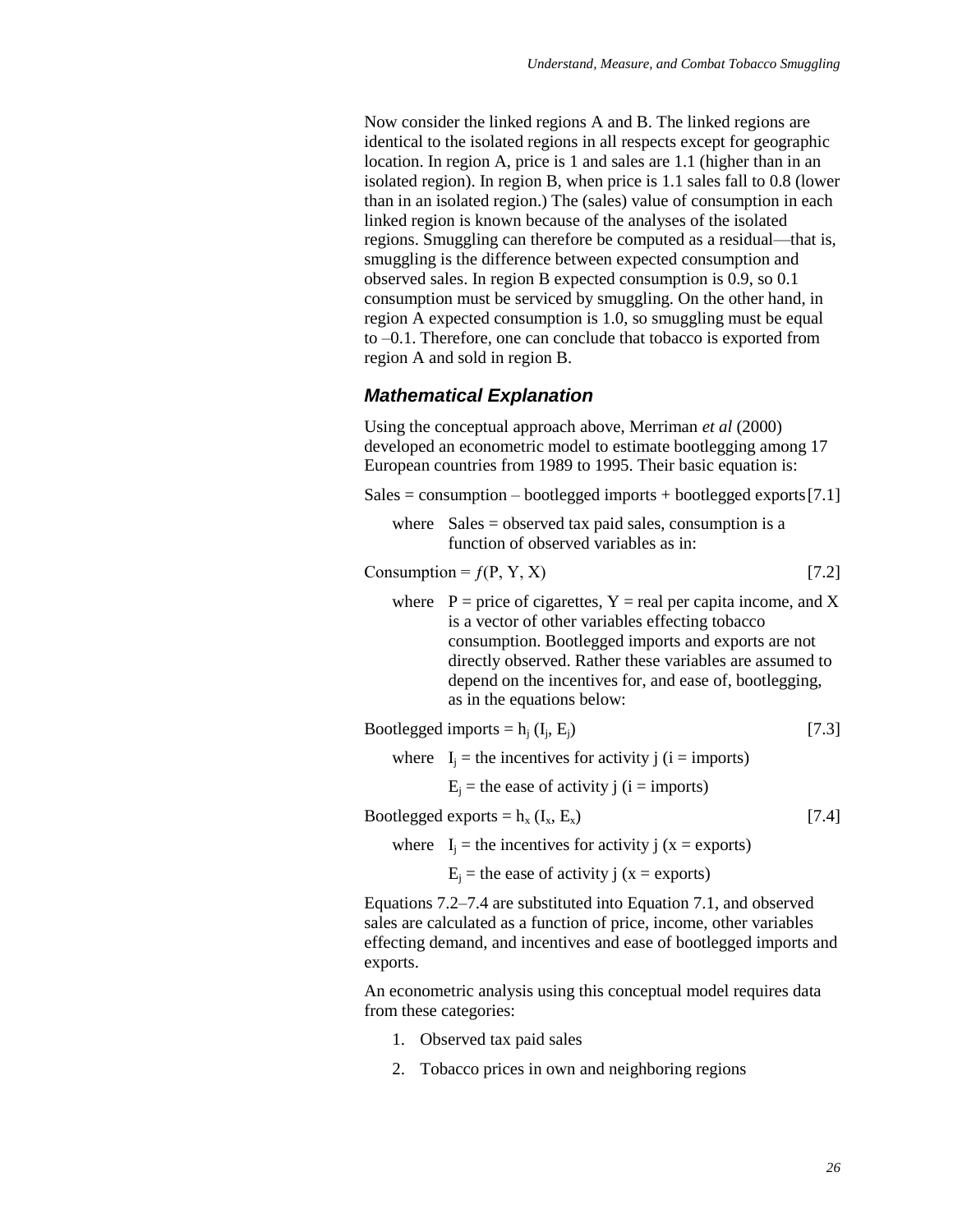- 3. Variables, such as income and demographic information, that influence the demand for tobacco at a given price
- 4. Variables that measure the incentives for, and ease of, bootlegging between regions

Data in categories 1–3 are similar to those needed in the estimation of demand curves when smuggling is not an issue. (Consult **Tool 2. Tobacco Data** for a discussion of data for economic analysis, and **Tool 3. Demand Analysis** for a discussion on economic analysis of tobacco demand.) Data in category 4 measure the incentives for, and ease of, smuggling, and play a crucial role in the econometric analyses.

- Incentives for smuggling depend primarily upon the relative price of tobacco in the origin and destination country.
- The ease of smuggling measures the effort required to transport tobacco past customs stations without prosecution.

Unfortunately, reality is rarely as simple as the scenario depicted in Figure 7.1, in which ease of smuggling is either impossible (the isolated regions) or possible (linked regions.) In general, ease of smuggling can be measured on a continuum from very difficult to very easy.

### *Example of Regression Analyses*

Once a full data set is obtained, regression analyses is used to obtain econometric estimates of the parameters of Equation 7.1, above. For example, Merriman *et al* (2000) estimate a linear regression with independent variables that include price, income, country dummies, time dummies, and variables representing the incentive for bootlegged imports and exports. The dependent variable is the natural log of cigarette consumption per capita. Once econometric estimates of the coefficients are obtained, estimates of smuggling can be derived through statistical simulations.

This example is further illustrated in Table 7.4. Column A displays the estimation results. Incentives for imports and exports are defined so that they vary between zero and negative infinity. When incentives for smuggling equal zero no smuggling will take place. In column B, the estimated regression coefficients are used to simulate the level of smuggling for any value of incentives for bootlegged imports and exports.

Column C lists the sample averages for incentives for imports and exports. In this example, if incentives for bootlegging decline from the sample average of 0.23 to zero, the regression results predict that consumption declines by about 3 percent (0.23  $\times$  –0.14). This is indicated in column C. Thus, in a country with the mean incentives for bootlegged imports, smuggling accounts for about 3 percent of consumption. Similarly, in a country with the mean incentives for bootlegged exports, about 1.2 percent of consumption is smuggled out of the country. Using the raw data on incentives for bootlegged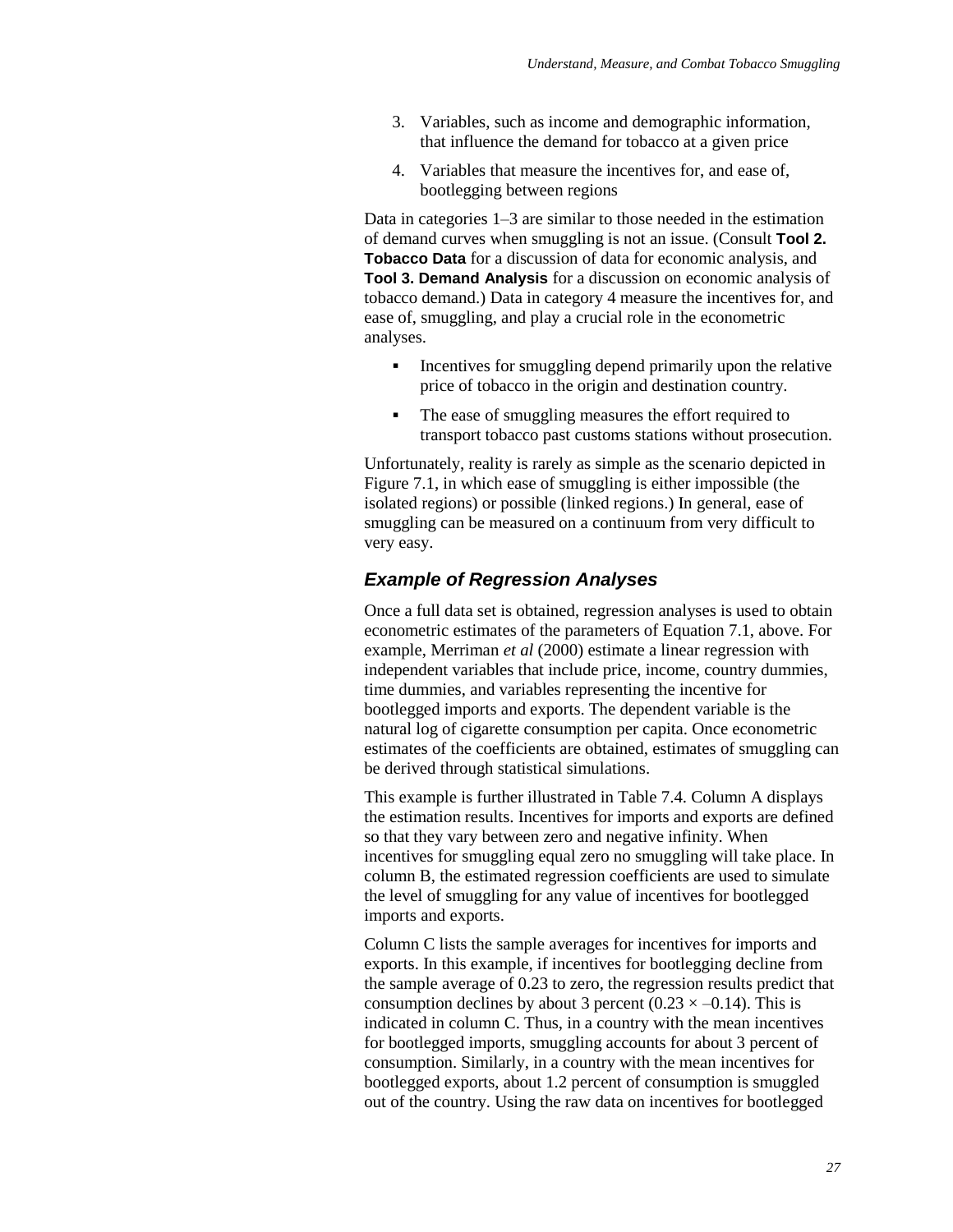| Independent Variable <sup>†</sup>      | A.Estimated<br><b>Regression</b><br><b>Coefficients</b> | <b>B. Mean Value</b><br>of Independent<br>Variable | <b>C. Simulated Percentage</b><br><b>Change in Consumption if</b><br>Variable is Reduced to Zero |
|----------------------------------------|---------------------------------------------------------|----------------------------------------------------|--------------------------------------------------------------------------------------------------|
|                                        |                                                         |                                                    |                                                                                                  |
| Total incentive for bootlegged imports | $-0.14$                                                 | 0.23                                               | $-3.2\%$                                                                                         |
| Total incentive for bootlegged exports | $-0.02$                                                 | 0.53                                               | $-1.2%$                                                                                          |
| Price                                  | $-0.11$                                                 |                                                    |                                                                                                  |
| GDP per capita                         | 1.09E-05                                                |                                                    |                                                                                                  |
| Year dummies                           | yes                                                     |                                                    |                                                                                                  |
| Country dummies                        | yes                                                     |                                                    |                                                                                                  |

#### **Table 7.4 Estimate of Smuggling Based on Linear Regression with Independent Variables**

† Dependent variable is natural log of packs of 20 cigarettes per capita.

Source: Based on Merriman *et al* (2000), Table 15.4.

imports and exports, it is possible to estimate the level of smuggling in each country in each year. Furthermore, the regression results can be used to forecast the change in smuggling as a result of policies that impact the incentives for smuggling.

Note that all statistical estimates have some margin of error. By using standard statistical procedures, it is possible to give a confidence interval on estimates of smuggling.

# **Step-by-Step Process**

Use this process to compare tobacco sales against estimated consumption by using econometric analyses:

- 1. Assemble a data set containing the following variables:<sup>7</sup>
	- Tax paid sales of tobacco in the regions in which smuggled tobacco originates and terminates
	- Tobacco prices in each region
	- Tobacco taxes in each region $8$
	- Consumer income in each region
	- Measures of accessibility between regions (these might include simple measures of geographic proximity—how long is the shared border, density of population living near border—or more complex measures of inter-regional travel or trade)

 $\overline{a}$ 

 $7$  Refer to Tool 2 for a discussion of data sources and issues of data quality.

<sup>&</sup>lt;sup>8</sup> Refer to Tool 4 for a discussion of tobacco taxes.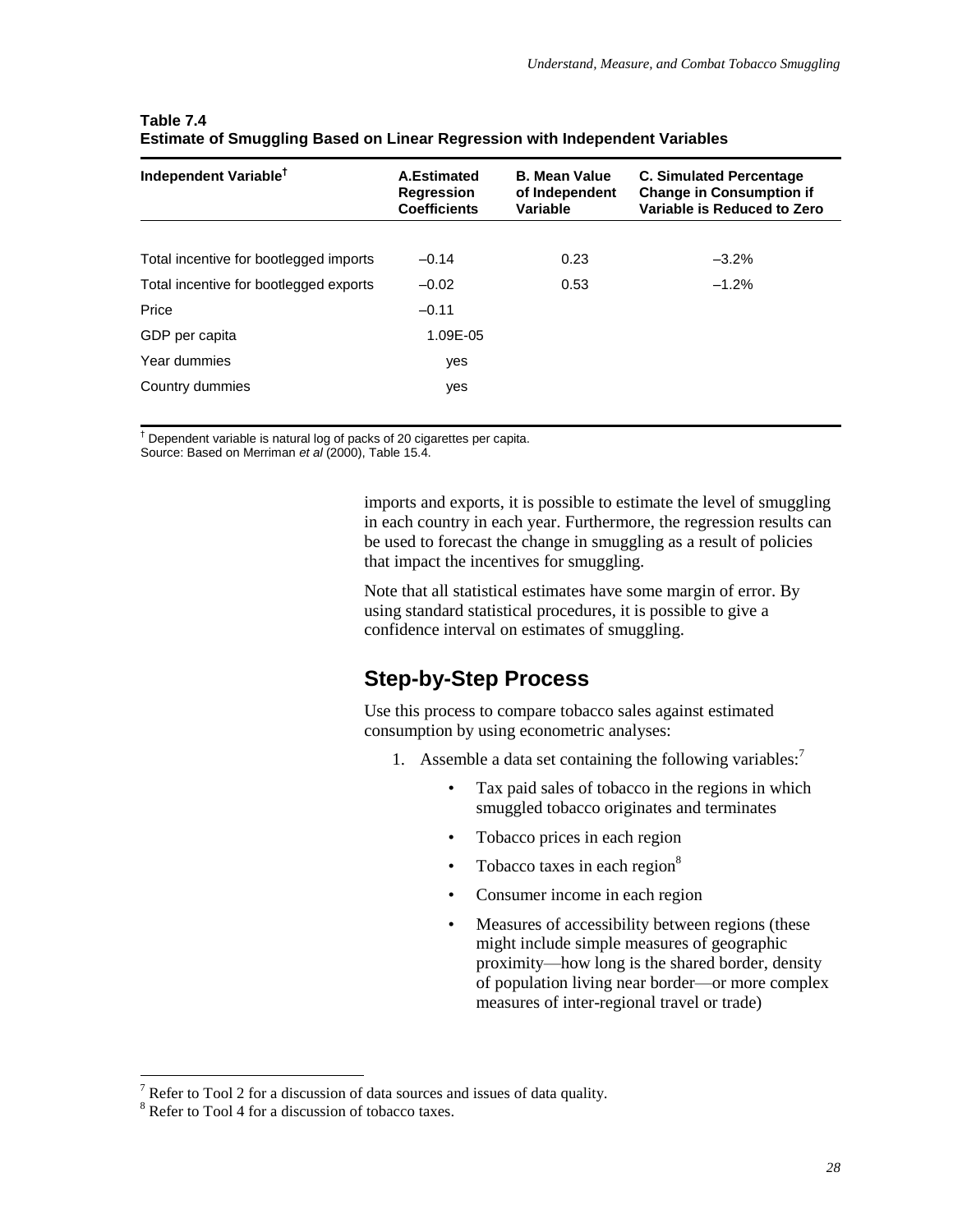- Other variables relevant to tobacco consumption (e.g., changes in laws relating to tobacco labeling or advertising)
- 2. Determine measures of the incentive for smuggled imports and exports following previous literature. In particular, analysts are referred to the appendices in Becker *et al* (1994) and Merriman *et al* (2000) for technical explanation of the procedure.
- 3. Construct an econometric analysis to explain tax paid sales as a function of price, income, other variables, and incentives for smuggled imports and exports.<sup>9</sup>
- 4. Conduct simulations to develop estimates of bootlegged imports and exports.

## **References and Additional Information**

The following sources of information are applicable for this particular method. See the **Review of Literature on Tobacco Smuggling** and the **Additional References** chapters for a complete description of these and other sources.

Merriman *et al* (2000), Thursby and Thursby (2000), and Becker *et al* (1994) have all employed this statistical method to analyze black market purchases of tobacco in developed countries.

Baltagi and Levin (1986) assumed that ease of bootlegging depended only upon geographical adjacency to lower priced sources of supply.

Becker *et al* (1994) consider population densities in border regions as well as the relative price in home and neighboring states.

Merriman *et al* (2000) recognize that the ease of bootlegging depends on the ease and frequency of inter-regional travel rather than geographic adjacency. They assume that the *incentive* to bootleg is proportional to the difference in price between the home and destination countries, while the *ease* of bootlegging is proportional to the total number of cross-border travelers.<sup>10</sup> Refer to their Appendix 15.2 for full details on the construction of these variables.

# **Recommendations**

 $\overline{a}$ 

Though this tool presents only five methods to quantify smuggling, it should be clear there is a wider range of methods available. The five

 $9^9$  Refer to Tool 3 for a discussion of estimation techniques.

<sup>&</sup>lt;sup>10</sup> Ideally, variables measuring the ease of bootlegging should also take into account the stringency of border controls. Unfortunately, it is difficult to measure stringency quantitatively and, to date, no study has included such a variable.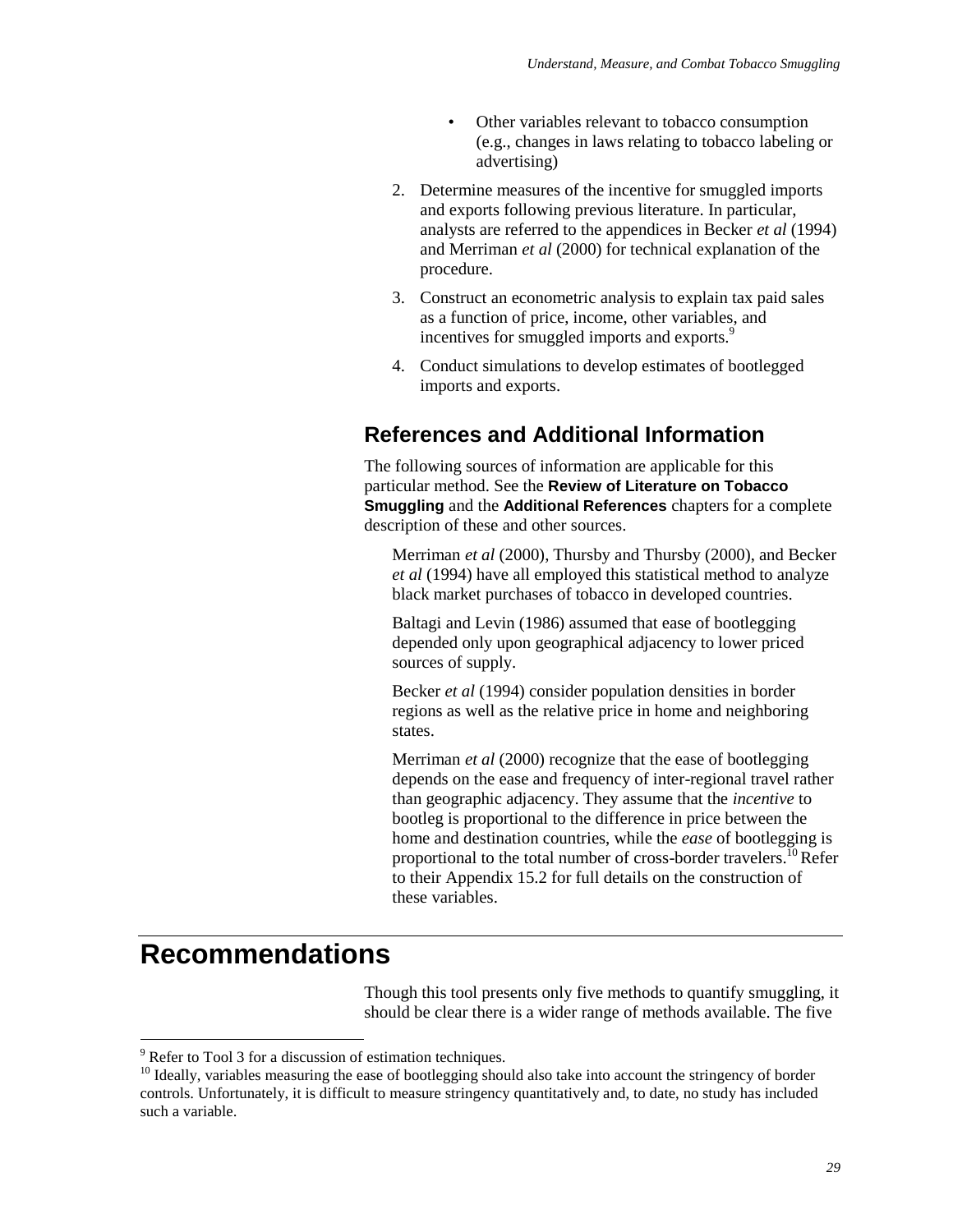presented here have certain strengths and weaknesses, and no single method is recommended for every country in every situation. In fact, as a general practice it is best if several methods are used, so that estimates of smuggling are cross-validated.

Table 7.5 provides a brief summary of the data requirements, data availability, strengths, and weaknesses of each of the five methods. Select the method(s) most appropriate to your situation and relevant policy issues.

Methods 1 and 3 are most appropriate in countries that need an estimate of tobacco smuggling very rapidly and do not have adequate data or a high degree of funding. Method 5 is the most appropriate if the largest problem is perceived to be bootlegging (rather than wholesale smuggling) and adequate time and expertise are available. Method 3 is not appropriate if bootlegging is a significant concern.

Method 1 is not recommended in political environments in which tobacco smuggling is very controversial, because its objectivity may be questioned. Methods 2 and 4 are inappropriate in countries in which smoking is considered anti-social or shameful.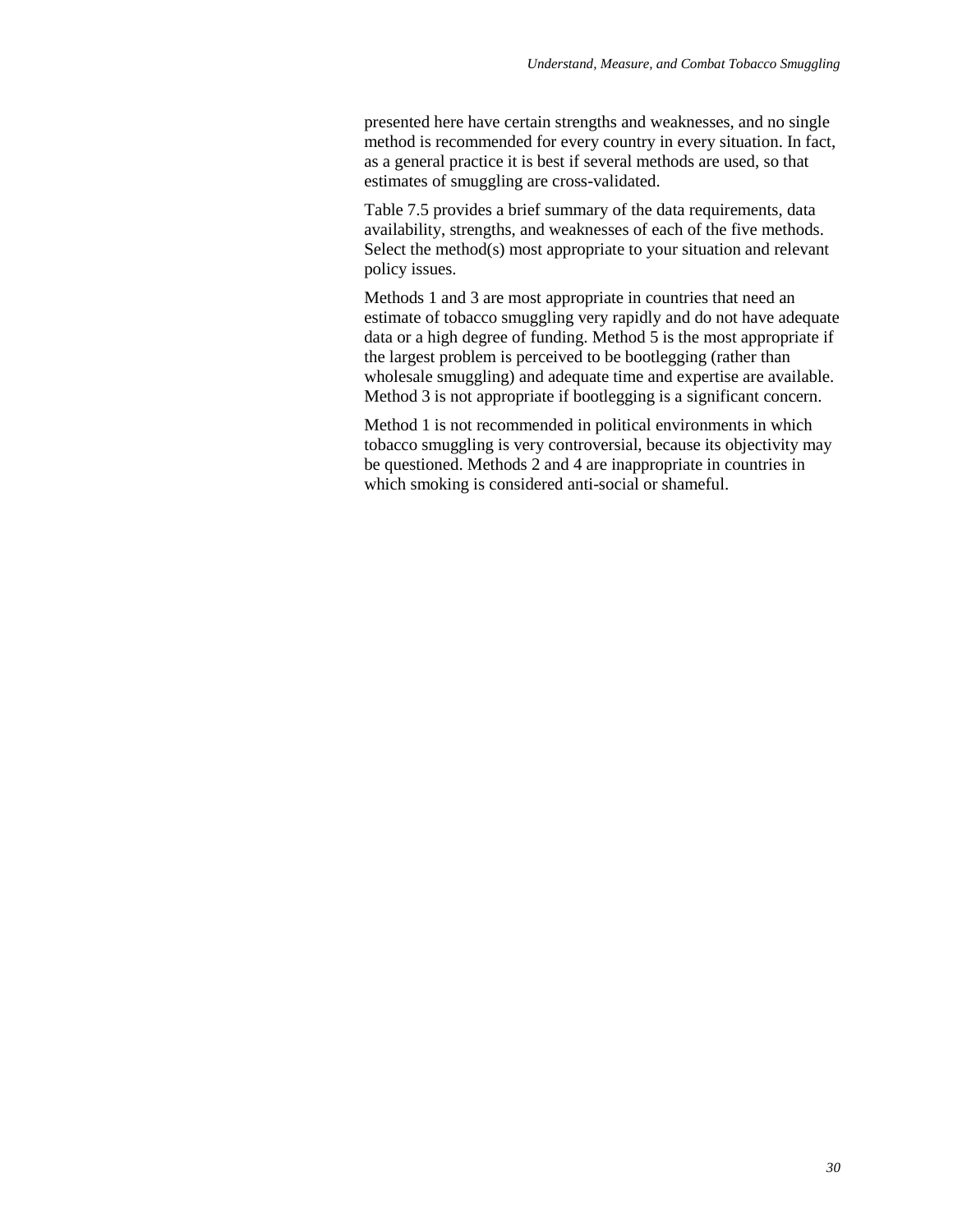|    | <b>Method</b>                                                                              | <b>Data Requirements</b>                                                                                                         | Data Availability                                                                                                                                                             | <b>Strengths</b>                                                                                                                                        | Weaknesses                                                                                                                                                                       |
|----|--------------------------------------------------------------------------------------------|----------------------------------------------------------------------------------------------------------------------------------|-------------------------------------------------------------------------------------------------------------------------------------------------------------------------------|---------------------------------------------------------------------------------------------------------------------------------------------------------|----------------------------------------------------------------------------------------------------------------------------------------------------------------------------------|
|    | 1. Ask the<br>experts.                                                                     | Open-ended survey of<br>experts.                                                                                                 | Primary collection<br>of data is<br>countries.                                                                                                                                | Low cost. Provides an<br>agreeable, "common<br>necessary in most sense" view. Highly<br>specialized training not Results may not be<br>required.        | Difficult to establish<br>constant and consistent<br>selection of experts.<br>objective and cannot be<br>replicated.                                                             |
|    | 2. Observe<br>smokers and<br>their buying<br>habits.                                       | Consumer surveys<br>follow a precise and<br>established process.                                                                 | Primary collection<br>of data is<br>necessary in most<br>countries.                                                                                                           | Provable and<br>reproducable. Potential<br>bias isdiscernable to<br>those who carefully<br>study the<br>methodology                                     | Very high cost. Requires<br>high level of expertise to<br>select appropriate survey<br>locations. Smuggling may<br>be underestimated in<br>countries with strict legal<br>codes. |
|    | 3. Monitor<br>tobacco<br>trade.                                                            | Data on exports and<br>imports by country and<br>product.                                                                        | Appropriate data is Very low cost.<br>available in most<br>countries.                                                                                                         | Provable and<br>reproducable.<br>"Common sense"<br>results are easy to<br>explain.                                                                      | Does not detect<br>bootlegging. Relies on a<br>questionable assumption<br>about "lost" exports.                                                                                  |
|    | 4. Compare<br>tobacco<br>sales against<br>consumption<br>via surveys.                      | Data on tax paid sales<br>and a variety of<br>income, demographic,<br>and population<br>characteristics in<br>neighboring areas. | Appropriate data is Provable and<br>available in some<br>countries. Primary<br>collection of data<br>on cigarette<br>smoking is<br>necessary in some countries.<br>countries. | reproducable.<br>"Common sense"<br>results are easy to<br>explain. Comparable to<br>similar data in other                                               | High cost if cigarette<br>consumption surveys not<br>available. Results may be<br>inaccurate in countries<br>with changing perceptions<br>about smoking.                         |
| 5. | Compare<br>tobacco<br>sales against<br>consumption<br>via modeling<br>and<br>calculations. | Data on tax paid sales<br>and a variety of<br>income, demographic,<br>and population<br>characteristics in<br>neighboring areas. | available in most<br>countries.                                                                                                                                               | Appropriate data is Low cost if appropriate<br>expertise is used.<br>Provable and<br>reproducable.<br>Comparable to similar<br>data in other countries. | Does not detect<br>wholesale smuggling.<br>Requires high level of<br>expertise. Appropriate<br>data not available in<br>some countries.                                          |

### **Table 7.5 Five Methods and their Data Requirements and Availability, Strengths, and Weaknesses**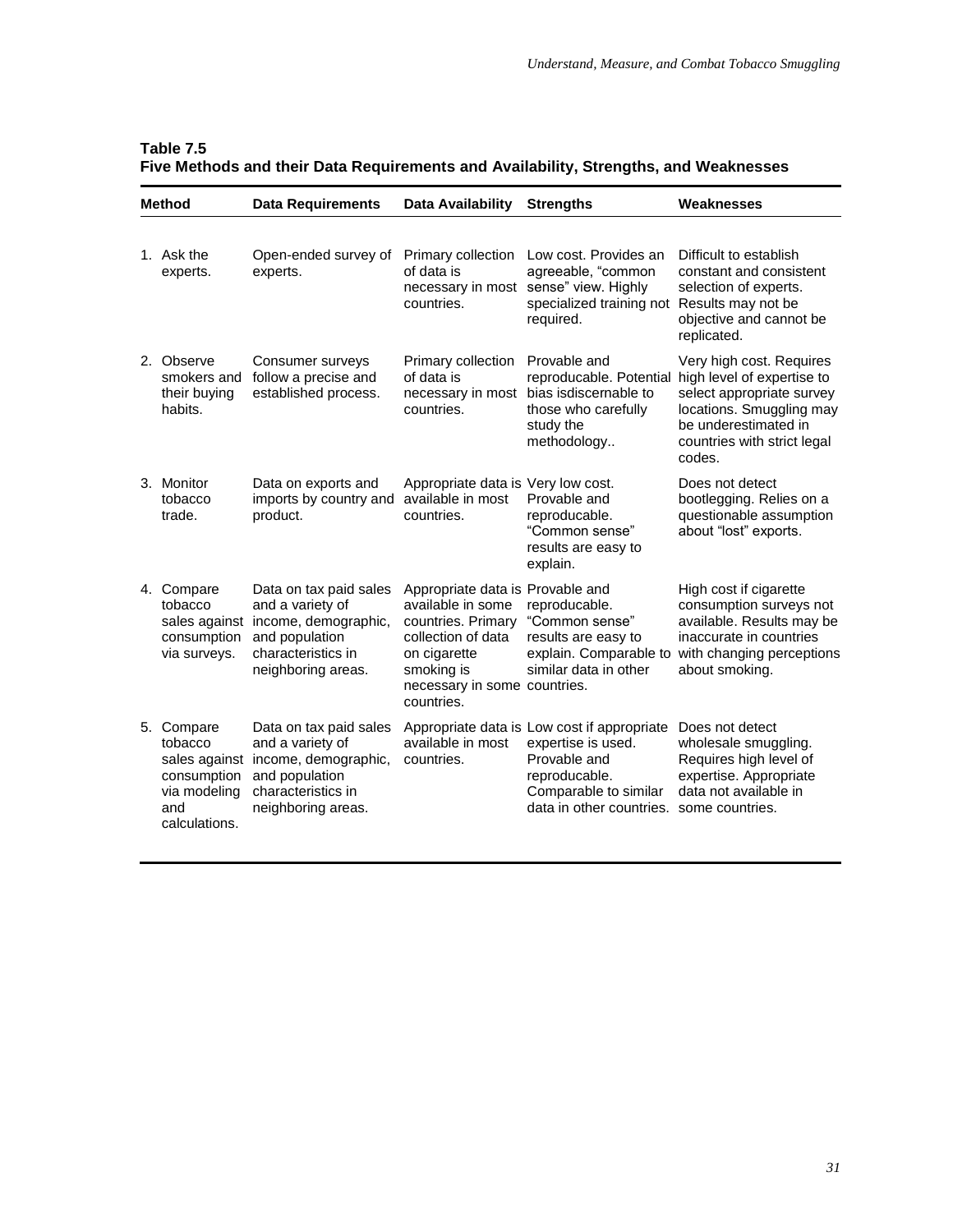# **IV. Background Information on Tobacco Smuggling**

# **Overview**

The potential gain from tobacco smuggling depends upon the difference between smugglers' purchase and sale price. Smugglers who purchase tobacco tax-free have the potential to make large profits if the tobacco can be resold in high tax and high price countries. However, obtaining tax-free tobacco can require a largescale operation, capital investment, and significant risk of legal jeopardy. Purchasing tax-paid tobacco in a low price country and transporting it to a high price country can involve significantly diminished legal risk.

There is a large incentive to smuggle tobacco across national borders because prices in neighboring countries sometimes vary enormously. Delipalla and O'Donnell (1999) report that in 1997 the price of the most popular brand of cigarettes in France was more than twice the price of the most popular brand in neighboring Italy and nearly four times the price in France's western neighbor, Spain. Merriman *et al* (2000) document even larger price disparities between Germany and Eastern European countries. Scandinavian countries have much higher cigarette prices than those in southern Europe. Outside of Europe, there are large price disparities in Latin America and East Asia. Within North America, cigarette prices in Canada have been more than twice those in U.S. states along the Canadian border. In some cases, these geographic variations in price provide an incentive for tobacco bootlegging.

# **Reasons for Price Differences**

When gathering data on average tobacco prices across regions or over time, the analyst should consider the mix of brands being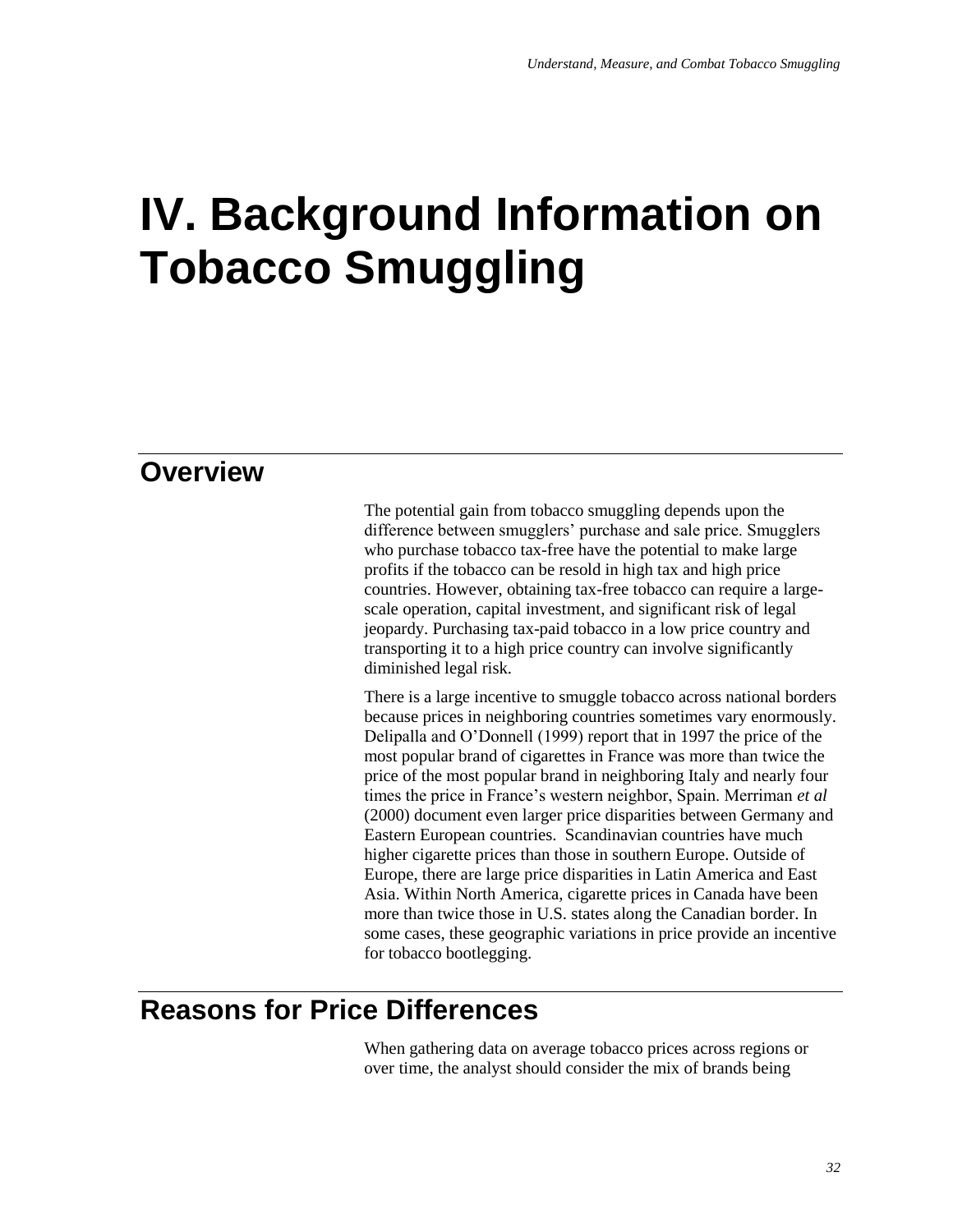smoked.<sup>11</sup> Whenever possible, it is best to gather data on brandspecific prices and consumption. However, even after accounting for differences in the types and brands of tobacco there are substantial differences in price in some regions. For example, in Poland a pack of Marlboro may cost \$1 while the same cigarettes cost \$3 in Germany. Average price differences may be explained by one of the reasons enumerated below.

- Smoking patterns differ by culture. In some countries, premium international brands are very popular, while in other countries lower priced domestic brands are mainly consumed. Some types of cigarettes are smoked in only a few cultures. *Bidis* are widely smoked in India, Bangladesh, Pakistan, and Nepal, and *kreteks* are smoked in Indonesia and Malaysia but are almost non-existent in Eastern Europe and South America. Compared to most cigarettes sold in the United States and Europe, *bidis* and *kreteks* deliver higher levels of tar, nicotine, and carbon monoxide, and are inexpensive. In countries where the price of *bidis* is averaged with the price of conventional "white stick," the average cigarette price can be quite low. Similarly, countries in which hand-rolled cigarettes (Norway) or clove cigarettes or *kreteks* (Indonesia) are widely smoked may appear to have low prices.
- Suppliers price similar cigarettes differently. A fundamental principle of economics, called "the law of one price," demonstrates that competitive forces tend to equalize prices for similar products across geographic areas. That is, *over the long term* and *in competitive markets*, the prices of similar products differ geographically only to reflect differences in the cost of transport and retailing. However, because cigarettes have a high value-to-weight ratio, in most instances transportation costs are a relatively insignificant factor in their price. Likewise, retailing costs (other than taxes) are also generally a small fraction of cigarette prices. Thus, one would expect geographic variations in price to primarily reflect variations in taxes.

However, in some countries *tobacco markets are not competitive* and a few sellers with significant market share dominate the tobacco industry. In the European Union five firms control 90 percent of the cigarette market, while the U.S. contains a similarly concentrated market (Delipalla and O'Donnell, 1999; U.S. Federal Trade Commission, 1997). Sellers with significant market share may "price to market." That is, they set different prices in different markets after considering both changes in demand and competitors'

 $\overline{a}$ 

 $11$  It is quite common for consumers in neighboring countries to have very different brand preferences. For example, the most popular cigarette brands in Canada have almost no market in the United States, and French and German consumers have very different brand preferences.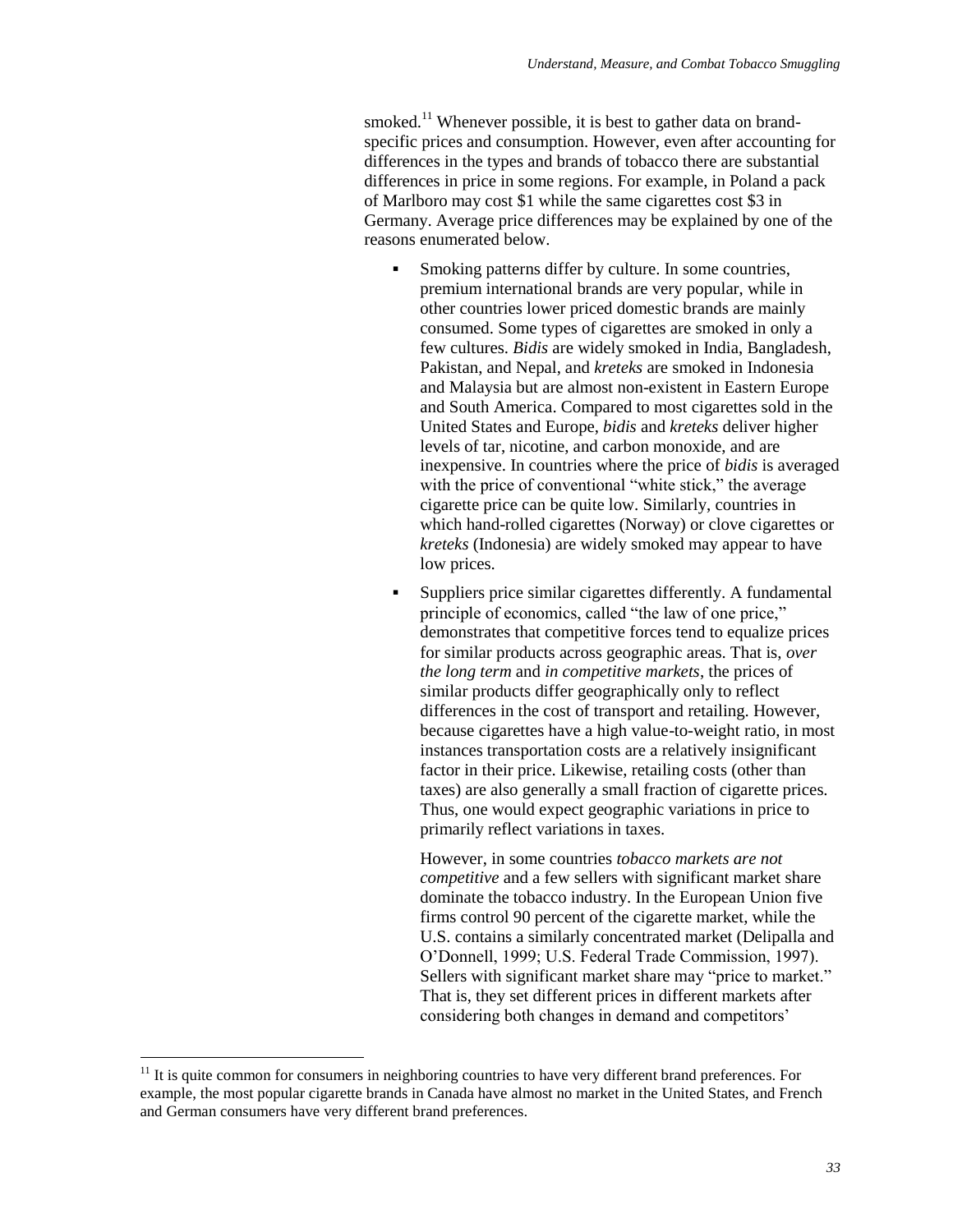possible reactions. Additionally, in some countries government chartered monopolies have complete control over supply, and may set prices to achieve public goals such as revenue maximization. Thus, geographical price differences can reflect differences in the structure of the tobacco industry.

- Government policies on the importation and retailing of tobacco can affect price. Many countries impose significant constraints on the importation of tobacco, to include quotas, tariffs, and non-tariff barriers. Empirical evidence suggest that these measures significantly reduce the availability of certain brands of cigarettes and lead to changes in smoking behavior (Taylor *et al,* 2000). Such restrictions on the supply of imported tobacco can lead to significant price differences in neighboring countries, differences that may provide an opportunity for profit through smuggling.
- Taxes affect tobacco prices.<sup>12</sup> Taxes vary a great deal around the world. In the early 1990s European taxes averaged about US\$1.50 per pack, ranging from US\$5.47 cents per pack in Norway to just US\$0.20 cents per pack in Poland (World Bank as referenced in Chaloupka *et al*, 2000).<sup>13</sup> In many countries taxes account for a large share of the price of tobacco products. European Union legislation requires that the tax burden on cigarettes account for at least 70 percent of the gross (retail) price (Delipalla and O'Donnell, 1999).

# **Gains and Advantages from Smuggling**

There are two market conditions that almost undoubtedly provide an economic gain for smuggling.

- 1. If tax-free tobacco can be obtained, there is an incentive to smuggle it into countries with significant tobacco taxes, where the potential gain from such smuggling is directly related to the size of the tobacco tax and inversely related to the costs of smuggling.
- 2. If tax-paid tobacco prices differ between geographical areas because of the pricing policies of suppliers with market share or because of differences in taxation, there is an incentive to smuggle from low-priced to high-priced areas. The potential gain from smuggling tax-paid tobacco is directly related to the difference in price between the two areas and inversely related to the costs of smuggling.

The costs of smuggling include the cost of transporting and reselling the tobacco, and the possibility that the smuggler will be

 $\overline{a}$ 

<sup>&</sup>lt;sup>12</sup> Refer to Tool 4 for a discussion of tobacco taxes.

 $13$  The situation in Poland has changed considerably as a result of a series of significant tax increases in recent years.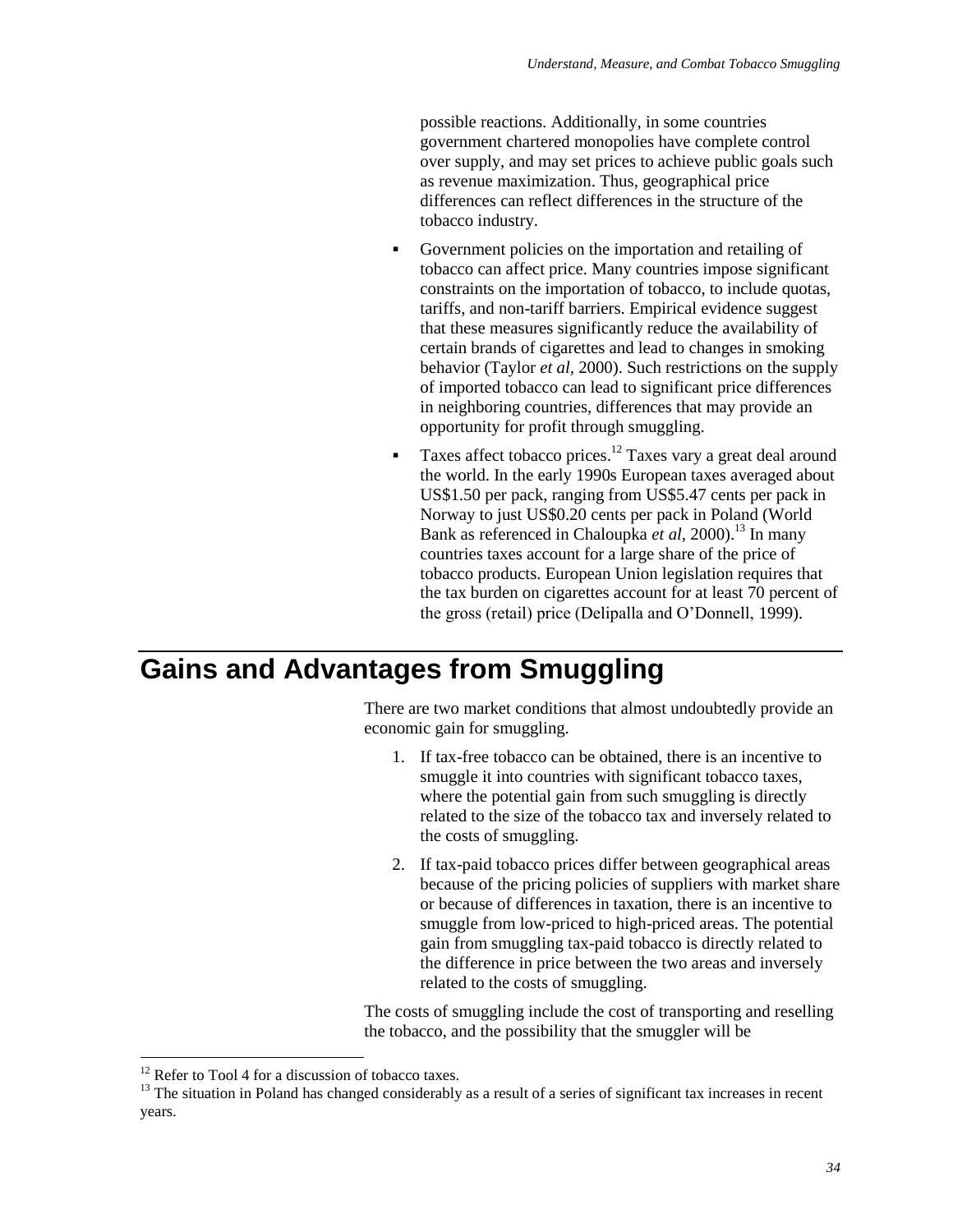apprehended and penalized if caught. The higher the price difference between two areas the greater the incentive to smuggle. However, the cost of smuggling is also relevant. The higher the cost of smuggling the smaller the inducement to smuggle.

Because tobacco taxes account for a large share of price and because tobacco products are relatively light-weight, the potential monetary gains from smuggling can be quite large. It is estimated that a single truckload of smuggled cigarettes can evade US\$1.2 million of taxes in the European Union (Joossens, 1998, p. 150).

Tobacco smugglers may choose between occupation in legal endeavors and illegality. Compared to shipping of legal commodities, smuggling of tobacco offers potentially high revenues. However, smuggling usually requires evasive action to avoid detection. Smugglers may be required to travel by slower, less scrutinized routes, to expend resources to camouflage their illegal cargo, and to bribe border guards and customs officials. As a result, smugglers' costs are likely to be greater than those engaged in transporting a similar weight and volume of legal goods.

In addition to higher transport costs, potential smugglers face the risk of detection and monetary fine, jail, or other punishment. If the potential benefits from smuggling are very great, or the potential rewards from legal occupations are very small, many people will choose to smuggle. As the relative rewards for smuggling are reduced the number of people choosing to smuggle and the quantity of tobacco smuggled will be reduced. Policy actions to reduce smuggling must either lower the returns to smuggling or raise the return to legal occupations.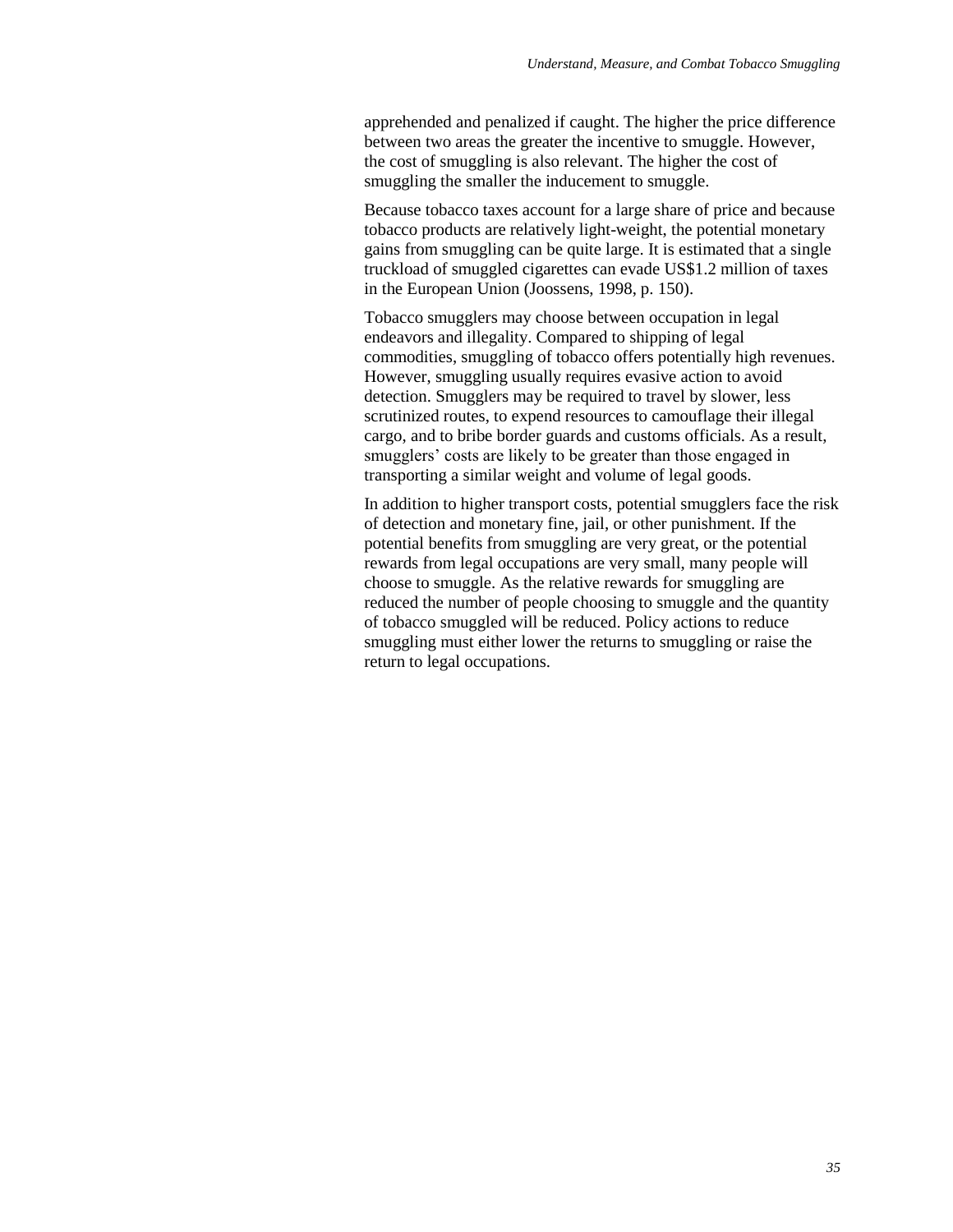# **V. What Happens when Policies and Actions are Implemented**

# **Types of Policies**

Policies to combat smuggling fall into four general categories.

- 1. Reduce incentives for smuggling by harmonizing tax and pricing policies.
- 2. Reduce the supply of smuggled tobacco by regulating transport and retail sales.
- 3. Reduce demand for smuggled tobacco by influencing consumers not to purchase smuggled products.
- 4. Increase the certainty and severity of punishment through enhanced law enforcement and prosecution.

Policies in the first category are quite effective but difficult to implement. As indicated in the previous chapter, there are several reasons for retail price differentials. One important cause is multinational tobacco producers pricing-to-market by setting prices in accordance with differing demand conditions. Such differential pricing provides incentives to smuggle tobacco from low- to highpriced countries (in this case, evading taxation may be only one factor motivating smugglers). Multinational tobacco companies can reduce smuggling of their products by using uniform pricing policies within a region. Therefore, policies discouraging monopoly power within the tobacco manufacturing and retailing industry can also discourage differential pricing.

A second cause of price differentials is differential taxation of similar products in nearby countries. Regional agreements harmonizing tax rates can reduce smuggling. The European Union recently took steps in this direction as part of a broader policy of tax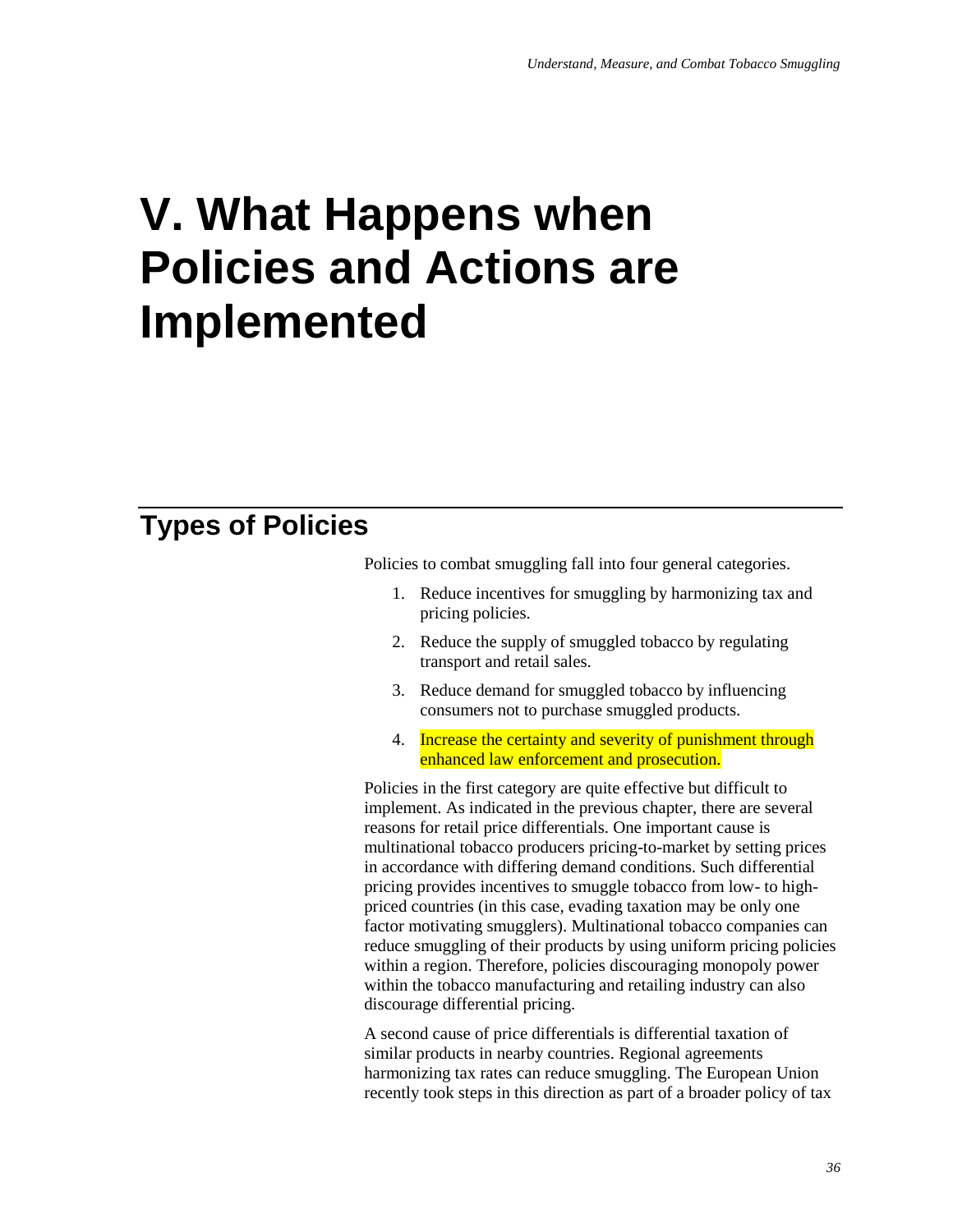harmonization. Even when neighboring countries cannot agree on tax rates, they may cooperate on measures to make tax evasion more difficult.

*The most important step for government to reduce smuggling is to incorporate a simple and effective tobacco tax administration.*

Policies in the second category are designed to minimize tobacco smuggling even in the presence of price differentials. Smuggling is reduced if it is very difficult to acquire and distribute tobacco products without paying appropriate taxes. Therefore the single most important element governments can do to reduce tobacco smuggling is to put in place a simple and effective system of tobacco tax administration.<sup>14</sup> Government personnel should be carefully trained and anti-corruption regulations should be fully explained and enforced.

Using a system of prominent but difficult to counterfeit tax stamps makes enforcement of anti-tobacco smuggling laws easier. Other labeling requirements, such as unique serial numbers, can further discourage smugglers (see Joossens *et al* 2000; Canadian Cancer Society *et al* 1999). Much tobacco is diverted by smugglers during an "in-transit" regime prior to tax payment. Diversion can be discouraged by requiring documentation of a clear chain-of-custody for all tobacco products transported into the country.

Policies in the third category include "mass media campaigns and other efforts...to raise public awareness concerning the problems associated with...[tobacco] smuggling, something that is often viewed as a 'victimless crime'" (Joossens *et al* 2000). The United Kingdom recently announced it would undertake exactly this kind of public relations campaign (HM Treasury 2000). Enactment and enforcement of sanctions for possession of smuggled tobacco can also discourage purchase of such products.

Policies in the fourth category are the most straightforward and sometimes the most effective way of discouraging tobacco smuggling. Increasing and mobilizing law enforcement resources to intercept smugglers increases seizures. The United Kingdom recently announced a major clampdown on tobacco smugglers with the addition of nearly 1,000 additional customs officers, additional x-ray equipment, and increased investigators and intelligence staff. Additional sanctions and penalties have also been put in place (HM Treasury 2000). Prosecutors and court systems should be given sufficient resources to process additional cases that develop because of increased enforcement activities.

# **Models for Smuggled Tobacco**

 $\overline{a}$ 

In order to measure and develop effective policy responses to tobacco smuggling, it is necessary to have a clear understanding of how smuggled tobacco affects the market for tobacco products. Here,

<sup>&</sup>lt;sup>14</sup> Refer to Tool 4 for a discussion of tobacco taxes. For further information on tobacco tax administration, see British American Tobacco (1994).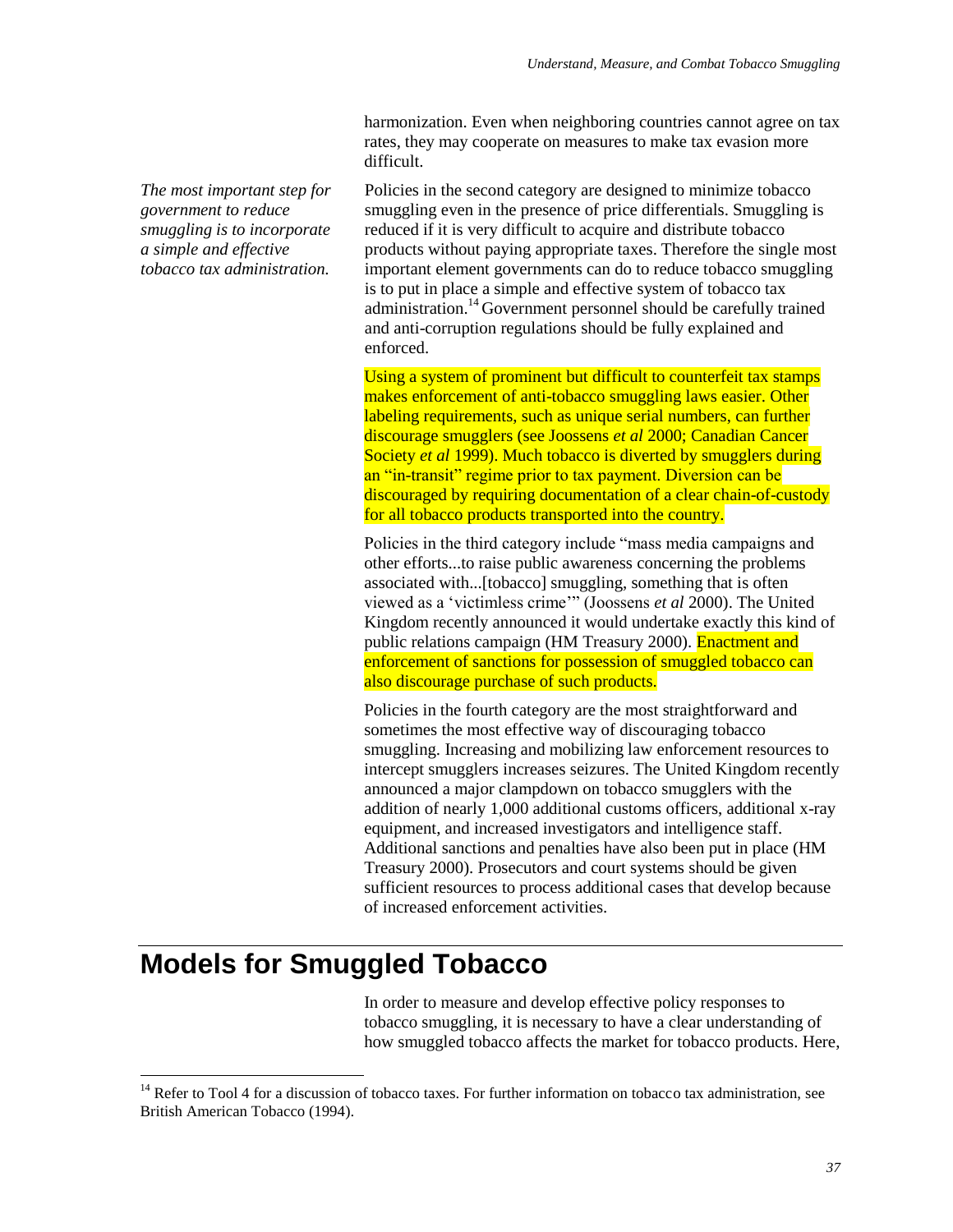economic models show how smuggled tobacco products are substituted for legal tobacco products and how this can affect the market price and consumption. A simple supply and demand model is first presented. Once the implications of this model are explored and understood, more complex cases in which the supply of legal cigarettes is not purely competitive will be introduced. A number of other issues closely related to smuggling will be considered but not modeled.

### **Simple Supply and Demand Model**

A very simple demand and supply model for legal (tax paid) cigarettes is shown in Figure 7.2. Although the basic theory presented here is applicable to all tobacco products, the discussion is simplified by focusing only on cigarettes. This model depicts legal suppliers competing with each other and acting independently of smugglers.

The quantity of cigarettes demanded depends on many factors including consumers' knowledge of the health effects of smoking, regulations on the sale of tobacco products, advertising, types of brands available, and many cultural factors. A large number of studies have demonstrated that, despite the addictive nature of



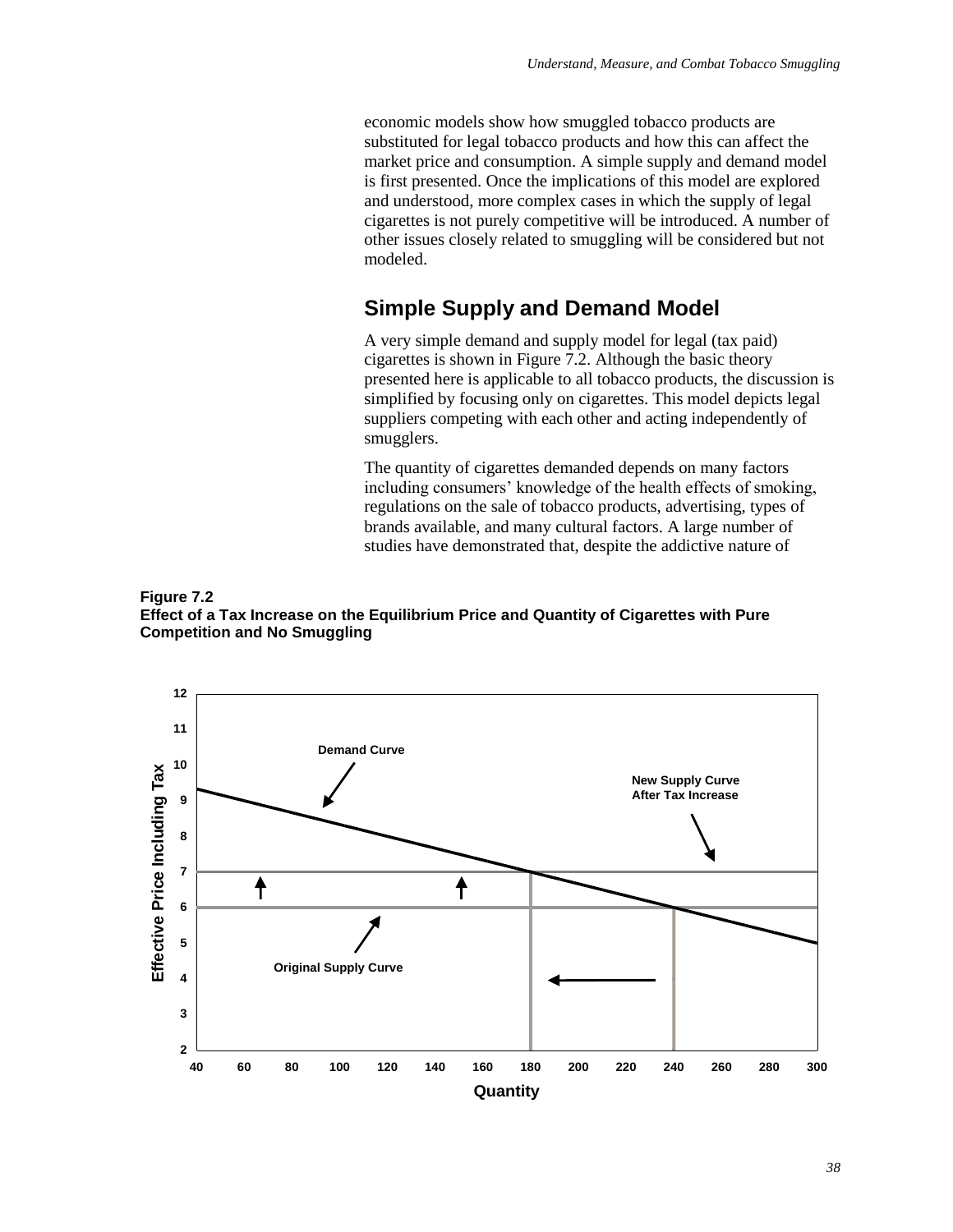tobacco, its price is also an important determinant of demand. In this case, quantity demanded is inversely related to price—the demand curve for cigarettes is therefore depicted as downward sloping. This is important because it suggests that any policy that raises the price of cigarettes will lower consumption.

The quantity of cigarettes supplied depends on the amount of profit the producer obtains in return. International tobacco companies, which sell their product in many countries, have an incentive to ship cigarettes to countries in which they can obtain the highest return. As more cigarettes are shipped to a country a higher percentage of demanders obtain them, and the price additional cigarettes can be sold for declines. Profit-maximizing producers increase the quantity of cigarettes shipped to a country until additional cigarettes bring the same return as those shipped to alternative countries; this rate of return becomes the international norm. The return the cigarette producer receives for a product tend to the international norm in all countries (otherwise the producer would ship a higher share of cigarettes to countries in which there is a higher return). Any country that offers a higher than average return to the producer immediately gets a large increase in supply, which pushes the return back to the international norm. Any country in which the producer obtains a lower than average return experiences a fall in supply until the return rises to the international norm.

Suppose that the international norm for a cigarette price is designated as P and is equal to 5. In the absence of tobacco taxes the producer's gross return will be equal to the price of a cigarette. If tobacco taxes are levied, the price of cigarettes must be sufficiently high that, after paying the tax, the producer get a net return equal to P. Suppose that the tax in a particular country is initially  $t_1 = 1$ . The producer will supply only as many cigarettes as can be sold at a price  $P_1 = P + t_1 = 6$ . This situation is depicted in Figure 7.2 by showing the supply of cigarettes as a horizontal line at the price level of 6.

If there were no smuggled cigarettes, the quantity of cigarettes sold in this market would be just equal to the quantity of cigarettes demanded when the price is 6. In Figure 7.2, this occurs at a quantity of  $Q_1 = 240$ .

In the absence of smuggling, an increase in the cigarette tax (from say,  $t_1 = 1$  to  $t_2 = 2$ ) shifts the horizontal supply curve upward,<sup>15</sup> and the new equilibrium occurs along the new supply curve and the original demand curve. In the scenario, the new equilibrium price increases from 6 to 7 and consumption falls from 240 to 180.

 $\overline{a}$ 

<sup>&</sup>lt;sup>15</sup> Equivalently, we could view the tax as causing the demand curve to shift down (lower quantity demanded at each price) with no impact on the supply curve. The two approaches yield equivalent equilibrium prices, quantities, and distribution burdens. See Rosen p. 78–293.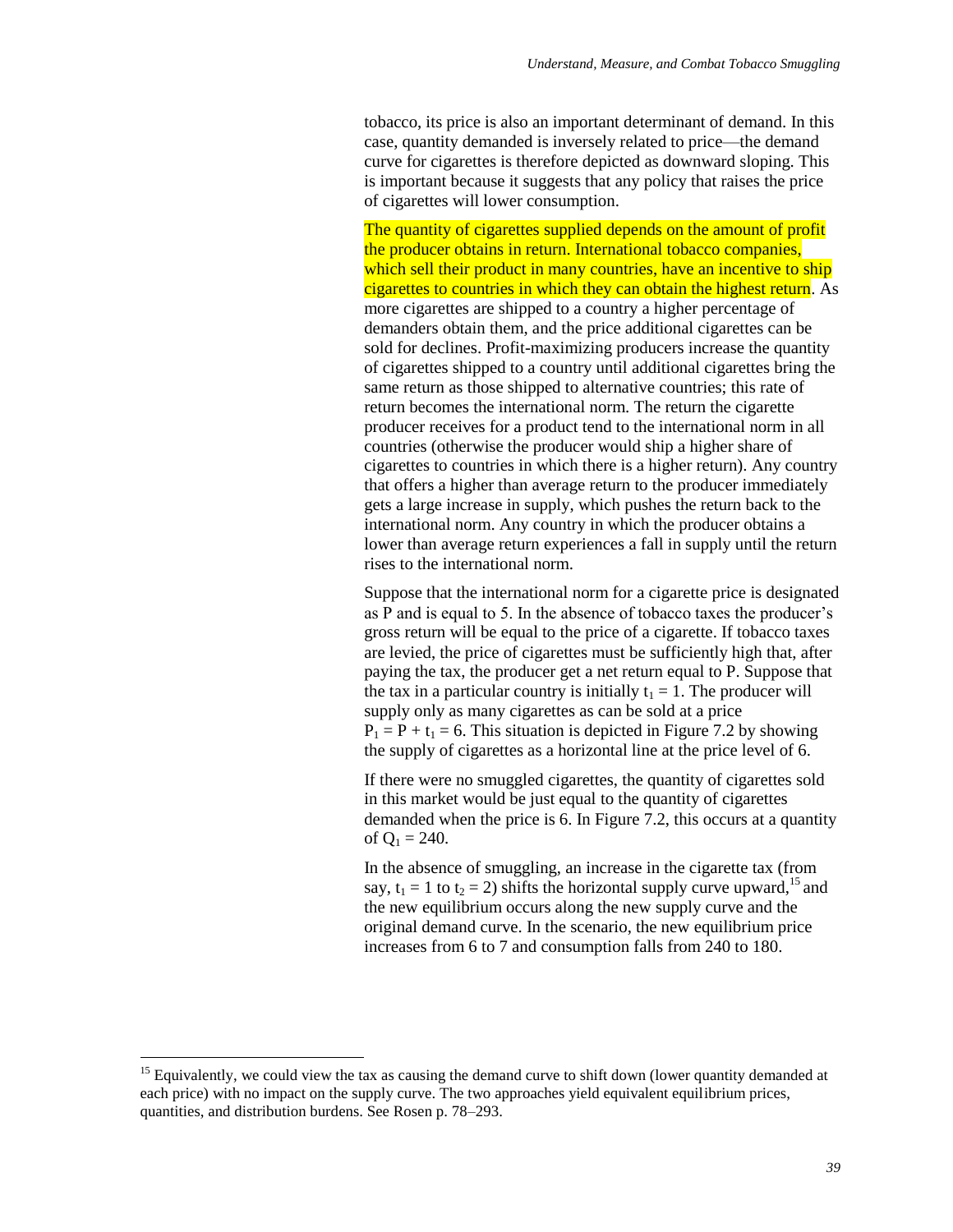## **Model with Smuggled Cigarettes**

Unfortunately, cigarette taxes present an opportunity for bootleggers and large-scale smugglers. Figure 7.3 introduces smuggled cigarettes into the earlier supply and demand model. The greater the difference between smugglers' cost of obtaining cigarettes and the price at which the cigarettes can be sold, the greater is the incentive to smuggle. Since smugglers usually have limited alternatives for selling their cigarettes, the supply curve for smuggled cigarettes is upward sloping. All else constant, the higher the price, the more cigarettes smugglers will supply. The total quantity supplied, at any price, is the sum of the amount supplied by smugglers and the amount supplied by legal suppliers. In Figure 7.3, smugglers supply a quantity of 80 when the market price is 6. The total demand at a market price of 6 remains at 240 (as in Figure 7.2), so legal suppliers provide  $160 = 240 - 80$  units. Note that, in this model, smuggling has no effect on equilibrium price or consumption.<sup>16</sup>





<sup>&</sup>lt;sup>16</sup>A recent United Kingdom government report on smuggling (HM Customs and Excise 2000) implicitly adopts this model when they assume that "100 per cent of smuggled tobacco replaces UK purchases" (p. 7). This appears to be at variance with the report's claim that "the effect of duty increases in discouraging cigarette consumption is considerably less than it would otherwise be" (p. 6) because of increases in cigarette smuggling.

 $\overline{a}$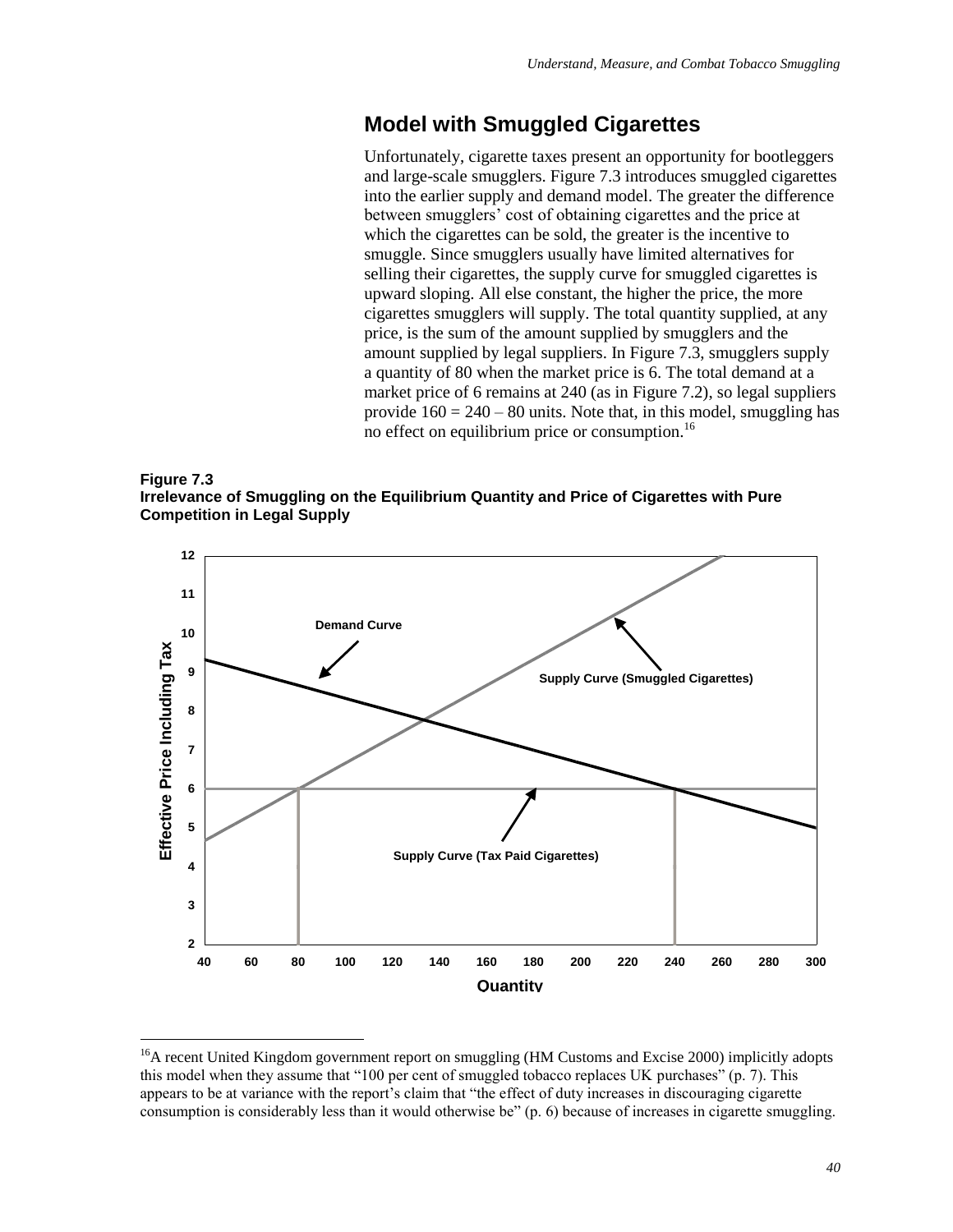This result may puzzle some readers and provoke the objection that smugglers are observed to offer cigarettes at a lower price than those sold in the tax paid (legal) market. In order to evaluate this objection it is important to clarify what is meant by the "price" of cigarettes. The price that consumers pay for cigarettes (or any other good or service) should be divided into two parts:

- The first part of price, which economists call the "transaction" price," is the amount of money the buyer pays to the seller in exchange for the product. This is also called the "sale price."
- The second part of price is called the "inconvenience price." This is the time and discomfort consumers incur in order to engage in a transaction. A shop that is centrally located and which many consumers pass in the course of their daily affairs has a low inconvenience price. A shop located in a dark corner of the city and which requires a special trip to visit has a high inconvenience price. Purchasers may also face potential legal sanctions and other risks that go along with participating in a black market. Although the inconvenience price does not require a monetary transaction, it is none-the-less quite real.

The sum of the transaction price and inconvenience price is called the "effective" price. It is the effective price that consumers consider when deciding whether to make a purchase. In general, the higher the effective price, the lower the quantity of cigarettes demanded.

It is true that smugglers often charge a lower transaction (or sales) price than in the tax paid (legal) market. The explanation for this is that, in many cases, consumers who purchase smuggled cigarettes pay a high inconvenience price. The location of the street sellers who deal in smuggled cigarettes can be undependable, or there can be uncertainty about the authenticity of brand markings on the cigarettes. Consumers may even fear embarrassment or legal penalties if they are detected buying smuggled cigarettes.

There is some empirical evidence suggesting consumers are unwilling to pay as high a transaction price for smuggled cigarettes as they would pay for legal cigarettes. One study in the United Kingdom found that 17 percent of adult smokers prefer to buy cigarettes from recognized outlets rather than individuals even if the transaction price of the cigarettes sold by the individuals was £1.00 lower (quoted in DTZ Pieda Consulting 2000.)

In the scenario presented in Figure 7.3, the presence of cigarette smuggling does not lessen the health benefits from cigarette tax increases. Imagine that, beginning from the equilibrium, the tax is increased from  $t_1 = 1$  to  $t_2 = 2$  (as in Figure 7.2). The supply curve for tax paid cigarettes shifts up and becomes a horizontal line at a price of 7 (this is not shown in the figure). The new equilibrium quantity occurs at the intersection of this new supply curve and the original demand curve—180 units—exactly as in Figure 7.2. The sale of smuggled cigarettes increases, however. With the increased tax,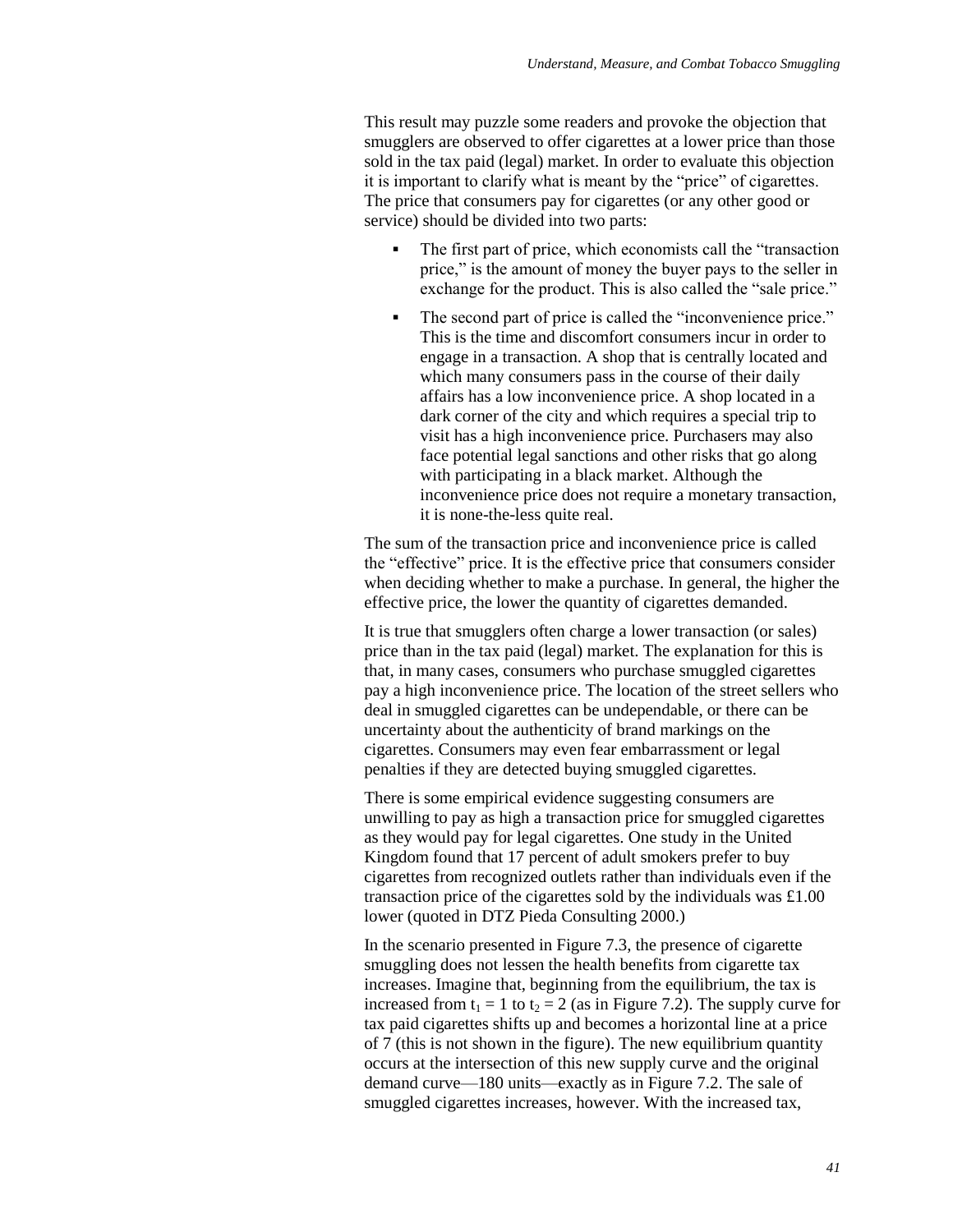smuggled cigarette sales is determined by the supply of smuggled cigarettes (about 110) at a price of 7. Thus, smuggled sales increase and tax paid sales fall more than consumption as a result of the tax increase.

The emerging conclusion is that smuggling has no effect on equilibrium price or consumption and does not lessen the health benefits of cigarette tax increases. This conclusion does not imply that cigarette smuggling does no harm and can be safely ignored. On the contrary, cigarette smuggling deprives the government of tax revenues that could be used to educate the public about the health effects of smoking. Furthermore, smuggling can breed corruption and disrespect for law enforcement officials. Finally, smuggling can make it difficult to obtain political support for future tobacco control efforts.

## **Model with Increasing Total Supply**

As discussed in earlier sections, in many countries the market for cigarettes is controlled by a few sellers and may not be purely competitive. There is vast literature on how sellers set prices and quantities in markets when they have few competitors. While many outcomes are possible, consider the case in which the total market supply for legal cigarettes is upward sloping—the higher the equilibrium price the greater the quantity of cigarettes supplied.

This case is illustrated in Figure 7.4. The demand and supply curves for smuggled cigarettes remain as they were in the previous figures. However, because the supply curve of legal cigarettes is upward sloping, total cigarette supply (e.g., the sum of smuggled and legal cigarette supply) is greater than the legal supply at each price. Thus the total supply curve intersects the demand curve at a lower price and a higher quantity than the legal supply curve. In this model, equilibrium price is lower and consumption is higher than they would be if smuggling were eliminated.

However, the increase in consumption resulting from smuggling is likely to be much less than the total quantity of cigarettes smuggled. The total quantity of smuggled cigarettes is determined by the intersection of the smuggling supply curve and the equilibrium price. The increase in consumption as a result of smuggling is determined by

- 1. the difference between the quantity at which the supply of legal cigarettes intersects the demand curve (240 units)
- 2. the quantity at which the total (legal plus smuggled) supply curve intersects the demand curve (slightly more than 260 units)

In general, this difference is less than the total quantity of smuggled cigarettes because smuggled cigarettes to some extent substitute for legal sales. In this example, equilibrium smuggled sales are nearly 70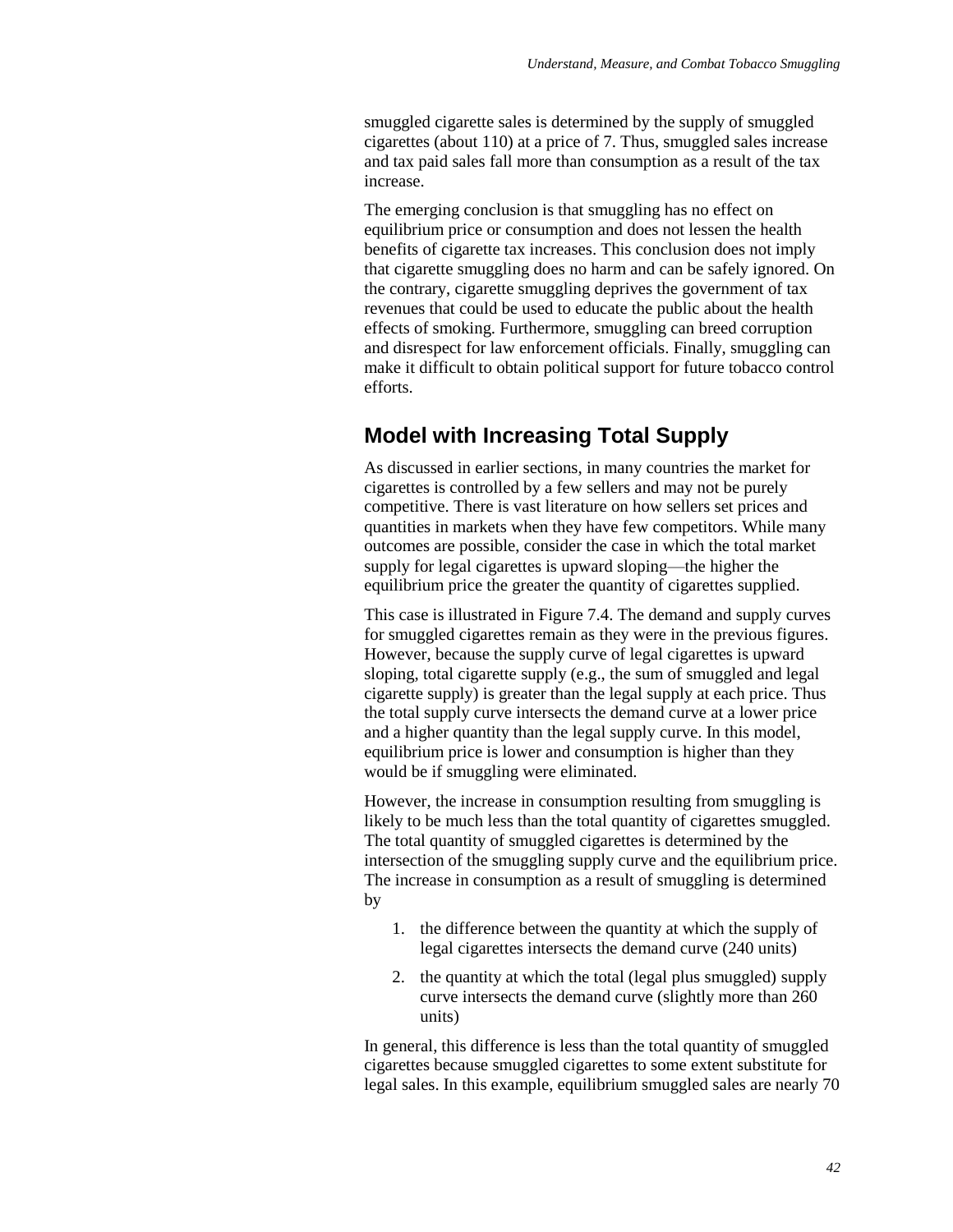units but the presence of smuggling increases total sales by only about 20 units.

Furthermore, the main conclusions about tax increases discussed with respect to Figure 7.3, continue to hold in Figure 7.4. Even when the legal supply curve is upward sloping and smuggling is possible; increases in cigarette taxes reduce cigarette consumption. Increased cigarette taxes can result in increased smuggling unless counter measures are taken, but the increase in smuggling is less than the decline in legal consumption. $^{17}$ 

Four further issues related to this model can be discussed.

 For simplicity, Figures 7.2 through 7.4 illustrate the supply and demand curve for a single type or brand of cigarette. In general, introducing multiple brands complicates the diagrams without altering the fundamental result. However, smuggling can provide an avenue of market entry for producers of prohibited brands. It is alleged that in some





 $17$  Xu, Hu and Keeler (no date) present a more complete and sophisticated model of cigarette smuggling in imperfectly competitive markets that obtains similar results. They find that even in models with imperfect competition and smuggling, the tax rate increases the equilibrium price and therefore decreases total consumption.

 $\overline{a}$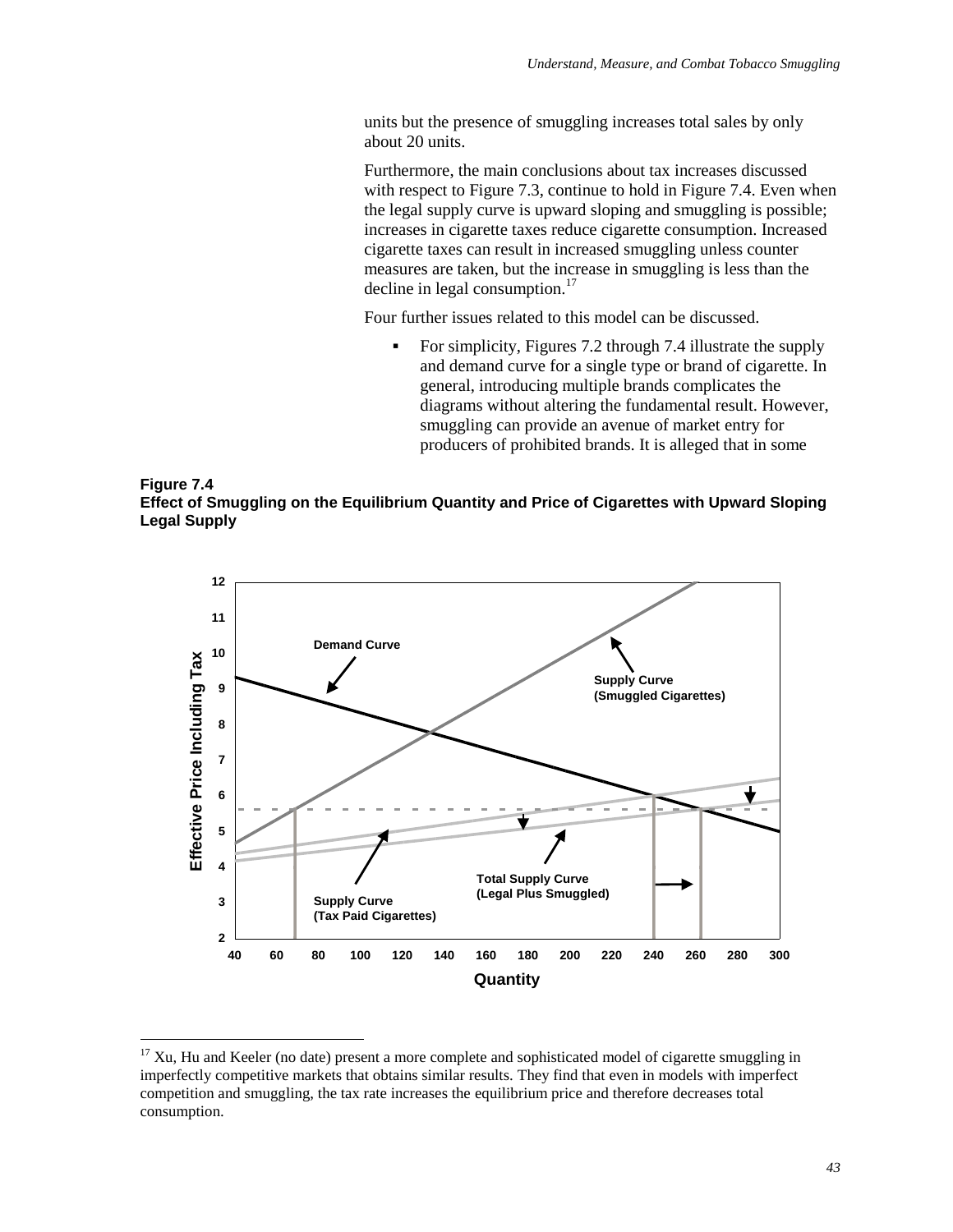cases, producers of prohibited brands use smuggling to gain access to prohibited markets. After penetrating the market with smuggled cigarettes, producers then use customer loyalty as a political wedge to lobby for legal access to the market.

- The three models presented assume that the quantity demanded depends only on current price. However, because cigarette smoking is addictive, demand also depends on consumption in prior periods. For this reason, cigarette sellers can obtain long-term benefits (e.g., an increase in the demand for their product) from reductions in current price. As shown in Figure 7.4, smuggling can reduce current price, but the effect is likely to be quite small. Thus, smuggling is unlikely to significantly increase long-term consumption by increasing the addicted population.
- The direct resource costs of smuggling should not be ignored. As noted in Bhagwati and Hansen (1974), smugglers incur high transport costs because of the need to avoid detection. If smuggling markets are competitive profits are driven to zero. This implies that, in the long run, the cigarette tax revenue the government loses to smugglers is entirely consumed by excess travel costs incurred by smugglers. This is a wasteful use of society's scarce resources.
- Although not done so here, these three models can be easily adapted to show the revenue raised from a cigarette tax with and without smuggling. As is made clear in the figures, the key parameters necessary to estimate revenue changes when taxes are altered include: (a) the slope of the demand curve, (b) the slope of the legal supply curve, and (c) the slope of the smuggled supply curve.

# **Conducting a Simulation Analysis**

Often the key motivation for conducting studies of tobacco smuggling is to analyze recently enacted or proposed changes in policy. Econometric simulations of policy changes can be a useful tool for understanding the impact of smuggling, and can play an important role in public policy debates.

# **Assumptions and Requirements**

A basic principle of simulation analysis is that it compares the state of the world *with* a certain policy to the state of the world *without* a certain policy. One of the most common errors made by aspiring policy analysts is confusing this *with/without* comparison with a *before/after* comparison. That is, many analysts compare the state of world prior to implementation of a policy with the state of the world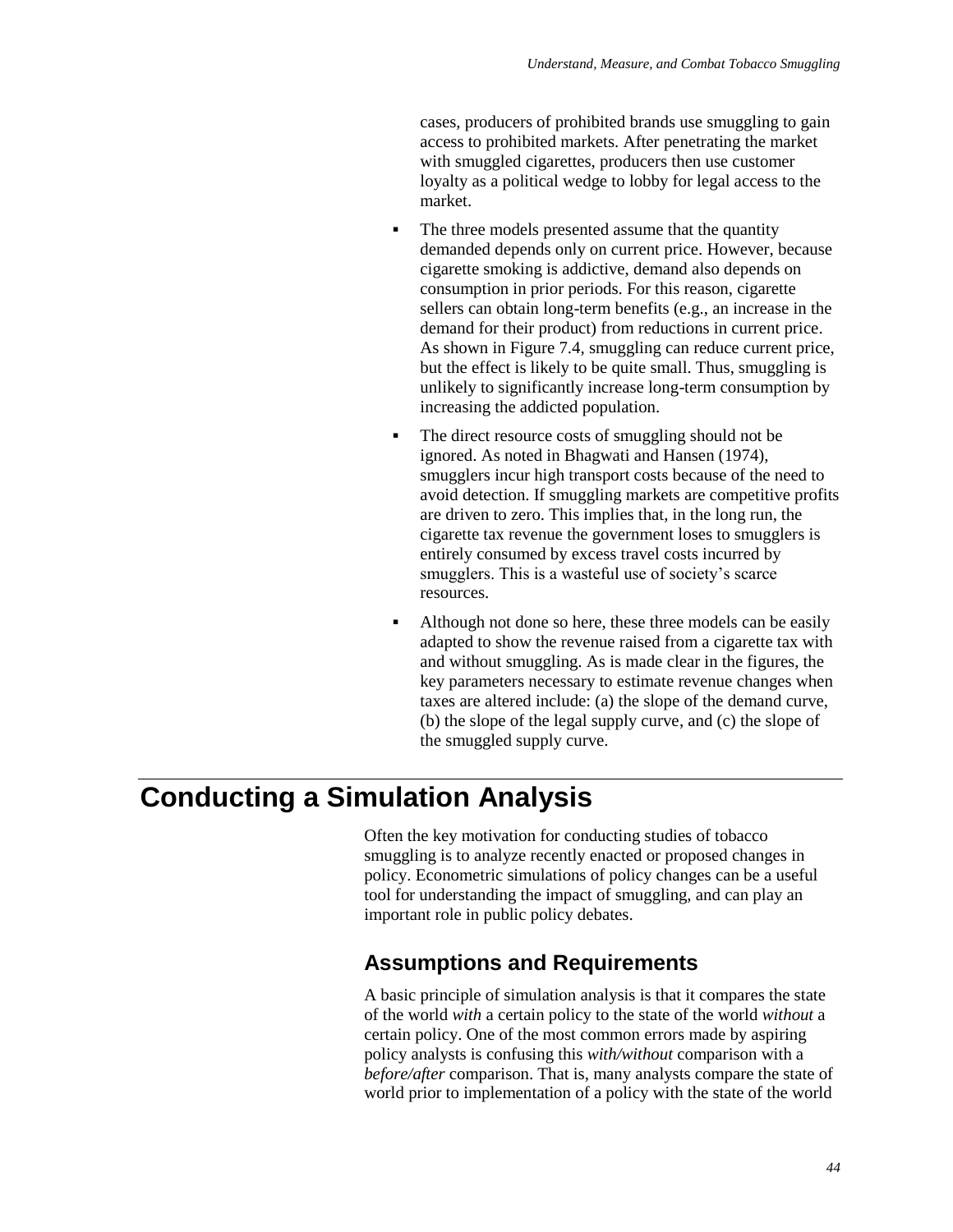after the policy was put in place. Differences in the state of the world are considered attributable to the policy. Yet such an analysis can falsely attribute changes in smuggling to policy changes when, in fact, it is variables other than policy (such as changes in economic conditions) that are responsible for changes in smuggling.

An example of a with/without policy simulation is contained in Merriman *et al* (2000). They use their econometric results (see Table 7.5) to simulate the changes in tax revenue resulting from changes in tax rates, taking into account both changes in consumption and changes in bootlegging. Two types of policy changes are simulated. The first policy, a multilateral tax increase, is a 10 percent tax increase undertaken jointly by all countries in Europe. The second policy, a unilateral tax increase, is a 10 percent tax increase undertaken independently by each country in Europe.

A 10 percent tax increase alters three of their independent variables. Assuming that tax increases are passed on to consumers in the form of higher prices, the price of tobacco is altered by the tax increase. Tax increases also change the *relative* price (home country price divided by neighbor country price) of cigarettes. In turn, this change alters the incentive for bootlegged imports and exports. For each country, the increase in relative price is greater with a unilateral tax increase than with a multilateral tax increase. In fact, with a multilateral tax increase, the relative price falls in some countries.

Tax revenue is simply the product of the tax per pack and the number of packs of tax paid sales. Merriman *et al* (2000) use their estimation results to simulate tax paid sales with original (observed) and new (higher tax rate) independent variables (see Table 7.5). Simulated tax revenues are calculated in each case and the results are presented in tabular form.<sup>18</sup>

Simulated results are subject to sampling variation. It is technically possible to construct confidence intervals for simulation results based on econometric estimates, but this can be quite laborious. Technical details of the necessary calculations are presented in Theil (1971, p. 134). In general, if the coefficients of the econometric model are estimated precisely (e.g., the standard errors are small relative to the coefficients), confidence intervals around the simulated results are also relatively small. Poorly fitting econometric models lead to wide confidence intervals around simulated policy changes. It may not always be feasible to construct formal estimates of the statistical variability of simulation estimates. However, analysts should be aware that their estimates are subject to statistical variability and should interpret their results accordingly.

## **Step-by-Step Process**

The mechanics of conducting a simulation analysis vary depending upon the exact relationships that are estimated and the exact policy

 $\overline{a}$ 

<sup>&</sup>lt;sup>18</sup> See Table 15.6 of Merriman *et al* (2000) for more detailed information.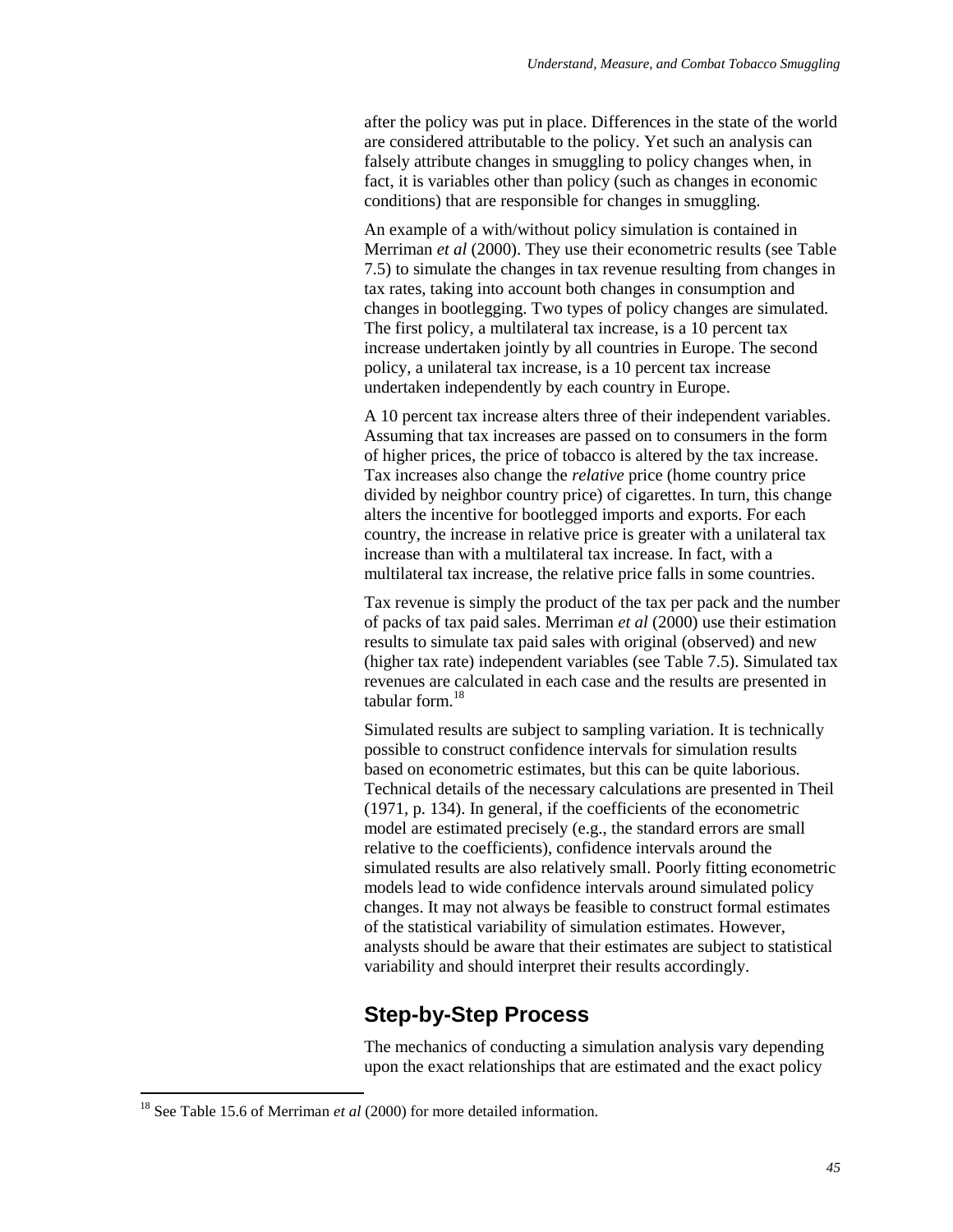change that is to be simulated. Follow these necessary steps to conduct a simulation analysis:

- 1. Specify a relationship between outcome variables and policies. This relationship may be estimated econometrically or may be based on analyses conducted by others.
- 2. Predict outcomes with initial (observed) policies.
- 3. Predict outcomes with new (hypothesized) policies.
- 4. Compare initial and new value of outcome variables to determine the impact of the policy change.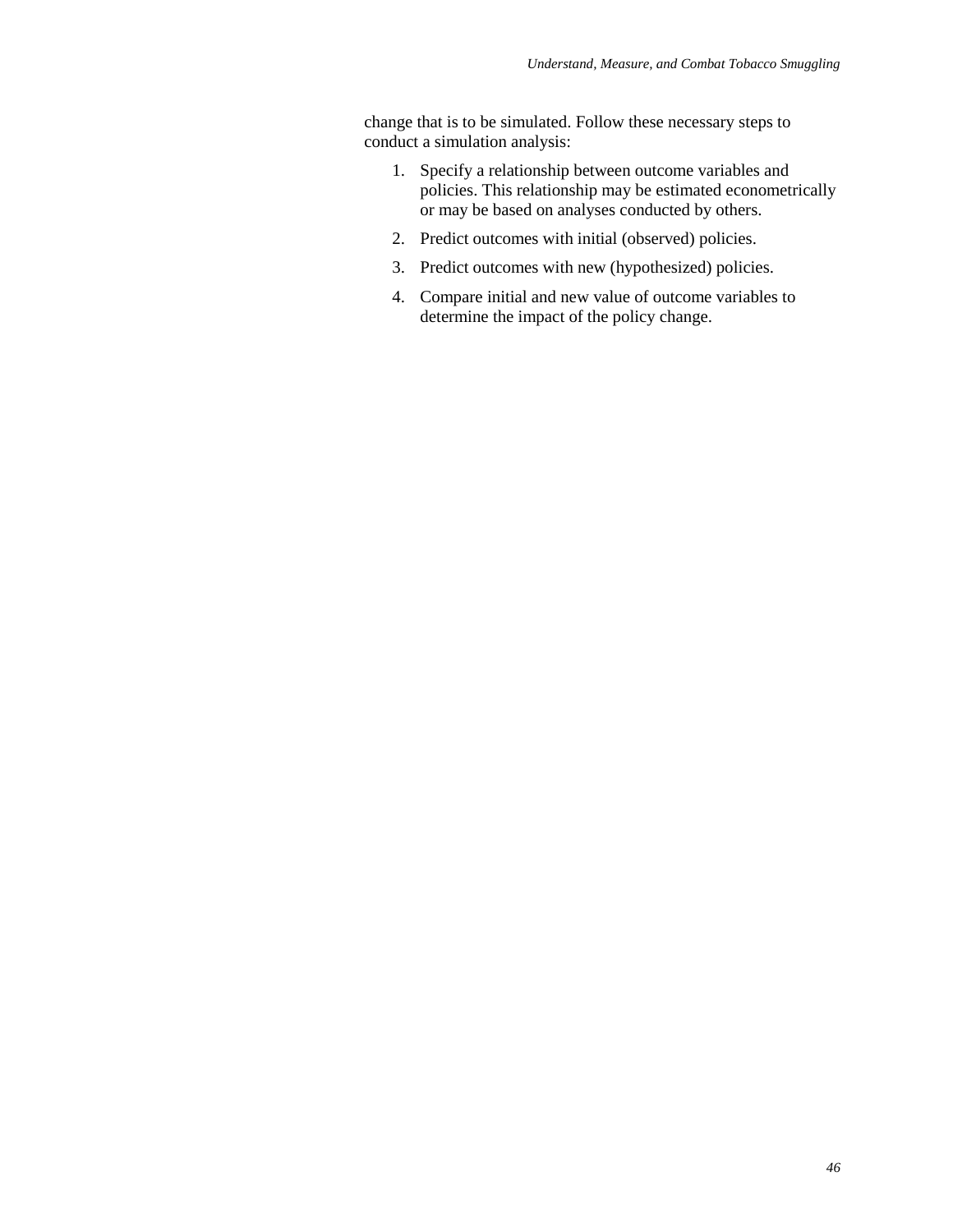# **VI. Review of Literature on Tobacco Smuggling**

Tobacco smuggling is clearly a significant political issue. It figures largely in the debate about tobacco control. It is a contentious issue between tobacco producers and tobacco control advocates. Tobacco smuggling is also a significant legal issue for both the government and the tobacco industry. Is tobacco smuggling a quantitatively important issue? How large a share of tobacco is smuggled?

There are currently no definitive answers or resolutions to these concerns and questions. The methods and pervasiveness of tobacco smuggling vary from country to country and from time to time. Reliable estimates of tobacco smuggling in particular countries require detailed study and focus on the country or countries in question. Perhaps even more important, sound evaluation of the relationship between a country's tobacco control policies and *changes* in smuggling require knowledge about the particular situation in that country, good data, and sound methodological techniques.

This chapter briefly reviews some of the estimates of tobacco smuggling in various areas around the world. These examples provide some idea of the variety of methods and results currently in use. For more specific discussion on conducting some of these methods, refer to the earlier **How to Measure Smuggling** chapter.

# **Estimates of Cigarette Smuggling in the United States and Canada**

Merriman *et al* (2000) review academic estimates of cigarette smuggling in the United States and Canada.<sup>19</sup> Table 7.6 summarizes their review.

 $\overline{a}$ 

 $19$  No literature is available on the smuggling of tobacco other than cigarettes in the United States.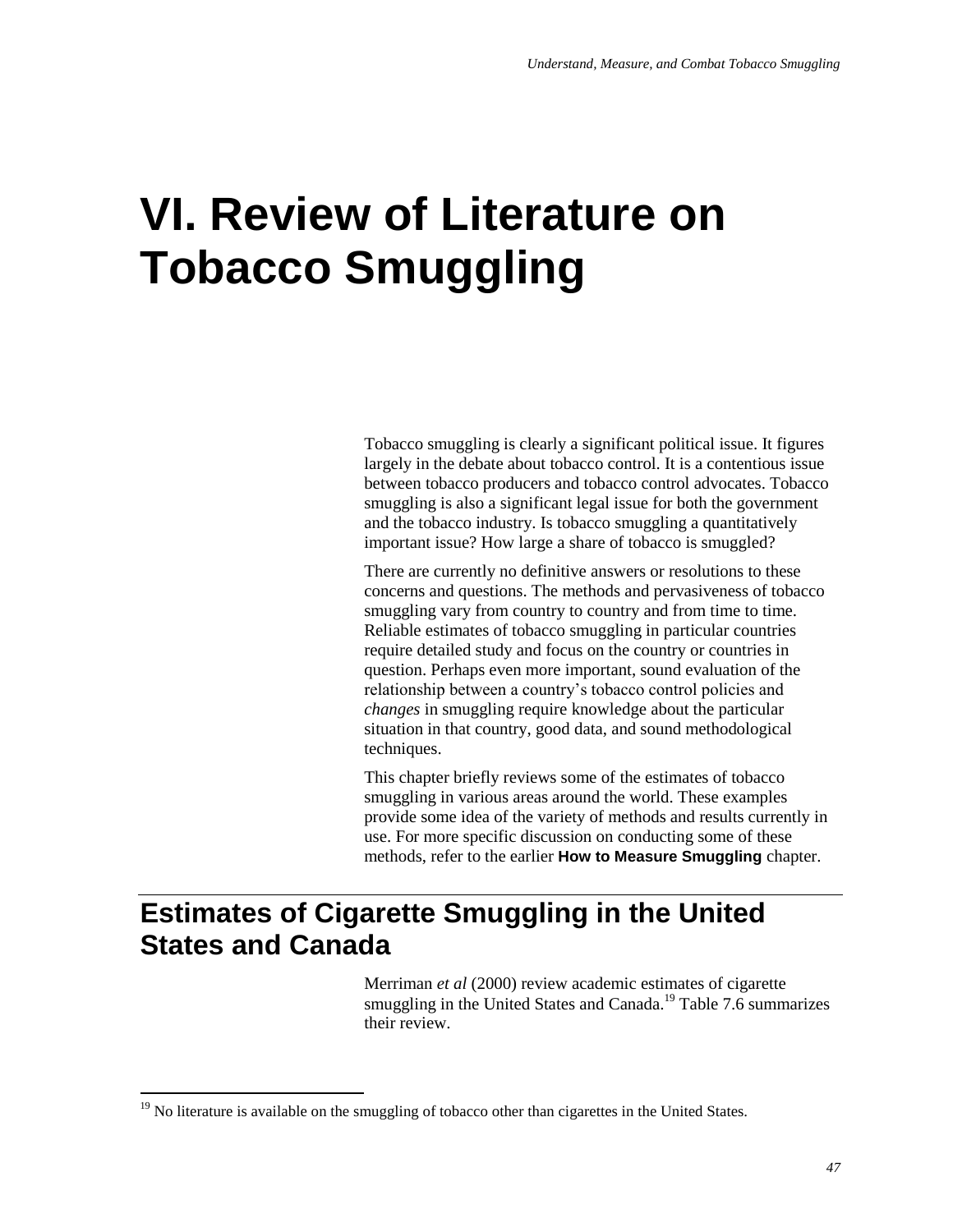| Study                                                | <b>Geography &amp; Period</b>                       | <b>Results</b>                                                                                                                                               | <b>Notes</b>                                                                                                              |
|------------------------------------------------------|-----------------------------------------------------|--------------------------------------------------------------------------------------------------------------------------------------------------------------|---------------------------------------------------------------------------------------------------------------------------|
| Baltagi and<br>Levin (1992)                          | 46 U.S. states,<br>1963-88                          | 10% price increase in neighboring state<br>causes 0.8% increase in taxed sales of<br>home state.                                                             | Results largely confirm Baltagi<br>and Levin (1986).                                                                      |
| Saba, Beard,<br>Ekelund and<br><b>Ressler (1995)</b> | 48 continental U.S.<br>states and D.C.,<br>1960-86  | Excluding DC, no state lost more than<br>2% of sales as a result of purchases in<br>neighboring states in 1986.                                              | In many states cross-border<br>sales declined between 1960<br>and 1986.                                                   |
| Thursby and<br>Thursby(2000)                         | 40 U.S. states.<br>1972-1990                        | 0.69% to 7.8% of consumption is<br>smuggled.                                                                                                                 | In most years smuggling is 3%<br>to 5% of total sales.                                                                    |
| Galbraith and<br>Kaiserman<br>(1997)                 | Total Canadian<br>monthly consumption,<br>1980-1994 | Total consumption is less responsive to<br>price increases (short-run elasticity of<br>-0.40) than taxed consumption (short-<br>run elasticity of $-1.01$ ). | Canada's 1991 cigarette tax<br>increase was rolled back in<br>1994 due to belief that high<br>taxes encouraged smuggling. |

#### **Table 7.6 Econometric Studies of Cigarette Smuggling**

Source: Based on Table 15.1 of Merriman *et al* (2000).

Baltagi and Levin (1992 and 1986) studied cigarette bootlegging and legal cross-border shopping between U.S. states. They find that cigarette sales varied inversely with price, and higher prices in neighboring states *increase* cigarette sales in the state of residence. They reason that such price increases reduce the incentive for consumers to cross into neighboring states to make purchases. In their 1992 paper, Baltagi and Levin find that each 10 percent increase in a neighboring state's price causes an increase of 0.8 percent in home state sales.

Saba *et al* (1995) also find significant evidence of citizens crossing U.S. state borders to purchase lower-priced cigarettes. Where many citizens reside in high-tax jurisdictions in close proximity to low-tax jurisdictions (most importantly, the District of Columbia and New Hampshire), border crossing accounts for a substantial portion of sales. However, in most states border crossing accounts for less than two percent of sales.

A sophisticated study by Thursby and Thursby (2000) allows for wholesale smuggling as well as bootlegging and cross-border shopping. Using data from 39 U.S. states and the District of Columbia from 1972 to 1990, they find that in most years between three and five percent of U.S. consumption results from cross-border shopping or smuggling.

Galbraith and Kaiserman (1997) study smuggling in Canada. They note that "virtually all cigarettes smuggled into Canada...were previously exported from Canada" (pp.288–89). Using this insight they measure the responsiveness of smuggling to changes in taxes. Beginning in the early 1980s, Canada steadily increased its cigarette taxes so that, by 1991, there is a large price differential between U.S.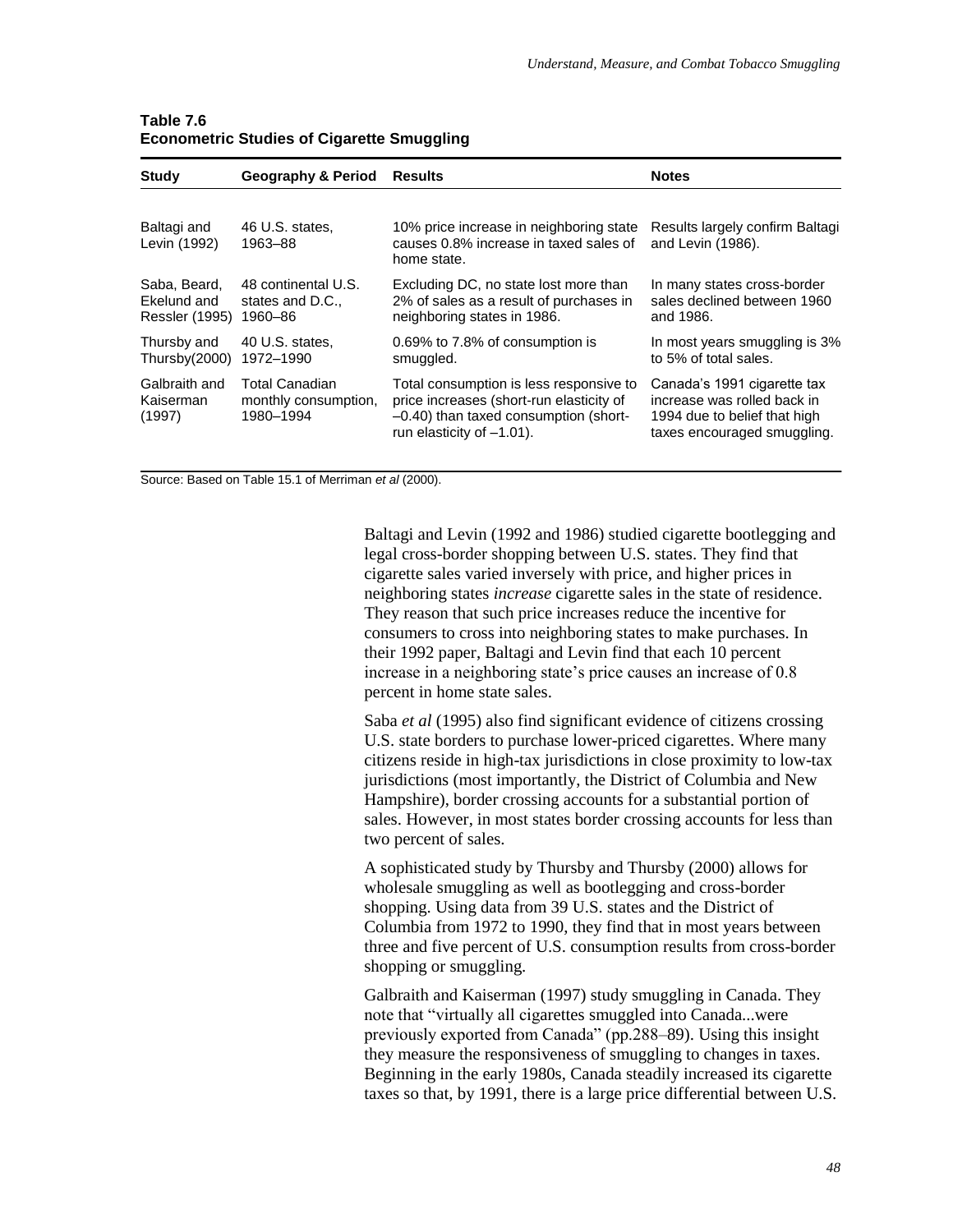and Canadian cigarettes. In 1994, Canada subsequently reduced cigarette taxes due to a perception that smuggling increased. Galbraith and Kaiserman find there was a large increase in untaxed sales following the increase in Canadian taxes. They estimate a unitary elasticity of taxed cigarette consumption with respect to price: each one percent increase in Canadian taxes causes taxed sales to fall by about one percent. However, they also find that total consumption (taxed plus smuggled sales) fell by only 0.4 percent, with smuggled sales increasing by 0.6 percent. Gailbraith and Kaiserman's estimates suggest that, despite the increase in smuggling, total Canadian tax revenues are not diminished by the tax rate increase, and that total consumption is reduced.

There is evidence that the high level of smuggling into Canada is facilitated by the tobacco industry. There is a distinct taste difference between Canadian and U.S. cigarettes and there is little demand for Canadian cigarettes among U.S. smokers. Despite the lack of demand for their product, Canadian tobacco firms significantly increased exports to the United States in the early 1990s, greatly aiding smugglers. Canadian tobacco taxes were avoided by shipping the cigarettes to the U.S. These untaxed cigarettes provide a source of product that can be smuggled back into Canada. Further details are provided in Canadian Cancer Society *et al* (1999).

In summary, existing evidence suggests that in the United States interstate smuggling is, in most cases, a relatively minor annoyance rather than a major barrier to cigarette taxation. In Canada cigarette smuggling can be a larger impediment. This difference may stem from the relatively small inter-state price differentials induced by U.S. cigarette taxation compared to the relatively large price differentials brought about by increases in Canadian taxation.

# **Estimates of Tobacco Smuggling Outside of North America**

Merriman *et al* (2000) also provide their own original estimates of bootlegging in Europe using a method similar to that employed in earlier academic studies of bootlegging in the U.S. and smuggling between Canada and the United States. Using data from 1989 to 1995, they estimate the demand for cigarettes in 17 European countries. Cigarette demand is allowed to be a function of home country price, income, and other variables. Cross-border shopping and bootlegged imports and exports are allowed to depend upon the price in neighboring countries and the frequency of travel between those countries. This method represents a significant advance over earlier studies using simple geographic proximity to identify origins and destinations of smuggled cigarettes. Merriman *et al's* empirical findings are quite consistent with studies of cross-border shopping and bootlegging in the U.S. They estimate that about three percent of total European consumption during this period is due to cross-border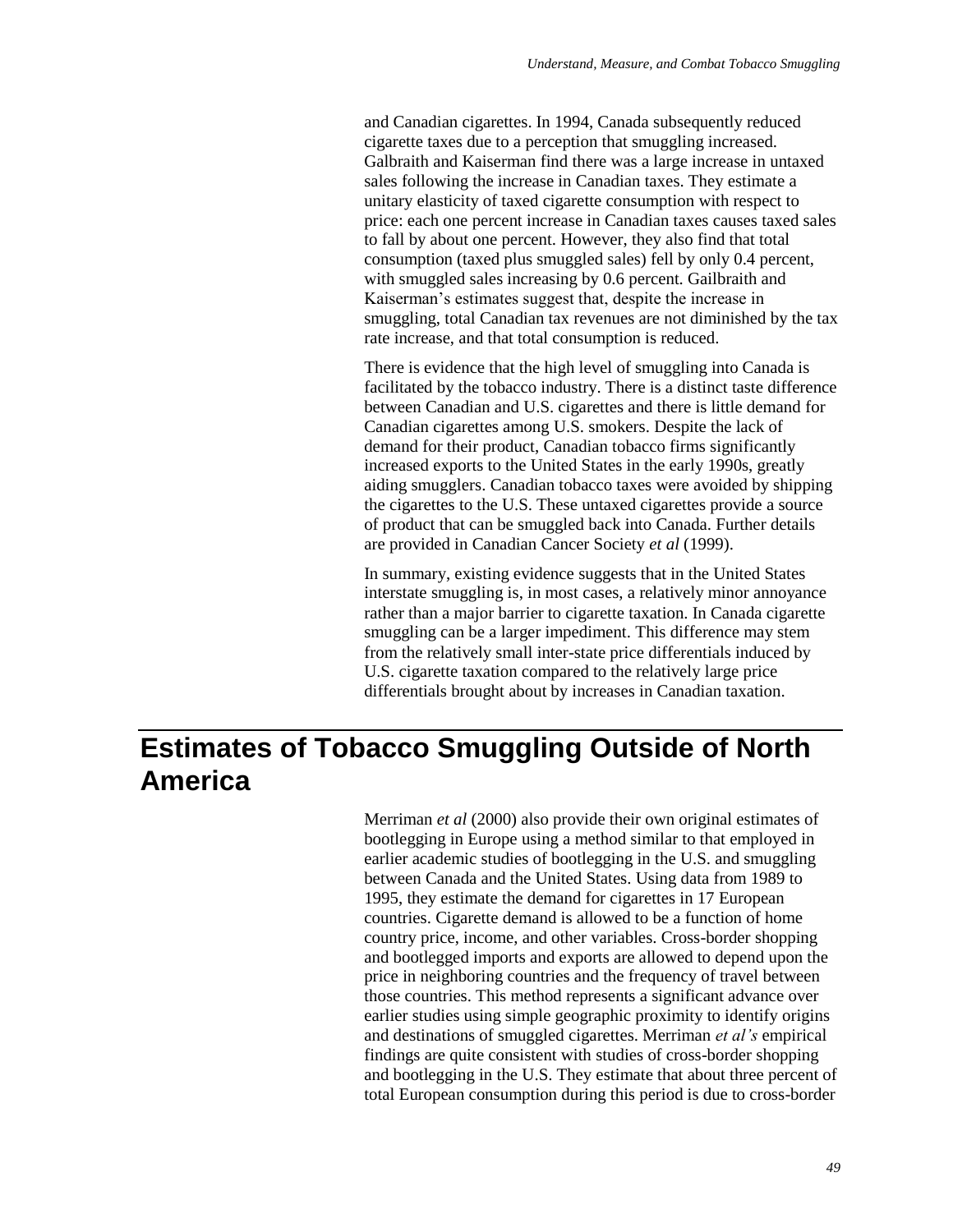shopping, tourist shopping, duty free sales, and bootlegging. Germany is estimated to have significantly greater imports from these sources (about 15 percent in 1995) because of the high price of German cigarettes relative to its neighbors and the high frequency of travel between Germany and other countries.

The British Government recently produced its own estimates of cigarette smuggling in the U.K. (HMCE 2000). This method, described in more detail in the **How to Measure Smuggling** chapter, compares official estimates of tax paid sales with survey respondents reports of cigarette consumption. The government estimates the market share of smuggled cigarettes in the United Kingdom rose from about 3 percent in 1996–97 to about 18 percent by 1999–2000. This rapid rise in smuggling is attributed to large annual increases in duties since May 1997 that have increased the price of legal tobacco by about 25 percent.

In addition to estimates for specific countries in Europe, Merriman *et al* (2000) provide two sets of estimates of total smuggling worldwide as a share of consumption. Their first method builds on earlier work by Joossens (1998) and compares worldwide recorded exports of tobacco with worldwide recorded imports. Tobacco products diverted during "in-transit" status are normally recorded as exports from the country of origin. However, because these tobacco products are surreptitiously transported into the country in which they are consumed they do not appear as imports. Thus, smuggling from intransit regimes creates a total excess of exports. Worldwide data show that, in recent years, recorded tobacco exports exceed recorded imports by more than one-third of exports. This is consistent with more than one-third of the international trade in tobacco products being diverted by smugglers. Since about 18 percent of total tobacco production is exported, Merriman *et al* (2000) estimate that approximately one-third, or 6 percent of total tobacco production, is smuggled worldwide through diversion of untaxed exports. These figures do not include bootlegging, cross-border shopping, and similar activities where tobacco taxes are paid in the country of origin.

Merriman *et al* (2000) also use a second method to estimate worldwide cigarette smuggling. They gathered estimates of the share of smuggled cigarettes in specific countries published by Market Tracking International in its series of publications called *Marketfile,* which gives detailed descriptions of the tobacco market in many countries around the world. The primary users of this publication are tobacco industry analysts. Each country description contains an estimate of the share of smuggled cigarettes. Although a uniform method is not used to produce these estimates, experts familiar with the country are consulted, as are media and police reports. Estimates from more than 30 countries are gathered, and supplemented with expert estimates on a number of European countries for a total of more than 40 countries. The population-weighted average of experts' estimates of smuggling in these countries is 8.5 percent. This result is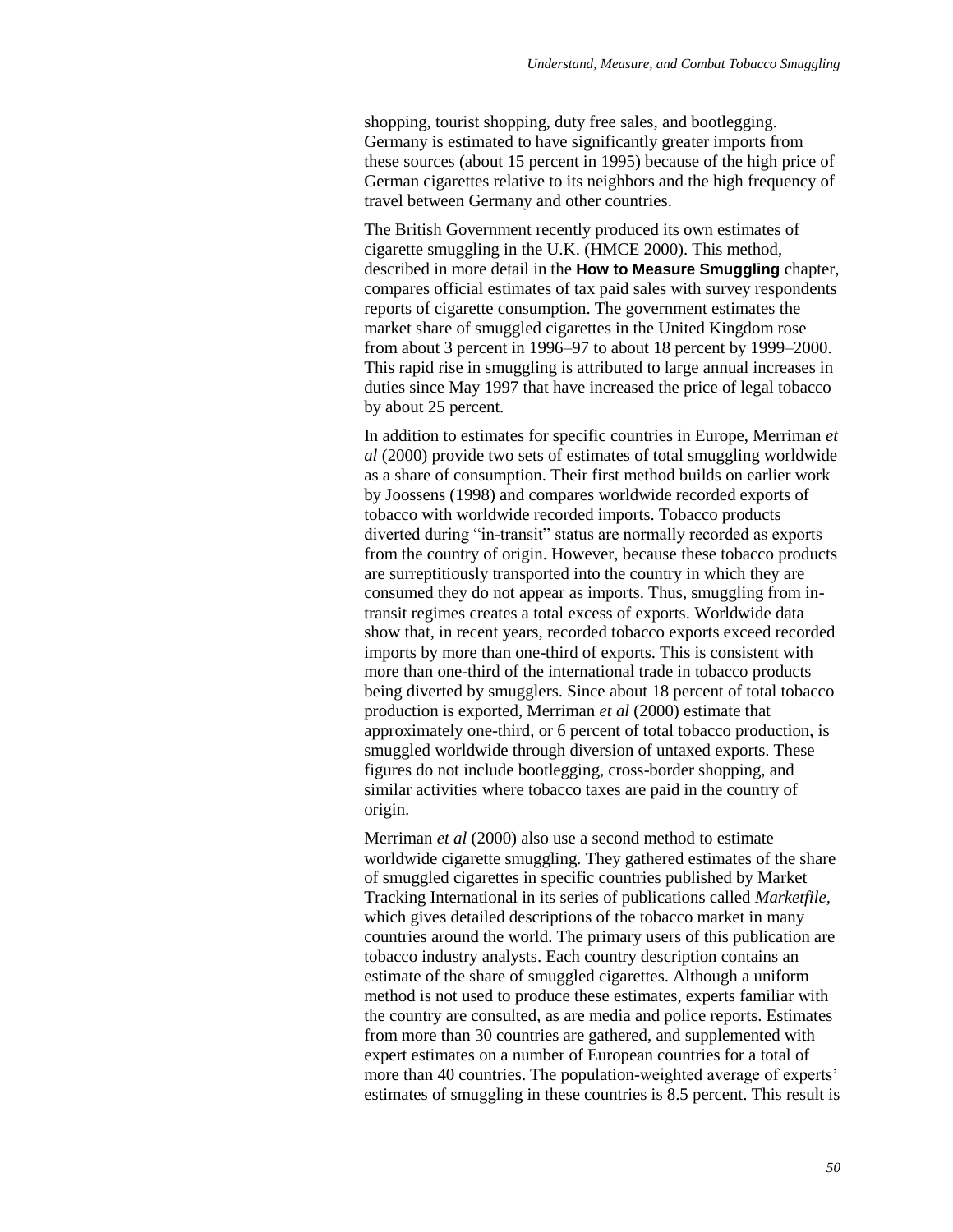remarkably consistent with the result obtained using the completely independent method of calculating the excess of exports over imports.

Preliminary results from several studies provide evidence about tobacco smuggling in developing countries. Tal (2000) focuses on cigarette smuggling in Estonia, and estimates that nearly half of the cigarettes legally sold in Estonia go to foreign visitors. She attributes a large share of these sales to visitors from neighboring Finland, where cigarette prices are much higher. She further estimates that illegal Estonian consumption (sale without payment of applicable Estonian taxes) accounts for 10–20 percent of the cigarette market in the late 1990s.

Hu and Mao (2000) perform a case study of China, and note that China has long-standing legal prohibitions on the importation of foreign cigarettes. However, "[i]t is quite obvious for visitors in urban China to observe numerous foreign brands of cigarettes are readily available at retail stores and vendors." (p.12) The authors estimate that "most likely, 8 to 9 percent of domestic [cigarette] consumption came from illegal sources: smuggling"  $(p.13)$ .

In summary, published estimates suggest that worldwide cigarette smuggling accounts for approximately six to nine percent of consumption. Estimates from the U.S. and Europe suggest that crossborder shopping, tourist shopping, duty free sales, and bootlegged cigarettes can account for about three percent of consumption. However, there is considerable evidence that the level of cigarette smuggling varies dramatically from country to country and from time to time. More detailed studies of cigarette smuggling in individual countries are essential to the development of sound tobacco control policy.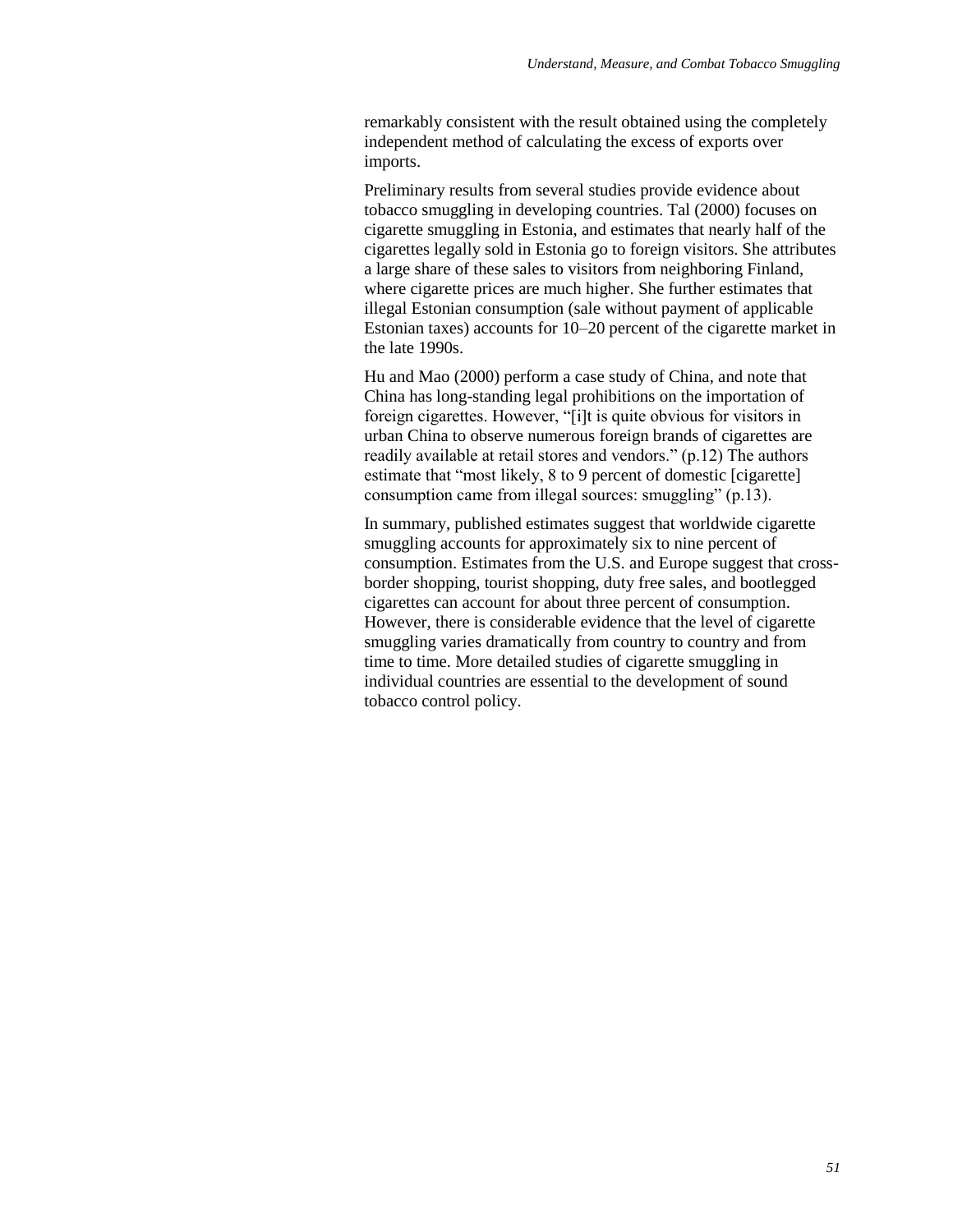# **VII. Conclusion and Summary**

# **A Final Word of Caution and Encouragement**

Tobacco smuggling problems vary a great deal from country to country. The tobacco use habits, marketing practices, design of taxes, regional context, and any other information relevant to the country of study should all be considered during the research design phase. The techniques described in this tool should be adapted to the particular situation and relevant policy issues in the country of interest.

Study of tobacco smuggling is especially difficult because of the illegal nature of the activity. Further, adding to this difficulty is the scarcity of studies of tobacco smuggling in less developed countries. Although this lack of experience is a handicap to those wishing to conduct research, it increases the significance of their contribution. Each study of tobacco smuggling, especially those in developing countries, enables everybody to better understand this phenomena. As studies of individual countries are circulated and analyzed, measurement techniques can be refined and tobacco smuggling can be better understood. Ultimately, this research will lead to improved tobacco control policies.

# **Key Ideas to Remember**

This tool is intended to provide background and a roadmap for those wishing to understand, measure, and develop policies to combat tobacco smuggling in their own countries. It is not feasible to provide a complete summary of every point made in this tool. Rather, key ideas from each chapter of this work are highlighted.

### **How to Measure Smuggling**

Five broad approaches can be used to obtain quantitative estimates of tobacco smuggling, including (1) asking the experts, (2) observing smokers and their habits, (3) monitoring tobacco trade, and comparing tobacco sales against consumption via (4) surveys and (5)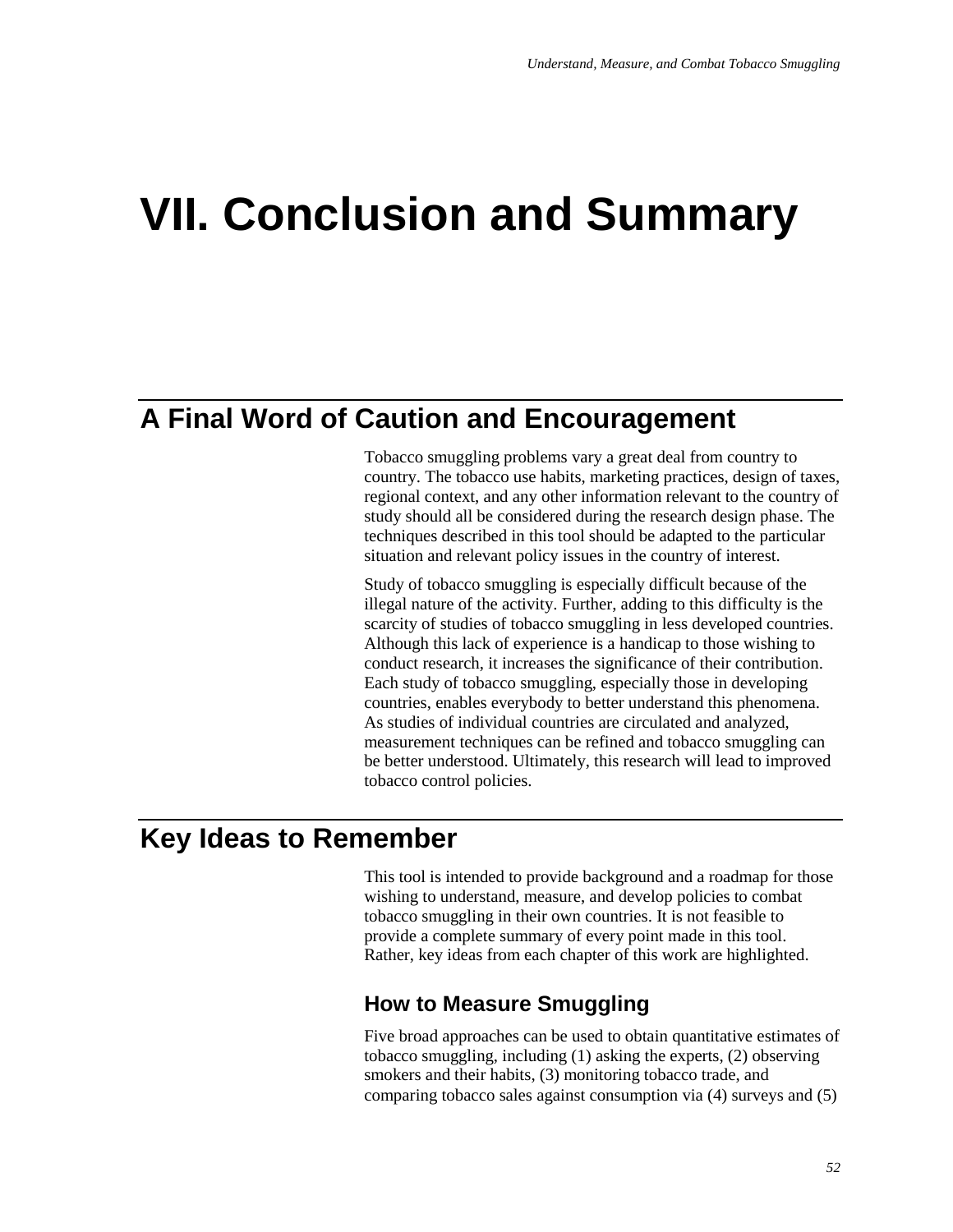econometric analyses. Step-by-step instructions for the use of each approach are presented.

## **Background Information on Tobacco Smuggling**

Tax differentials are only one factor making smuggling potentially profitable. Regional price differentials also exist because sellers price to market and because the quality and brand composition of tobacco consumption differs.

Legal circumvention of taxes is a relatively insignificant problem in most areas. Illegal circumvention of taxes, either because of bootlegging or wholesale smuggling, is generally a more significant problem.

## **What Happens when Policies and Actions are Implemented**

Policies to combat smuggling include those that

- 1. reduce incentives for smuggling by harmonizing tax and pricing policies
- 2. reduce the supply of smuggled tobacco by regulating transport and retail sales
- 3. reduce demand for smuggled tobacco by influencing consumers not to purchase smuggled products
- 4. increase the certainty and severity of punishment through enhanced law enforcement and prosecution

Theoretical models suggest that, in most cases, smuggling has little effect on equilibrium tobacco price and consumption. **The models imply that the presence of tobacco smuggling does not lessen the health benefits from tobacco tax increases.**

### **Review of Literature on Tobacco Smuggling**

Estimates suggest that worldwide cigarette smuggling accounts for approximately six to nine percent of consumption. Estimates from the United States and Europe suggest that bootlegged cigarettes, one component of worldwide smuggling, account for about three percent of consumption. However, there is considerable evidence that the level of tobacco smuggling may vary dramatically from country to country and from time to time.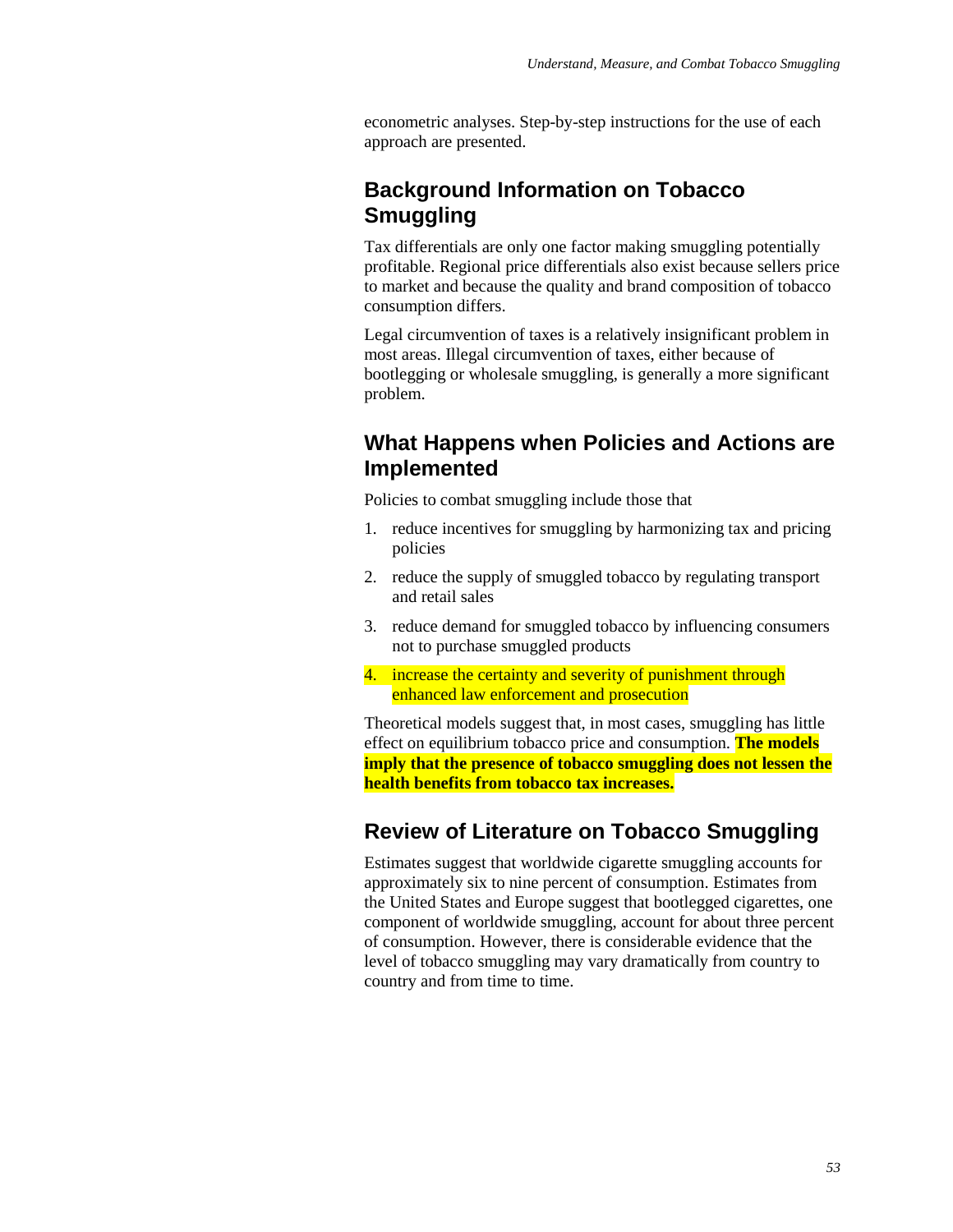# **VIII. Additional References**

- Baltagi, Badi H. and Dan Levin 1986. "Estimating dynamic Demand for Cigarettes using Panel Data: The Effects of Bootlegging, Taxation and Advertising Reconsidered", Review of Economics and *Statistics* 48(?):148–155.
- Baltagi, Badi H. and Dan Levin 1992. "Cigarette Taxation: Raising Revenue and Reducing Consumption," *Structural Change and Economic Dynamics* 3(2):321–335.
- Barford MF. New dimensions boost cigarette smuggling. *Tobacco Journal International* 1993;3:16– 8.
- Baudier F. Le tabagisme en 1997: etat des lieux. *La Sante de L'Homme* 1997;331:14.
- Becker, Gary S. Michael Grossman, Kevin M. Murphy 1994. "An Empirical Analysis of Cigarette Addiction," *American Economic Review*, Vol. 84, No. 3, Jun., 1994.
- Beebe M. Tobacco's new road. *Buffalo News* December12 1999.
- Bhagwati, Jagdish 1974b. "On the underinvoicing of imports," p.138–147 in Jagdish Bhagwati ed. *Illegal Transactions in International Trade* Amsterdam: North-Holland Publishing Company.
- Bhagwati, Jagdish N. 1974a. "Introduction," p.1 to 6 in Jagdish Bhagwati ed. *Illegal Transactions in International Trade* New York: North Holland Publishing Company.
- Bhagwati, Jagdish N. and Bent Hansen 1974. "A Theoretical Analysis of Smuggling," p.9 to 22 in Jagdish Bhagwati ed. *Illegal Transactions in International Trade* New York: North Holland Publishing Company.
- British American Tobacco December 1994. *Tobacco Taxation Guide*. Staines: England.
- British American Tobacco February 16, 2000. *Smuggling: Our View* available at http://www.BAT.Com (accessed 05/02/2000).
- British American Tobacco March 8, 2000. *British American Tobacco Additional Submission Smuggling Allegations* available at http://www.BAT.Com (accessed 05/02/2000).
- Buck D, Godfrey C, Richardson G. *Should Cross Border Shopping Affect Tax Policy?* York: Centre for Health Economics, 1994.
- Canadian Cancer Society, Non-Smokers' Rights Association, Physicians for a Smoke-Free Canada and Quebec Coalition for Tobacco Control 1999. *Surveying the Damage: Cut-Rate Tobacco Products and Public Health in the 1990s*. Ottawa. Canada. Available at [http://www.smoke](http://www.smoke-free.ca/pdf_1/submission.pdf)[free.ca/pdf\\_1/submission.pdf](http://www.smoke-free.ca/pdf_1/submission.pdf) (accessed 7/27/2000).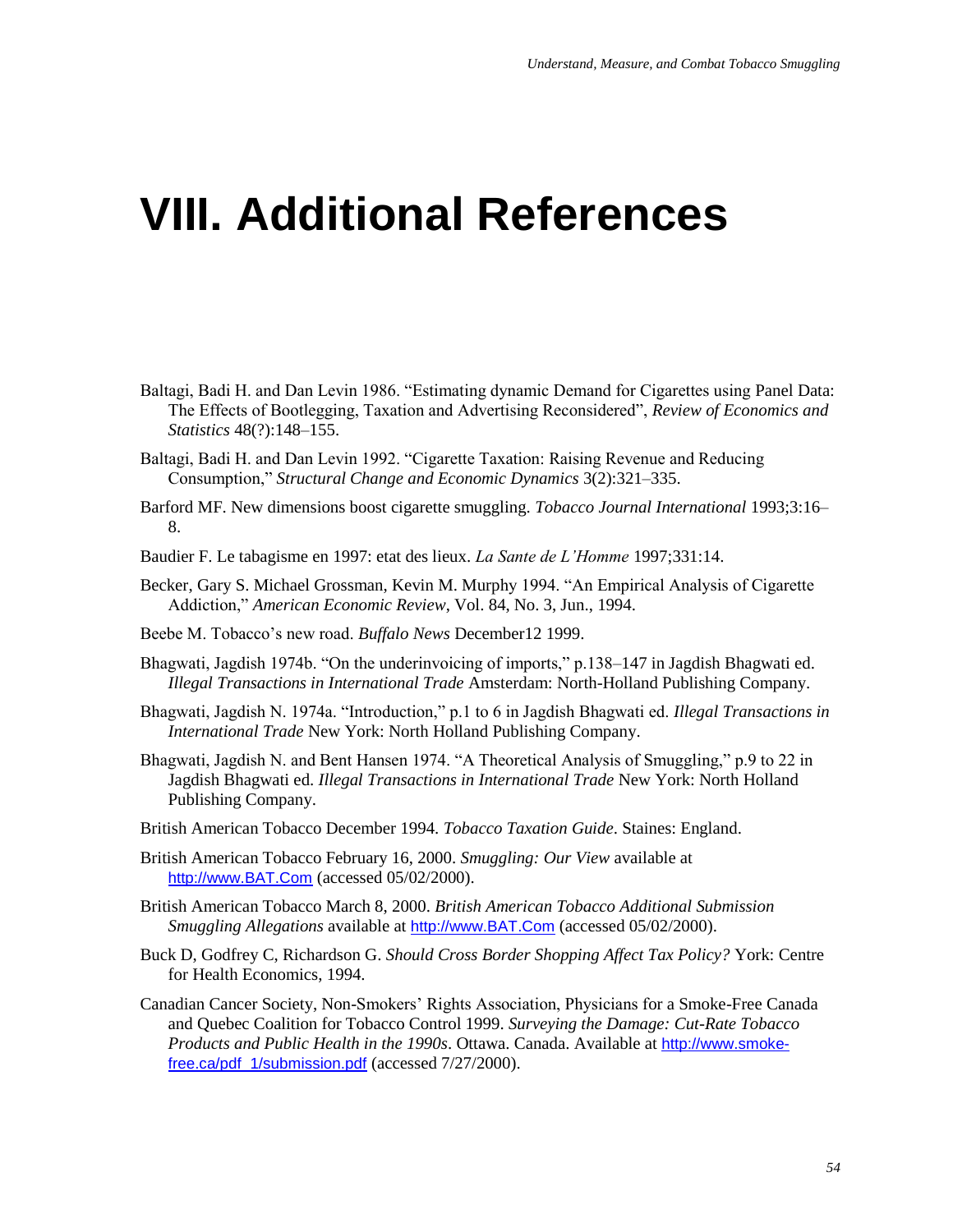- Chaloupka, Frank 1991. "Rational Addictive Behavior and Cigarette Smoking," *Journal of Political Economy* 99(4): 722–42.
- Chaloupka, Frank and Michaelyn Corbett 1998. "Trade Policy and Tobacco: Towards an Optimal Policy Mix," p.129–145 in Iraj Abedian, Rowena van der Merwe, Nick Wilkins and Prabhat Jha eds. *The Economics of Tobacco Control* Cape Town, South Africa: Applied Fiscal Research Center.
- Chaloupka, Frank J. and Kenneth E. Warner (forthcoming). "The Economics of Smoking," in Joseph Newhouse and Anthony Culyer eds. *The Handbook of Health Economics* Amsterdam: North-Holland.
- Chaloupka, Frank, Teh-wei Hu, Kenneth E. Warner, Rowena Jacobs, and Ayda Yurekli, 2000. "The taxation of tobacco products" pp. 235–272 In Tobacco Control in Developing Countries ed. P. Jha and F. J. Chaloupka , London, Oxford University Press.
- Coleman T. Stuck in the middle. *Tobacco International*. March 26–28 1998.
- Delipalla, Sophia and Owen O'Donnell January 1999. "Estimating tax incidence, market power and market conduct: The European Cigarette Industry," mimeo. Cantebury, U.K.: Department of Economics, University of Kent.
- DTZ Pieda Consulting May 2000. *The Black Market in Tobacco Products A Report Prepared for the Tobacco Manufacturers' Association*. London, England. available at [http://www.the-tma.org.uk.](http://www.the-tma.org.uk/)
- European Commission. *Fight Against Fraud, COM(98) 276 Final*. Brussels: CEC, 1998.
- European Parliament. *Committee of Inquiry into the Community Transit System*. Brussels: European Parliament, 1997.
- Feenstra, Robert C. et. al. 1999. "Discrepancies in International Data: An Application to China-Hong Kong Entrepôt Trade" *American Economic Review*. 89(2): pp.338–343.
- FIA International Research Ltd. *Organized Crime and the Smuggling of Cigarettes in the United States—The 1999 Update.* FIA International Research Ltd., 1999a.
- FIA International Research Ltd. *The Gray Market in Cigarettes in the United States: A Primer.* FIA International Research Ltd., 1999b.
- Fleenor, Patrick 1996. "The Effects of Excise Tax Differentials on the Interstate Smuggling and Cross-Border Sales of Cigarettes in the United States‖ Tax Foundation, back ground paper #16.
- Galbraith, John W; Kaiserman, Murray. Taxation, 1997. "Smuggling and Demand for Cigarettes in Canada: Evidence from Time-Series Data".. Journal of Health Economics. Vol. 16 (3). p 287– 301.
- Godfrey AA. *Investigation and Prosecution of Smuggling*. Presentation at the 10<sup>th</sup> World Conference on Tobacco or Health, Beijing, August 1997.
- Groom B. Battling bootleggers disturb Dover's calm. *Financial Times* March 18 1998.
- HM Treasury, HM Customs and Exercise March 2000. *Tackling Tobacco Smuggling* London, England. available at [http://www.hmce.gov.uk](http://www.hmce.gov.uk/)
- Hong Kong Standard, July 11, 1999. "Nemesis looms for smuggling trade".
- Hu, Teh-wei, Zhengzhong Mao 2000. *Economic Analysis of Tobacco and Options for Tobacco Control: China Case Study*. mimeo. Berkeley, California: University of California.
- International Consortium of Investigative Journalists, Center for Public Integrity (accessed April 28, 2000) "Major Tobacco Multinational Implicated in Cigarette Smuggling, Tax Evasion,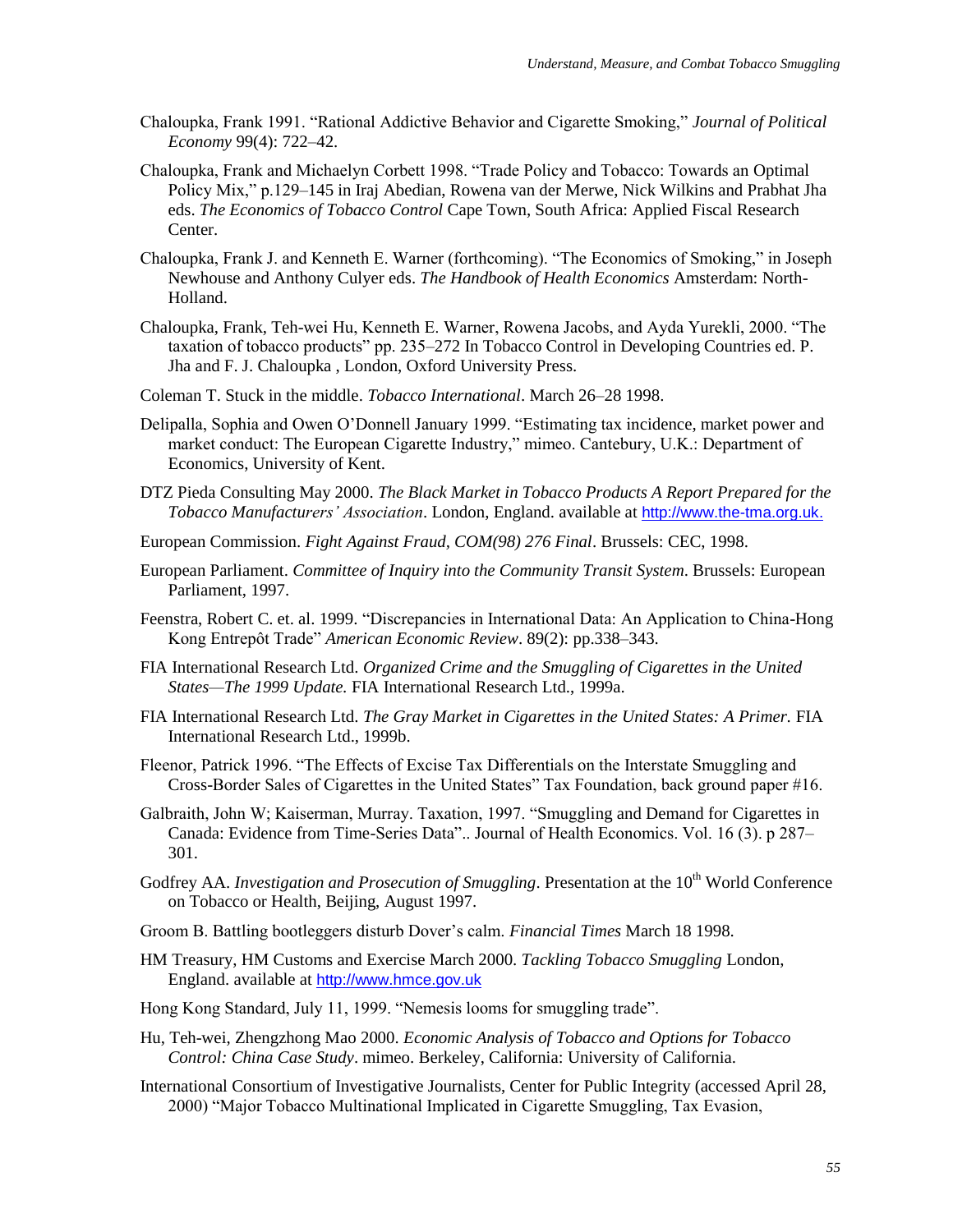Documents Show" available at http://www.public-i.org/story\_01\_013100.htm. Excerpts from this report were also published in the Guardian newspaper on January 31, 2000.

Jerusalem Post, The. September 25, 1991. "Haifa merchants caught smuggling 4 tons of loot."

- Joossens L, Naett C, Howie C. *Taxes on Tobacco Products: A Health Issue.* Brussels: European Bureau for Action on Smoking Prevention, 1992.
- Joossens L, Raw M. Cigarette smuggling in Europe: who really benefits? *Tobacco Control* 1998;7(1)66–71.
- Joossens L, Raw M. Smuggling and cross border trade of tobacco in Europe. *British Medical Journal* 1995;3:1393–7.
- Joossens, L. 1998. "Tobacco Smuggling: An Optimal Policy Approach," p.146-154 in Iraj Abedian, Rowena van der Merwe, Nick Wilkins and Prabhat Jha eds. *The Economics of Tobacco Control* Cape Town, South Africa: Applied Fiscal Research Center.
- Joossens, L. D. Merriman and A. Yurekli 2000. "Issues in Smuggling of Tobacco Products," pp. 393– 406 In Tobacco Control in Developing Countries (ed. P. Jha and F. J. Chaloupka ), London, Oxford University Press.
- Joossens, Luk 2000. Personal phone conversation with the author on April 9, 2000.
- Lipponen S, Hara M, Waller M, Piha T, editors, *Non-Taxable Imports of Tobacco*. Helsinki: Ministry of Social Affairs and Health, 1998.
- Lund KE. *A Note on the Changes in Tobacco Use Since 1970.* Oslo: National Council on Tobacco and Health, 1990.
- Magaw, John W., Director of Alcohol, Tobacco and Firearms December 9, 1997. *Opening Statement before the US House of Representatives Commerce Committee* available at http://www.atf.treas.gov/press/speech/sp120997.htm (accessed on April 13, 2000).
- Market Tracking International. *World Tobacco File 1996.* London: DMG Business Media, 1996.
- Market Tracking International. *World Tobacco File 1996: Emerging Markets in Central and Eastern Europe.* London: DMG Business Media, 1997.
- Market Tracking International. *World Tobacco File 1998.* London: DMG Business Media, 1998.
- Merriman, David 1994. "Do Cigarette Excise Tax Rates Maximize Revenue?" *Economic Inquiry* 32():419–428.
- Merriman, David, Ayda Yurekli and Frank Chaloupka 2000. "How big is the worldwide cigarettesmuggling problem?" pp. 365–392 In Tobacco Control in Developing Countries (ed. P. Jha and F. J. Chaloupka ), London, Oxford University Press.
- New Straits Times, November 13, 1995. "Boys now hired to smuggle cigarettes."
- Norton, Desmond A. 1988. "On the economic theory of smuggling," *Economica* 55():107–118.
- O'Brien J. Indians say they had help at front end; Akwesasne case could topple industry arguments against proposed cigarette tax. *Herald American* June 7 1998.
- Persson LGW, Andersson J. *Cigarette Smuggling*. Stockholm: Swedish National Police College, 1997.

Pittsburgh Post-Gazette, November 4, 1994. "Ex-Soviet mob grips Europe," pg. A6.

Rosen, Harvey S. 1995. *Public Finance* 4 th edition. Chicago: Richard D. Irwin, Inc.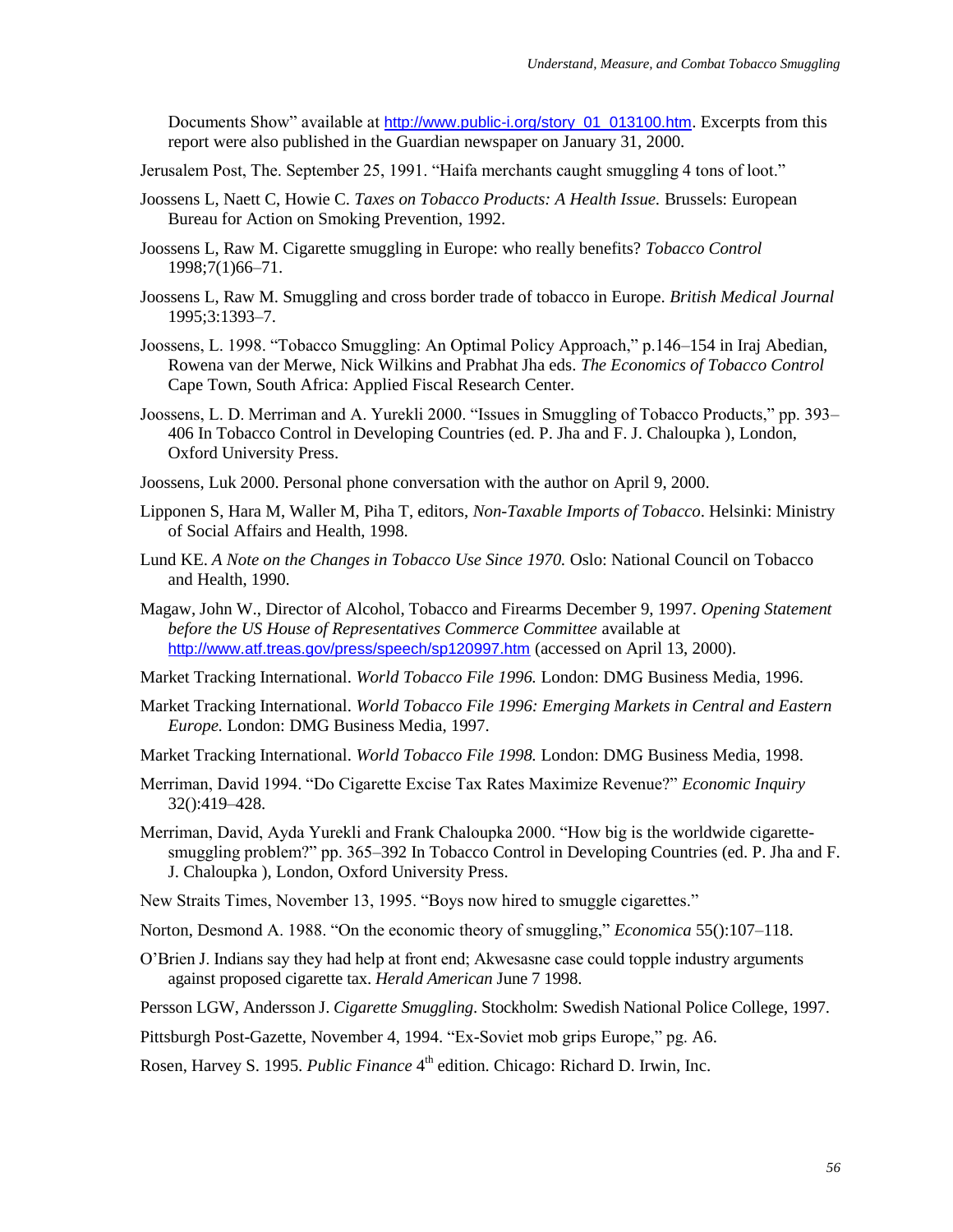- Saba, Richard P., T. Randolph Beard, Robert B. Ekelund, Jr. and Rand W. Ressler 1995. "The Demand for Cigarette Smuggling," *Economic Inquiry* 33(?):189–202.
- Scottish Daily Record October 16, 1994. "Kids are paid to smuggle" p.21.
- Segal, David December 22, 1999. "Canada Sues Tobacco Giant," p. A7 Washington Post.
- Simkin, C.G.F. 1974. "Indonesia's unrecorded trade," p.157-171 in Jagdish Bhagwati ed. *Illegal Transactions in International Trade* Amsterdam: North-Holland Publishing Company.
- Studd, Helen. March 16, 2001 "Brussels to level tobacco duties," Times of London.
- Sweanor DT, Martial LR. *The Smuggling of Tobacco Products: Lessons from Canada*. Ottawa: Non-Smokers' Rights Association/Smoking and Health Action Foundation, 1994.
- Tal, Anneli 2000. *Possible directions in future taxation policy for Estonian Tobacco*. (preliminary draft provided courtesy of the author.) mimeo
- Taylor, Alyn Frank J. Chaloupka, Emmanuel Guindon, and Michaelyn Corbett 2000 "The impact of trade liberalization on tobacco consumption" pp. 343–364 In Tobacco Control in Developing Countries (ed. P. Jha and F. J. Chaloupka ), London, Oxford University Press.
- The Impact of Excise Taxes on Michigan, Indiana, and Ohio, Tax Research Analysis Center, Indianapolis, Indiana, TRAC-00037, Nov. 1996.
- The Non-Smokers' Rights Association/The Smoking and Health Action Foundation, Canada "The Smuggling of Tobacco Products: Lessons from Canada," July 1994.
- The Toronto Sun, December 28, 1997. "Wild Art." p.58.
- Theil, Henri 1971. *Principles of Econometrics* New York: John Wiley & Sons, Inc.
- Thursby JG, Thursby MC. 2000. Interstate cigarette bootlegging: extent, revenue losses, and effects of federal intervention. *National Tax Journal*, 53(1):59–78.
- Thursby, Marie, Richard Jensen and Jerry Thursby 1991. "Smuggling, camouflaging, and market structure" *Quarterly Journal of Economics* August 789–814.
- Townsend J. Price and consumption. *British Medical Bulletin* 1996;52(1):134–42.
- Trackray M. Customs and excise estimates of revenue losses and smuggling. In, Lipponen S, Hara M, Waller M, Piha T, editors, *Non-Taxable Imports of Tobacco*. Helsinki: Ministry of Social Affairs and Health, 1998.
- Transparency International 1998. *1998 Corruption Perceptions Index*. Obtained from world-wide web site http://www.transparency.de/ on December 9, 1998.
- Transparency International. *1997 Corruption Perception Index*. Berlin: Transparency International, 1997.
- United States Federal Trade Commission 1997. *Competition and the Financial Impact of the Proposed Tobacco Industry Settlement,* available at <http://www.ftc.gov/os/1997/9709/index.htm> (accessed 7/26/2000).
- US Department of Agriculture 1997. *Tobacco: World Markets and Trade* Foreign Agriculture Service, Washington, D.C.: U.S. Department of Agriculture.
- Von Lampe, Klaus May 6, 999. *The Nicotine Racket Trafficking in Untaxed Cigarettes: A Case Study of Organized Crime in Germany*. Text of a guest lecture at the Institute for Criminology, University of Oslo available at http://members.aol.com/Kvlampe/zightm01.htm (accessed April 13, 2000).